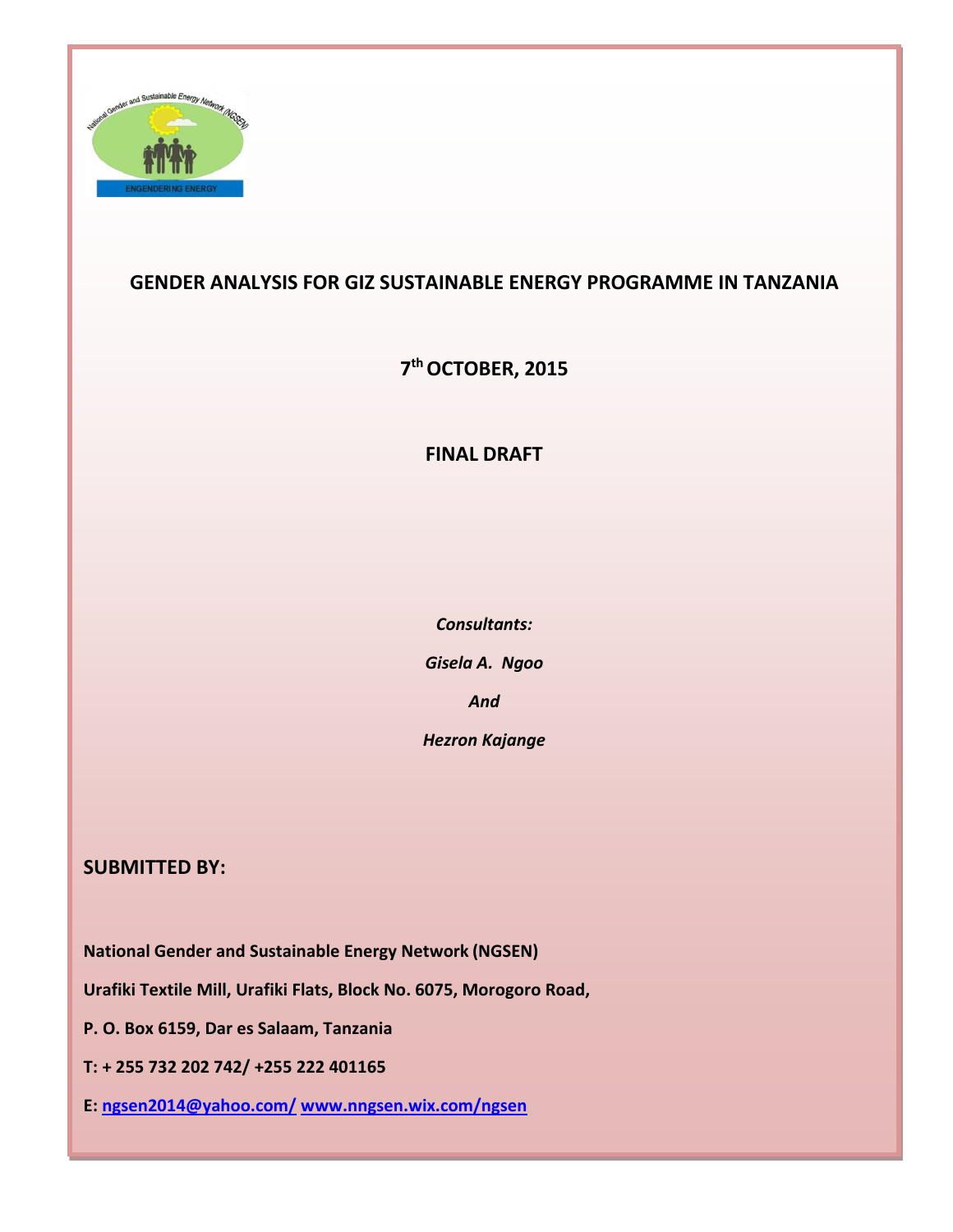# <span id="page-1-0"></span>LIST OF ABBREVIATIONS

| <b>ATM</b>     | <b>Automatic Teller Machine</b>                                          |
|----------------|--------------------------------------------------------------------------|
| <b>BDS</b>     | <b>Business Development services</b>                                     |
| <b>BEST</b>    | <b>Basic Education statistics in Tanzania</b>                            |
| <b>CEDAW</b>   | Conventions for Elimination of all forms of Discrimination against Women |
| <b>DPGE</b>    | Development Partner Gender Group                                         |
| <b>EOGS</b>    | <b>E.ON off Grid Solutions</b>                                           |
| <b>FDG</b>     | <b>Focus Group Discussion</b>                                            |
| <b>FINCA</b>   | Foundation for International Community Assistance                        |
| <b>GFP</b>     | <b>Gender Focal Person</b>                                               |
| <b>GIZ</b>     | <b>German Technical Cooperation Agency</b>                               |
| <b>GEM</b>     | Gender entrepreneur markets                                              |
| GoT            | Government of Tanzania                                                   |
| ICT            | <b>Information Communication Technology</b>                              |
| <b>ILO</b>     | International Labour Organization                                        |
| <b>IFC</b>     | <b>International Finance Corporation</b>                                 |
| <b>IAGG</b>    | Inter agency Gender Coordination Groups                                  |
| <b>LPG</b>     | Liquefied Petroleum Gas                                                  |
| KII            | Key Informants Interview                                                 |
| <b>MCDGC</b>   | Ministry of Community Development Gender and Children                    |
| <b>MDGs</b>    | Millennium Development Goals                                             |
| <b>MEM</b>     | Ministry of Energy                                                       |
| <b>MOEVT</b>   | Ministry of Education and Vocational Training                            |
| MFI            | <b>Micro Finance Institutions</b>                                        |
| <b>MKUKUTA</b> | Mkakati Wa Kukuza Uchumi Na Kupunguza Umaskini                           |
| MW.            | Mega Watt                                                                |
| <b>NBS</b>     | <b>National Bureau of Statistics</b>                                     |
| <b>NEP</b>     | <b>National Energy Policy</b>                                            |
| <b>NGSEN</b>   | National Gender and Sustainable Energy Network                           |
| <b>NSGRP</b>   | National Strategy for Growth and Reduction of Poverty                    |
| <b>PFA</b>     | <b>Platform for Action</b>                                               |
| <b>PSMP</b>    | Power System Master Plan                                                 |
| <b>PV</b>      | Photovoltaics                                                            |
| <b>PRIDE</b>   | Promotion of Rural Enterprises Initiative Development                    |
| <b>RE</b>      | Renewable Energy                                                         |
| <b>REA</b>     | <b>Rural Energy Agency</b>                                               |
| <b>REPOA</b>   | Research on Poverty Alleviation                                          |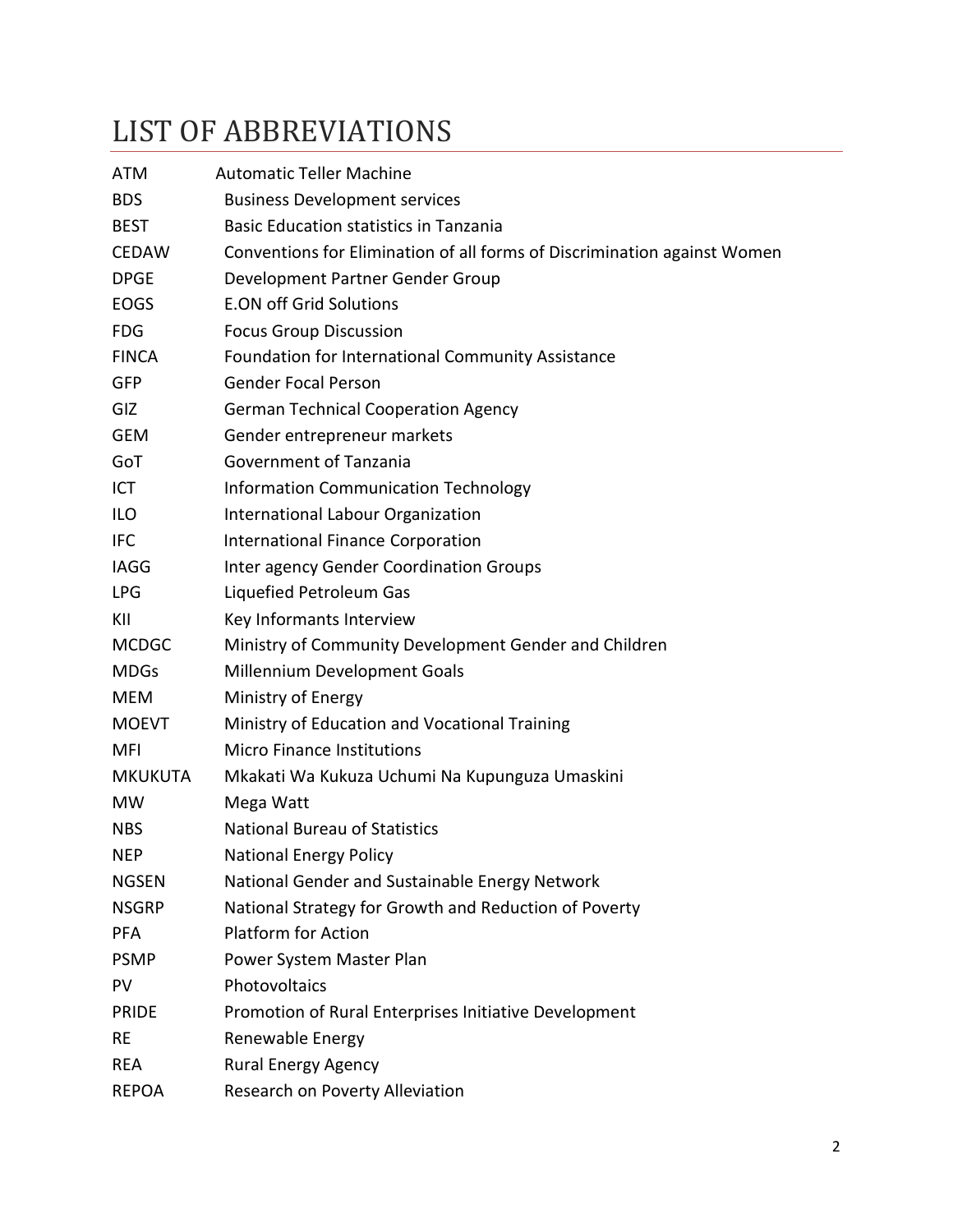| <b>SADC</b>    | Southern Africa Development cooperation             |
|----------------|-----------------------------------------------------|
| SDG's          | Sustainable Development Goals                       |
| <b>SENERGY</b> | Sustainable Energy Programme                        |
| <b>STEM</b>    | Science Technology Engineering and Mathematics      |
| <b>SACCOS</b>  | Savings and Credit Cooperatives Society             |
| <b>SIDO</b>    | Small Industrial Development Organization           |
| <b>SELF</b>    | <b>Small Entrepreneurs Loan Facility</b>            |
| <b>THBS</b>    | Tanzania Household Budget Survey                    |
| <b>TOR</b>     | Terms of Reference.                                 |
| <b>UNESCO</b>  | United Nations Education and Scientific Council.    |
| <b>UDSM</b>    | University of Dar Es Salaam                         |
| <b>UDEC</b>    | University of Dar Es Salaam Entrepreneurship Centre |
| <b>UNIDO</b>   | United Nations Industrial Development Organizations |
| <b>VIKOBA</b>  | <b>Village Community Banks</b>                      |
| WED            | Women Entrepreneur Development                      |
|                |                                                     |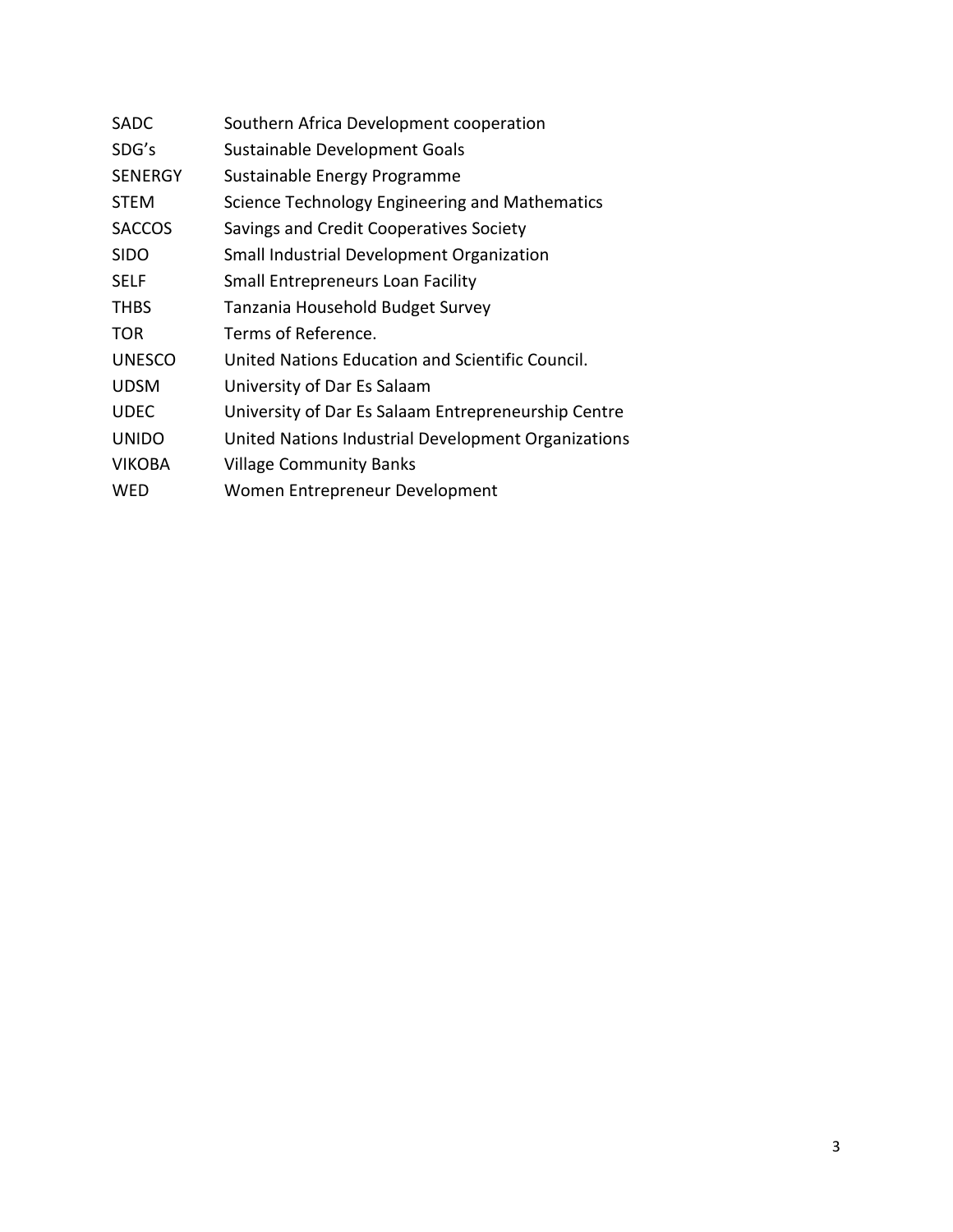# <span id="page-3-0"></span>ACKNOWLEDGEMENT

The team wishes to sincerely thank the RE-SENERGY team and its leaders in Tanzania for the opportunity granted to carry out this assignment. In particular the team wish to thank the GIZ RE SENERGY Programme Manager - Mr Sven Ernedal for his very wonderful comments and in arranging for the team to meet all the people whom are mentioned in the report.

In particular the team wants to single out the support received from Jan Söhlemann, the Monitoring & Evaluation Coordinator of the Energizing Development (EnDev) and Sustainable Energy for Development (SED) in Bangladesh who not only took time to meet with the team and to discuss the zero drafts but also who made valuable comments and supported the team to re-conceptualize the approach. Though the team takes full responsibility of the content of this report, Jan played a crucial role in ensuring that the team had the correct focus on what is required.

The team wishes to also thank NGSEN for firstly trusting in them that they can deliver the assignment. Secondly by supporting the team all the ways in terms of providing the space for the team to work and supporting it to ensure that the assignment is delivered as per contractual agreement.

NGSEN reinforced the performance of this service by availing the rich experiences of other Network members. Special thanks to Salome Anyoti, a gender expert and Everline Kihulla an energy expert. These two experts worked hand in hand with the team to produce this final draft copy of the report.

Acknowledgement is duly extended to Tatu Mmanga, the NGSEN chairperson, for her continuous encouragement to the team during the period of interviewing the GIZ stakeholders, writing of the report and also when responding to the comments given by RE SENERGY programme team.

Special thanks are also due to Emeline Manase, Office Assistant, for her tireless efforts to serve the members of the team in terms of providing secretarial services while writing this report.

The team wishes to state that it takes full responsibilities for the contents and the views expressed in this report.

**G. Ngoo: Lead Consultant H. Kajange: Assistant consultant 7th Oct.2015**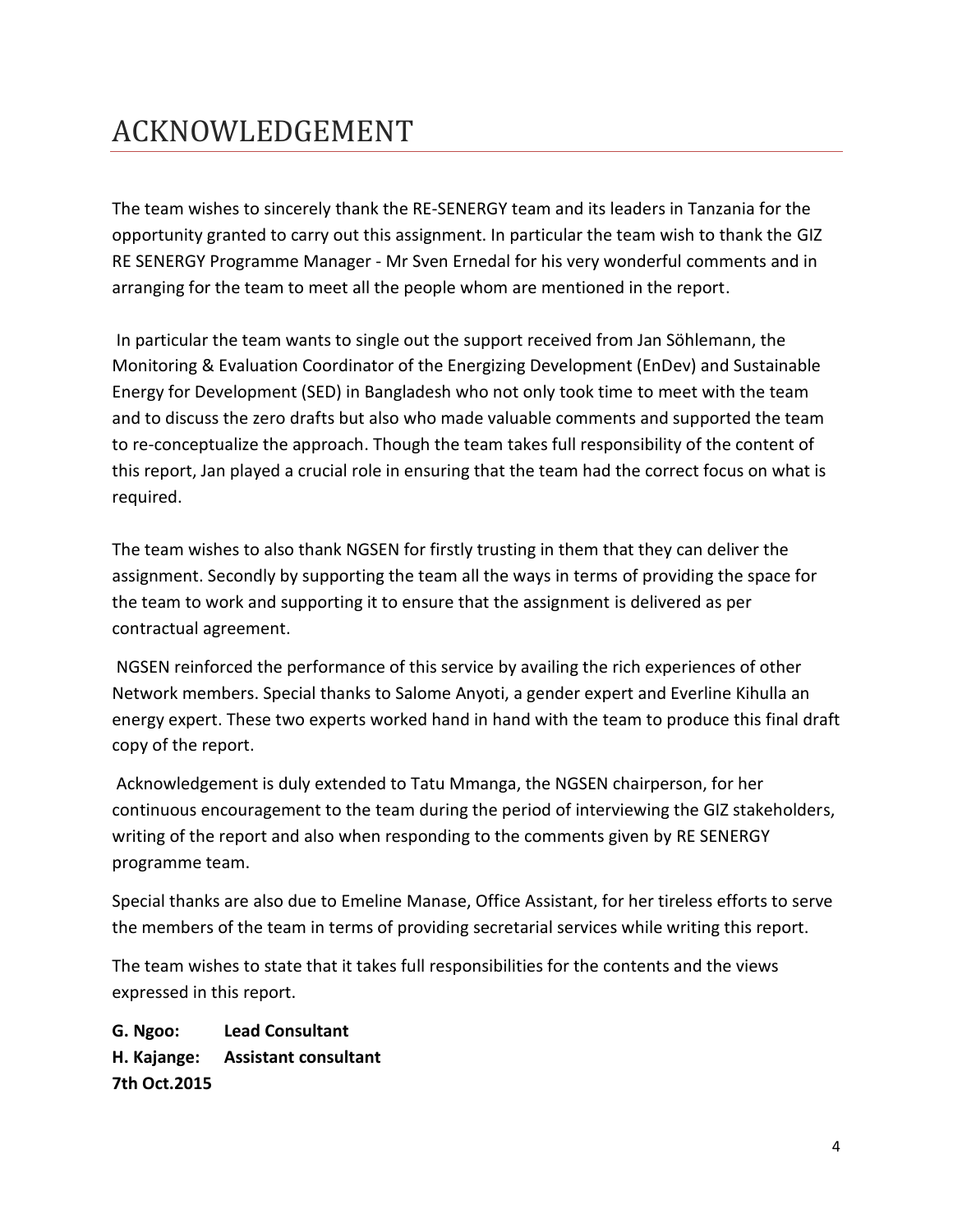# TABLE OF CONTENTS

| CHAPTER ONE: INTRODUCING THE ASSIGNMENT AND SETTING THE REPORT FRAMEWORK 11         |  |
|-------------------------------------------------------------------------------------|--|
|                                                                                     |  |
|                                                                                     |  |
|                                                                                     |  |
|                                                                                     |  |
|                                                                                     |  |
|                                                                                     |  |
|                                                                                     |  |
|                                                                                     |  |
|                                                                                     |  |
|                                                                                     |  |
|                                                                                     |  |
|                                                                                     |  |
|                                                                                     |  |
|                                                                                     |  |
|                                                                                     |  |
|                                                                                     |  |
|                                                                                     |  |
|                                                                                     |  |
|                                                                                     |  |
| CHAPTER FOUR: RECOMMENDATION ON GENDER ASSESSMENT AND MONITORING PROCEDURES FOR THE |  |
|                                                                                     |  |
|                                                                                     |  |
|                                                                                     |  |
|                                                                                     |  |
|                                                                                     |  |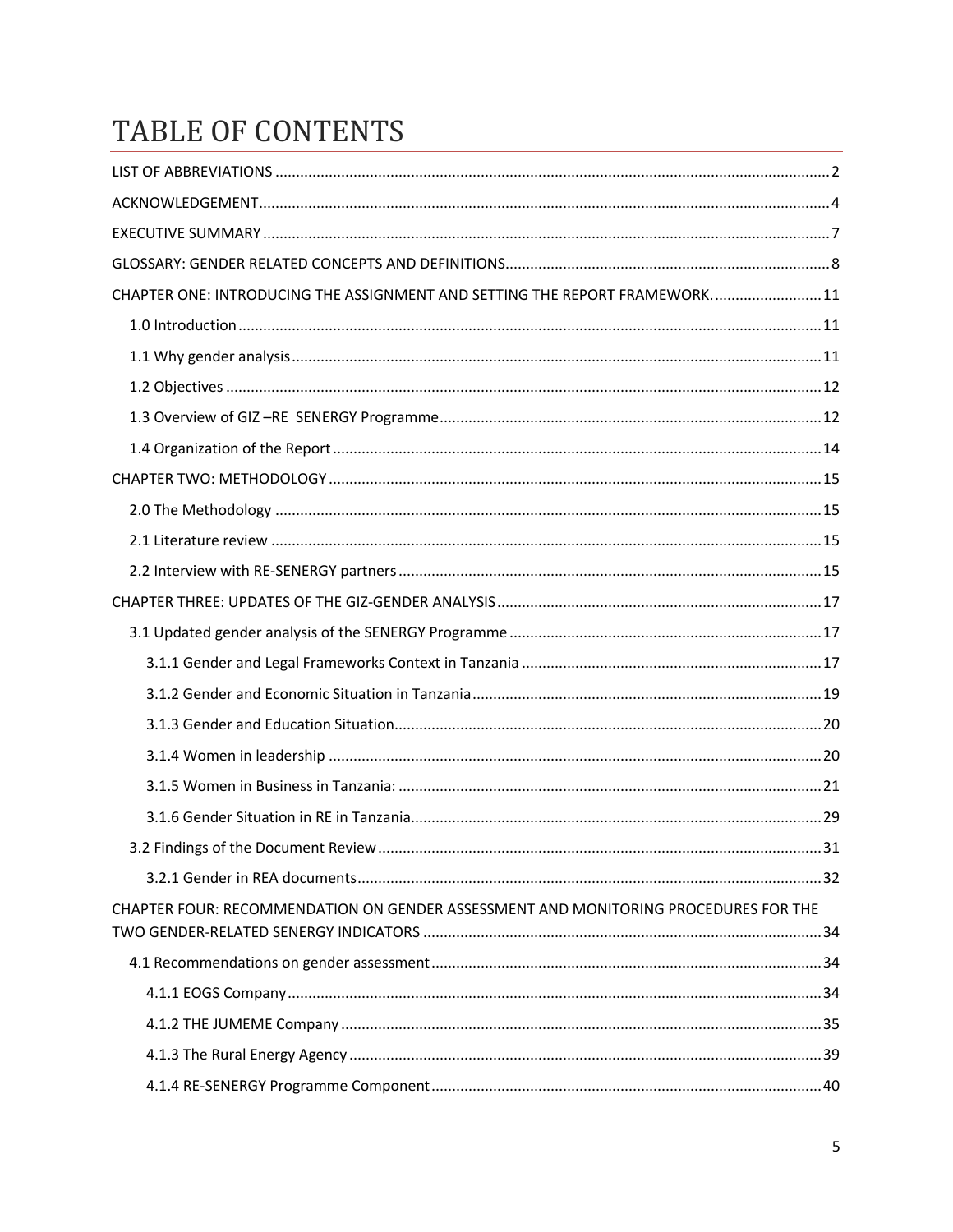| 4.2 Monitor and Evaluate (M& E) to Capture Causality and Impacts for Women 41                        |  |
|------------------------------------------------------------------------------------------------------|--|
| CHAPTER FIVE: STRATEGY AND GUIDELINES FOR IMPLEMENTING THE RECOMMENDATIONS IN TWO PILOT              |  |
|                                                                                                      |  |
|                                                                                                      |  |
|                                                                                                      |  |
|                                                                                                      |  |
|                                                                                                      |  |
| Annex 2: The Inception Report For Gender Mainstreaming in The Renewable Energy Project (SENERGY)  54 |  |
|                                                                                                      |  |
|                                                                                                      |  |
|                                                                                                      |  |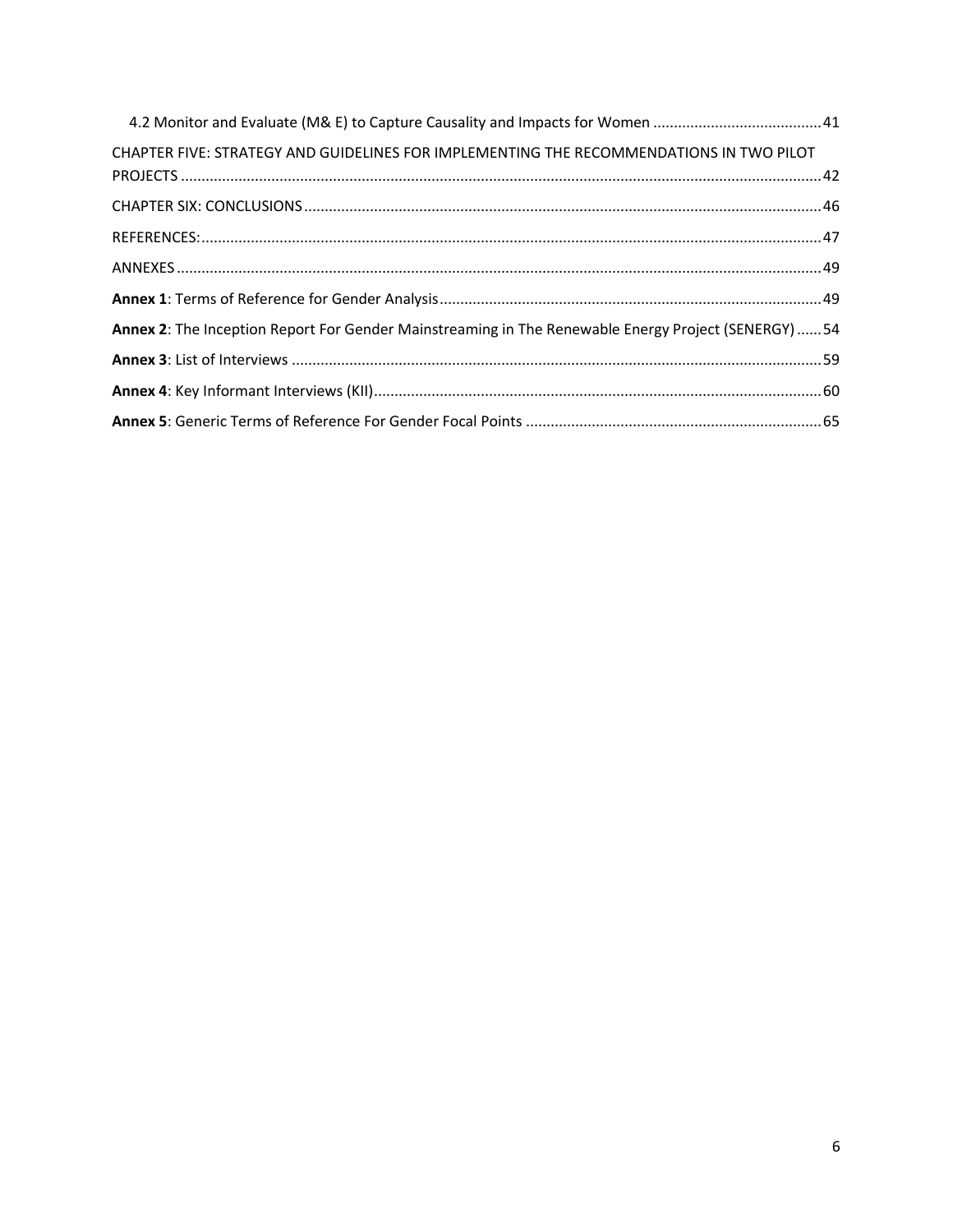# <span id="page-6-0"></span>EXECUTIVE SUMMARY

The report below is a reflection of the assignment which was commissioned by RE-SENERGY to a team of NGSEN members. The provided terms of reference specifically aimed at conducing a gender analysis of the GIZ RE SENERGY Programme component in Tanzania so as to provide recommendations on gender assessment and monitoring as well as the way forward to their implementation.

The specific output and objectives of the assignment as per TOR provided were three namely: To provide an updated gender analysis of the SENERGY Programme; recommendation on gender assessment and monitoring procedures for the two gender-related SENERGY indicators and a strategy and guidelines for implementing the recommendations in two pilot projects.

To be able to process the above mentioned outputs, the team embarked on an in-depth literature review of the RE SENERGY programmes in Tanzania, as well as carrying out interviews with key individuals in the GIZ programmes such as water, health and natural resources. This was crucial as it enabled the team to be able to get an understanding of how RE-SENERGY is addressing gender issues. It was also necessary as it gave an insight on how gender is being mainstreamed in the GIZ programmes in Tanzania and what are the gaps. The team identified these gaps and made recommendations on how the gaps can be addressed.

In addressing the gender gaps in the RE-SENERGY programme as the team had to also build a conceptual framework on the gender mainstreaming processes both in Tanzania and within the GIZ programmes. This is done by looking at the various international and national instruments and conventions and see how gender mainstreaming is taken into account and at the same time looking at the existing policy frameworks on gender and energy. The gender analysis of the existing frameworks was then applied to the selected two pilot projects (JUMEME and EOGS) to see how RE-SENERGY can develop activities and program itself to support the women in the sites where these two projects exist.

Generic tools on how to integrate gender in the two projects (JUMEME more likely) have been proposed to RE-SENERGY for their adoption so as to be able to see how the two indicators in their programmes can be addressed and baseline on gender be developed.

The recommendations provided below are based on the findings of the gender analysis, review of documents from RE-SENERGY and REA and the consultations meetings between the consultants, GIZ RE SENERGY staff, REA staff and the two companies (EOGS and JUMEME). In order to ensure that each aspect of the provided TOR there is an output, the recommendations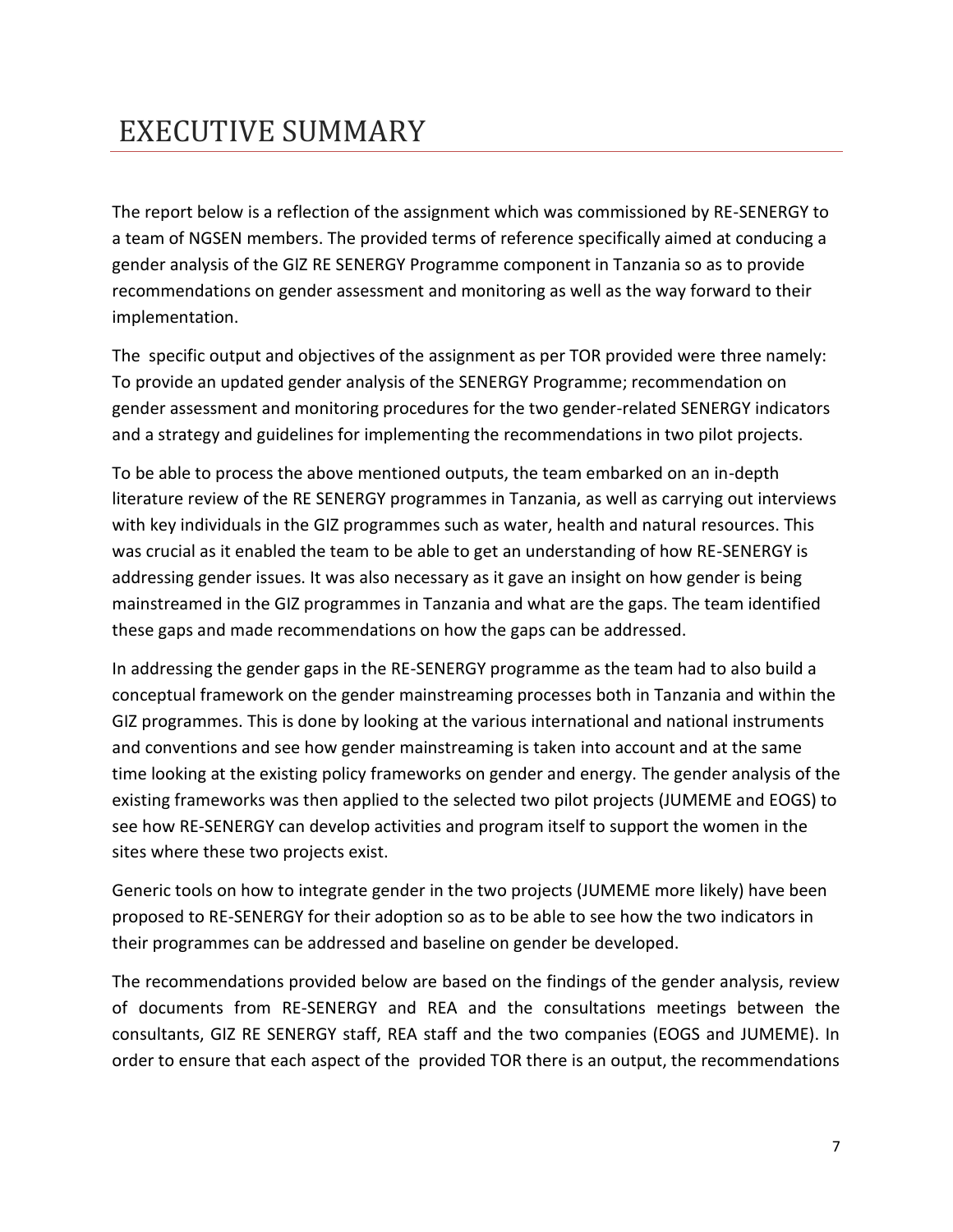and monitoring procedures are provided for each RE-SENERGY partners with proposed ways of what to do and how it should be done and why.

<span id="page-7-0"></span>It is assumed that the recommendations provided will be used to guide, steer and discuss further actions and potential activities together with the local partner for the RE Component and the Rural Energy Agency (REA) of Tanzania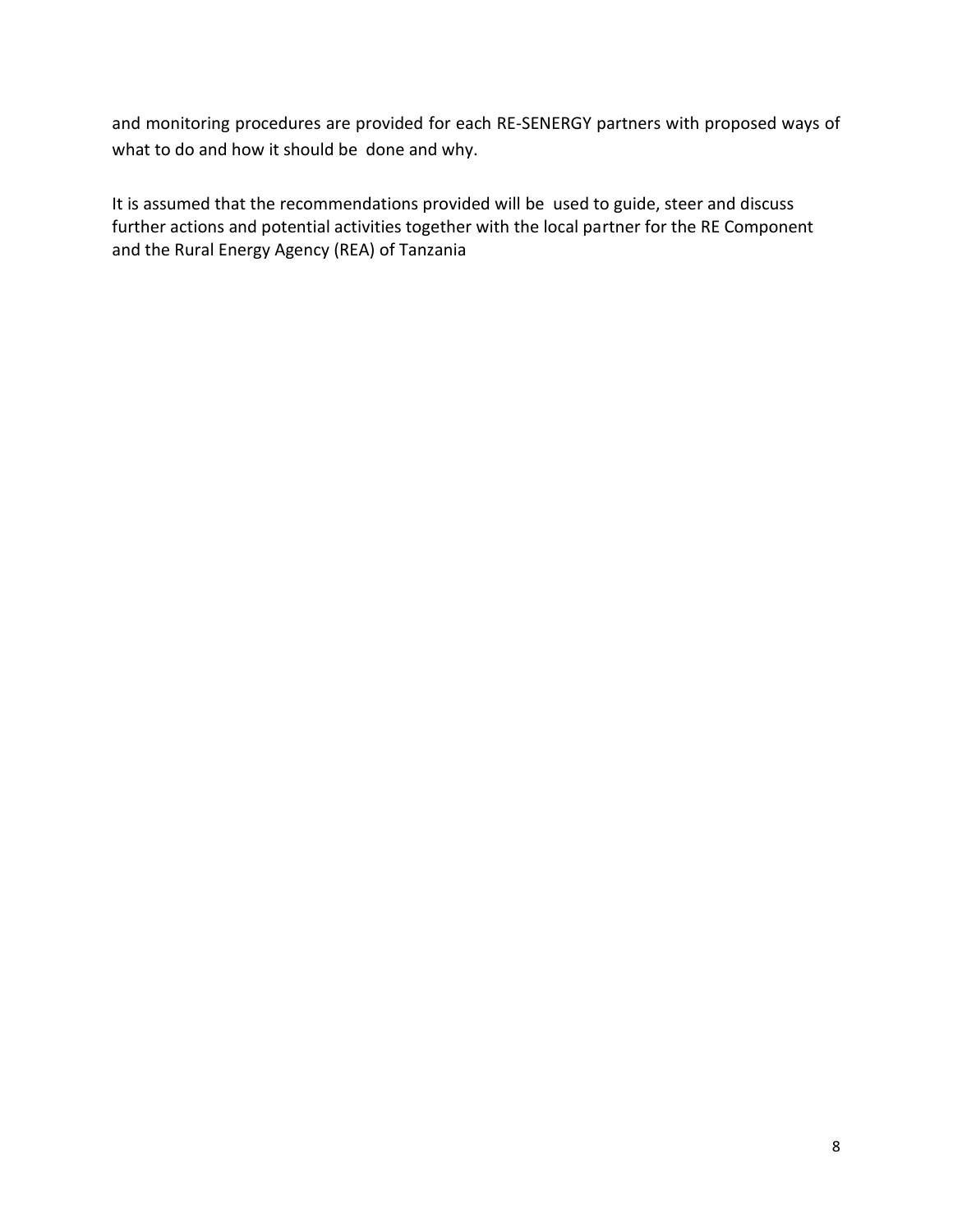# **GLOSSARY: GENDER RELATED CONCEPTS AND DEFINITIONS**

- 1. **Sex** is a "concept that identifies the biological differences between men and women, which are universal, ascribed (given by birth), and do not change (are fixed). Sex identity is either male or female''
- 2. **Gender** "refers to socially ascribed roles, responsibilities and opportunities associated with women and men, as well as the hidden power structures that govern relationships between them". Gender determines what is expected, permitted and valued in a woman or a man in a determined context. "In this sense, gender alludes to the cultural, social, economic and political conditions that are the basis of certain standards, values and behavioral patterns related to genders and their relationship"
- 3. **Gender equality "**is the concept that all human beings, both men and women, are free to develop their personal abilities and make choices without the limitations set by stereotypes, rigid gender roles, or prejudices. Gender equality means that the different behaviors, aspirations and needs of women and men are considered, valued and favored equally. It does not mean that women and men have to become the same, but that their rights, responsibilities and opportunities will not depend on whether they are born male or female"
- 4. **Gender equity** means "fairness of treatment for women and men, according to their respective needs. This may include equal treatment or treatment that is different but considered equivalent in terms of rights, benefits, obligations and opportunities. In the development context, a gender equity goal often requires built-in measures to compensate for the historical and social disadvantages of women"
- 5. **Women's empowerment** includes: individual empowerment of women; strengthening women in their relations and interactions with others; and changing the rules and institutions of society
- 6. **Gender mainstreaming** is "the process of assessing the implications for women and men of any planned action, policy or programme, in all areas and at all levels. It is a strategy for making women's and men's concerns and experiences an integral dimension of the design, implementation, monitoring and evaluation of policies, initiatives and programmes. Thus, gender mainstreaming ensures that women and men benefit equally from the development process that or at least inequality is not perpetuated. A gender-mainstreaming approach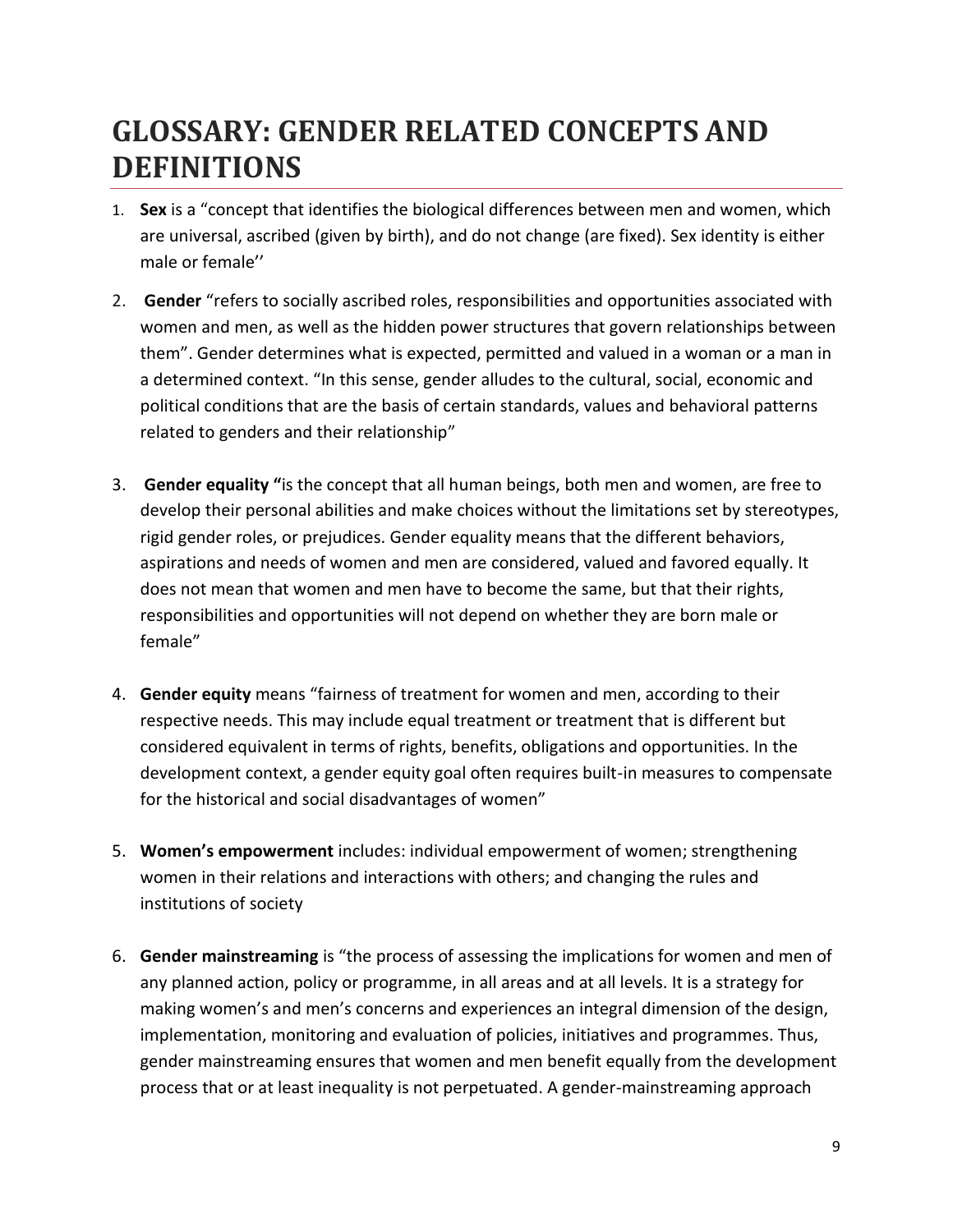does not look at women in isolation, but instead assesses the situation of women and men – both as actors in the development process, and as its beneficiaries

- 7. **Gender gaps "**refer to societal differences between men and women that are felt to be undesirable".
- 8. **Gender blindness** "refers to failure or inability to perceive that gender roles of men and women are different but are interdependent, and that there are systems and terms of exchange and cooperation between men and women that need to be taken into consideration in program design and planning processes"
- 9. **Gender analysis** "refers to both the simple comparing of the numbers of males and females in a given situation, and a more complex process of examining the relations between those counted, defining who has the rights to, access to, control of which resources, and taking into account of factors e.g. age, class, sex, etc. Gender analysis is a tool for systematic gathering of data, documenting and understanding the different roles, responsibilities, needs and constraints of men and women".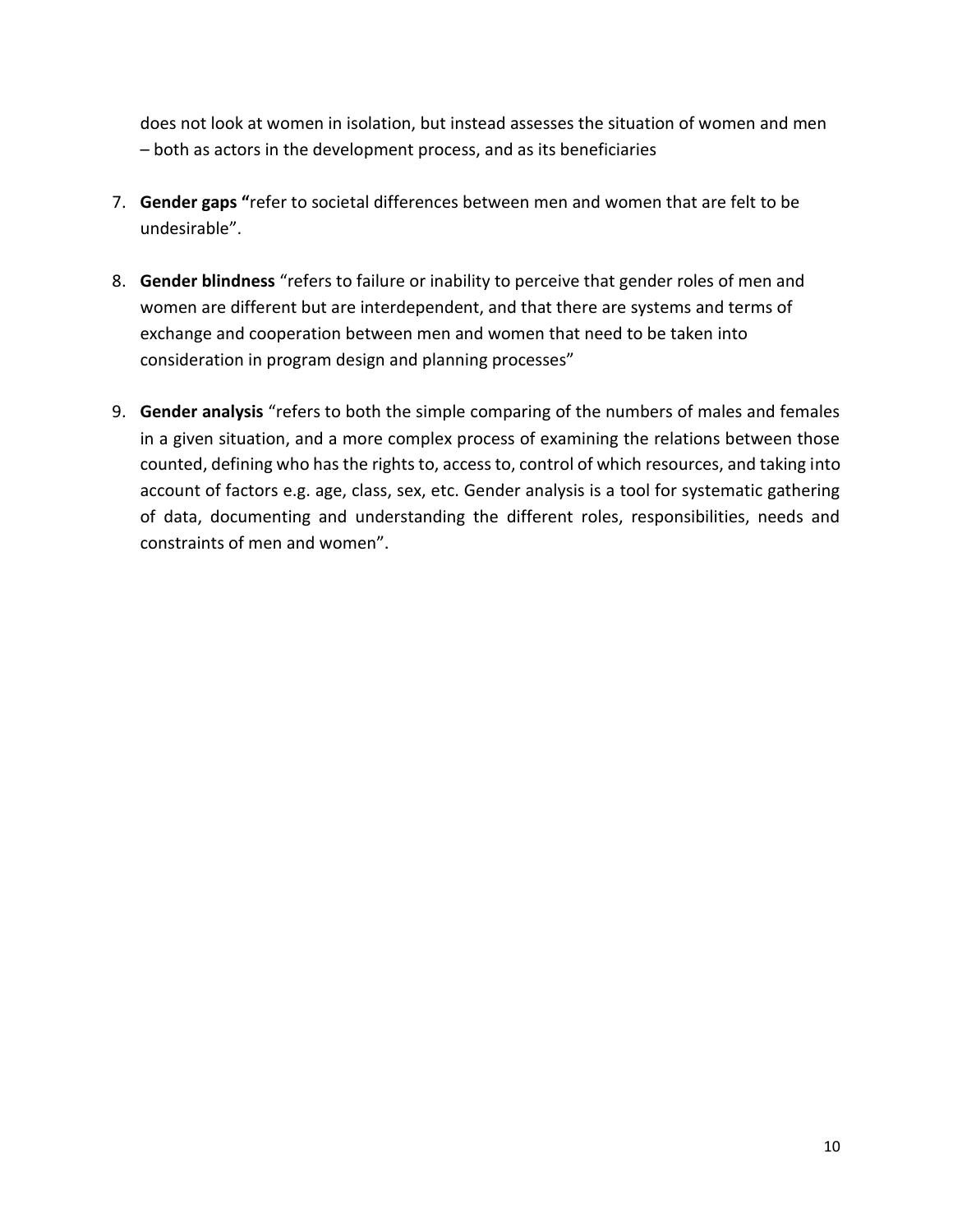# <span id="page-10-0"></span>CHAPTER ONE: INTRODUCING THE ASSIGNMENT AND SETTING THE REPORT FRAMEWORK.

## <span id="page-10-1"></span>1.0 Introduction

The report below is responding to the terms of reference (TOR) offered by GIZ to a team of two national consultants to conduct gender analysis of the GIZ SENERGY RE Programme component in Tanzania so as to provide recommendations on gender assessment and monitoring as well as the way forward to their implementation. Such recommendations will be used to guide, steer and discuss further actions and potential activities together with the local partner for the RE Component and the Rural Agency (REA) of Tanzania. See attached TOR and the inception report (Annex 1 and 2 respectively).

The gender analysis was carried out by reviewing different documents and literature including the RE-SENERGY programme (result matrix, matrix of activities), GIZ gender policy frameworks and the GIZ Tanzania gender analysis document. Other documents included national policies and reports related to gender and energy and documents from REA. The analysis was carried out by using gender mainstreaming in energy projects from ENERGIA handbook. In addition, interviews were held with RE-SENERGY partners and Gender Focal Points of other GIZ programmes including Water, Health and Natural Resources.

## <span id="page-10-2"></span>1.1 Why gender analysis

Gender analysis is a key priority of the GIZ gender strategy and is considered a foundation for equitable participation and benefits for women and men in development process. As reflected in the GIZ strategy a gender mainstreaming approach does not look at women in isolation, but looks at women and men together – both as actors in the energy sector, and as its beneficiaries. From the provided TOR and the available information of the projects being implemented by GIZ, it is clear that GIZ promotes gender equality in all its projects in Tanzania. Gender equality has also been a fundamental principle of German development policy for many years as it is noted in the statement from the GIZ Africa Department that "…. We want gender equality to become an absolutely standard part of work in our department…"

Gender mainstreaming' as defined by the United Nations Economic and Social Council in 1997 is 'a strategy for making women's as well as men's concerns and experiences an integral dimension of the design, implementation, monitoring and evaluation of the policies and programmes in all political, economic and societal spheres so that women and men benefit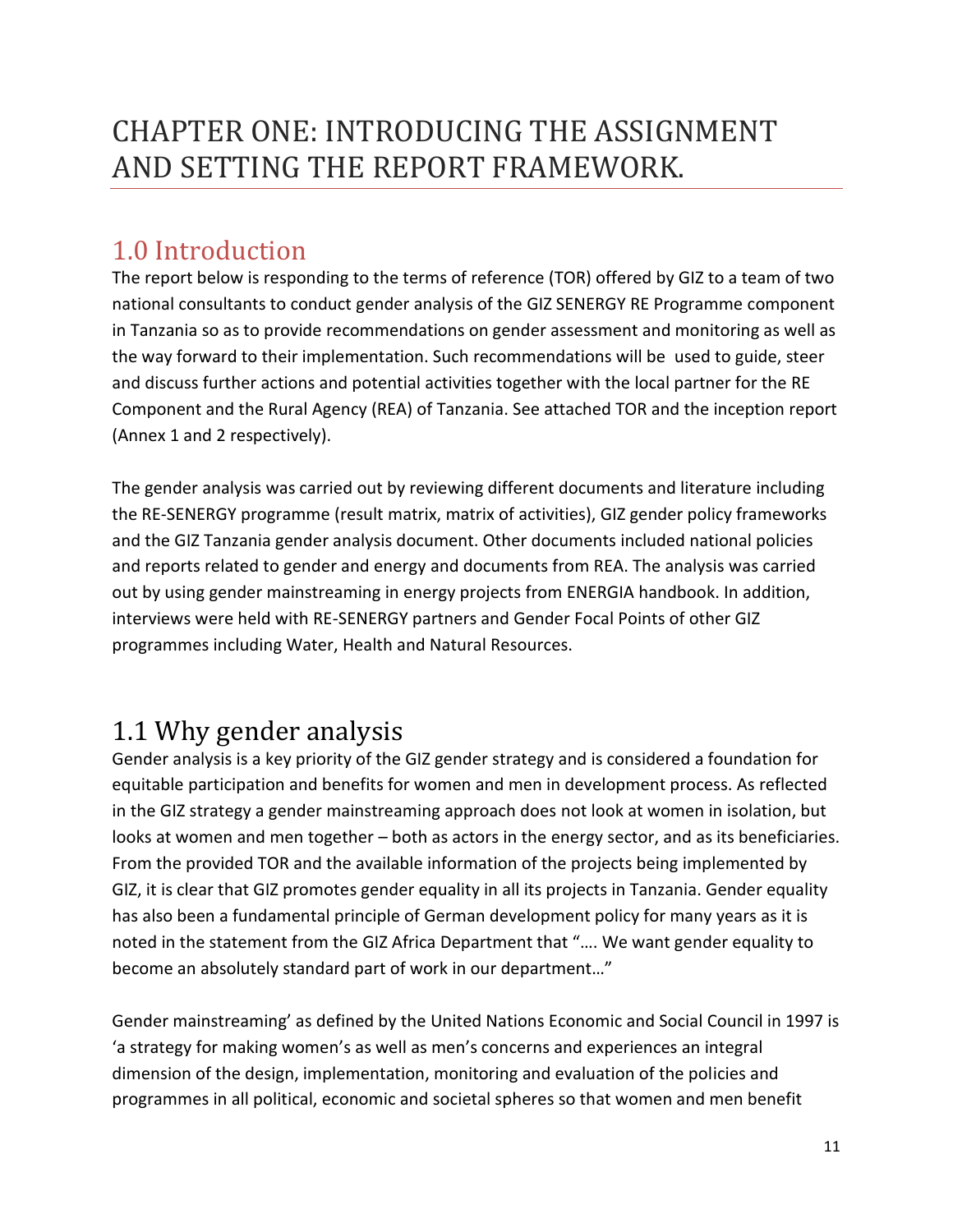equally and inequality is not perpetuated. Therefore, mainstreaming gender into RE-SENERGY programme focuses to make a gender dimensions explicit at all stages of the project cycle and sought strategies of minimizing the gaps while also maximizing the programme benefits to men and women, girls and boys.

## <span id="page-11-0"></span>1.2 Objectives

The **overall objective** of the assignment is to review existing gender approaches and to propose a gender mainstreaming and implementation strategy for SENERGY.

The assignment is to provide the following three main outputs:

- Updated gender analysis of the SENERGY Programme;
- Recommendation on gender assessment and monitoring procedures for the two gender-related SENERGY indicators;
- Strategy and guidelines for implementing the recommendations in two pilot projects.

## <span id="page-11-1"></span>1.3 Overview of GIZ –RE SENERGY Programme

The GIZ- Sustainable Energy Programme in Tanzania" (SENERGY) is one of the development cooperation areas agreed upon between the United Republic of Tanzania and the Federal Republic of Germany. This is a two year programme(2015 -2016) with a possibility of extension. The programme have three main components namely:

- Renewable Energy (RE)
- Regulatory Framework and
- Energy Efficiency (EE)

The following two indicators under the Renewable Energy Programme component as outlined in result and activity matrixes were provided in the TOR to specifically be used for the gender assessment:

• Indicator B2): In 30% of the off-grid RE investments below 10 MW, the interests of the female consumers will be given preference. With the *baseline for 2013 as: 0 %, Target 2016: 30 %, Actual: A gender assessment initiated and Verification: Evaluation of gender assessments in RE projects implemented by project partners.*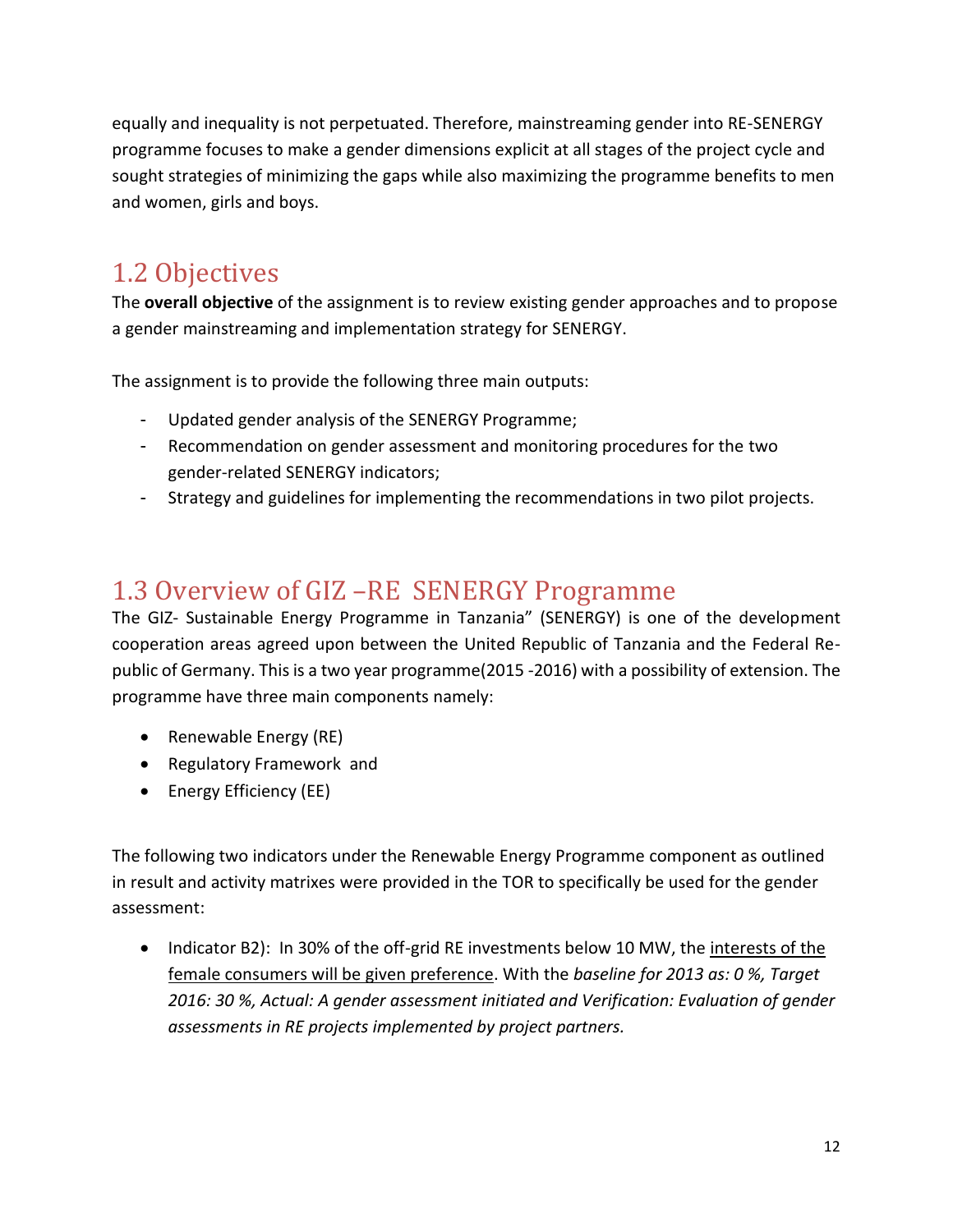• Indicator B2.4: Incentive schemes for mini-grids, that are user-oriented, sensitive to gender equality and the participation of vulnerable groups, are developed together with REA.

These two indicators were also mentioned in the presentation made to REA on June 2015 under the RE-SENERGY programme component. However, during the discussions between consultants GIZ –SENERGY programme manager and gender expert from Bangladesh to improve the first draft of the gender analysis report, the consultants noted that the indicators in result matrix of the RE-SENERGY programme have been formulated differently as:

- B2: In 30% of the off-grid RE investments below 10MW, the interest of the female consumers will be duly considered.
- B3: A methodology for gender-sensitive planning, construction operation of offgrid renewable energy systems is available.

During the meeting it was proposed to consider indicator B2.4( Incentive schemes for minigrids, that are user-oriented, sensitive to gender equality and the participation of vulnerable groups, are developed together with REA) as a means of achieving indicator B2. The team of consultants sees these three indicators as closely related to the extent that the recommendations which will be provided under the prevailed TORs to be able to lead to the achievement of all indicators.

Through RE – SENERGY Programme component GIZ aim to support Rural Energy Agency (REA) in adapting and implementing its strategic plans and targets with focus on investments in renewable energy-based off-grid electrification. The intended outputs of the RE- component are to ensure sustainable operation of the RE plants and improvement of the attractiveness for investors while considering the interests of women. The RE-SENERGY support to REA will ultimately facilitate private sector participation in renewable energy generation and distribution with focus on off-grid electrification projects.

Parallel to the support provided to REA, RE SENERGY works in partnership with EOGS and JUMEME companies in developing business models for energy services in rural markets. These two companies form pilot projects in Mwanza and Arusha respectively.

EOGS pilot project with a containerized solar/battery power plant electrifying a small village in Northern Tanzania was installed in December 2014. The JUMEME project comprises of solar minigrids for 16 villages and rural growth centres in North-western Tanzania with a total population of 82,000. JUMEME is a solar company based in the Ukerewe Islands in the lake zone of Tanzania. JUMEME Company aims to install centralized solar centers for electrification of remote villages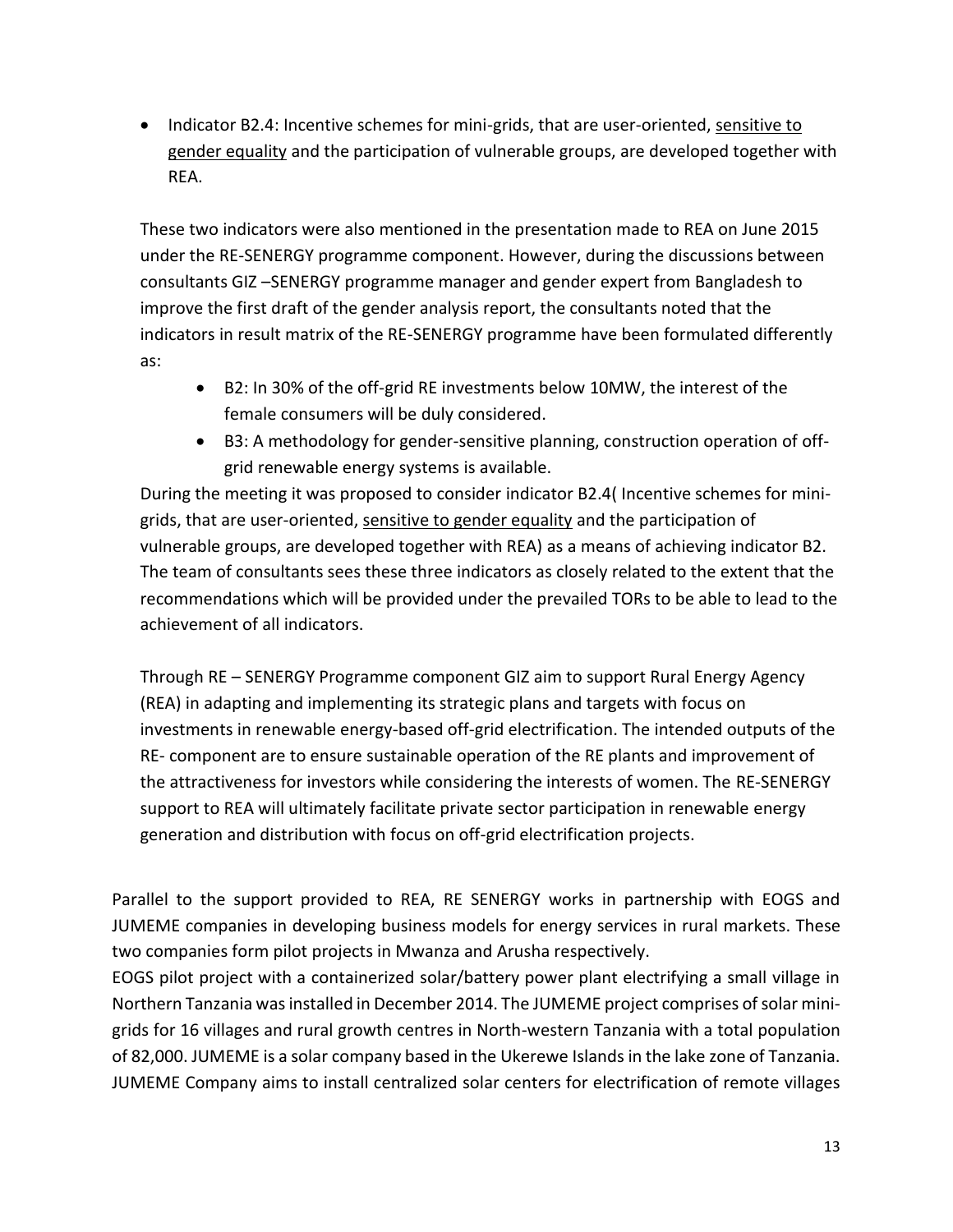through mini-grid and provides/facilitates business development services and linkages to processors and MFIs, to foster productive application of the energy and economic growth.

Therefore it is within this context the gender analysis in RE-SENERGY is being conducted to develop gender based mechanisms that will lead to more economic and productivity growth in newly RE off grid electrified areas to guarantee women effective participation and benefit from the RE-SENERGY interventions.

## <span id="page-13-0"></span>1.4 Organization of the Report

The report is organized in different chapters which reflect what the team was assigned to do as per TOR provided. The first chapter covers the introduction, objectives and overview of RE-SENERGY programme component while the second chapter provides detailed methodology and approaches used in the assignment. The third chapter presents updates of the GIZ gender analysis, and findings of the reviewed document. The fourth chapter presents the recommendations of the assessment and monitoring procedures while the fifth chapter gives the strategies and guidelines to be employed as way forward for achievement of the intended gender indicators. The last chapter provides conclusion of what the report entails and stipulates all what the team is delivering to RE SENERGY who provided the TOR.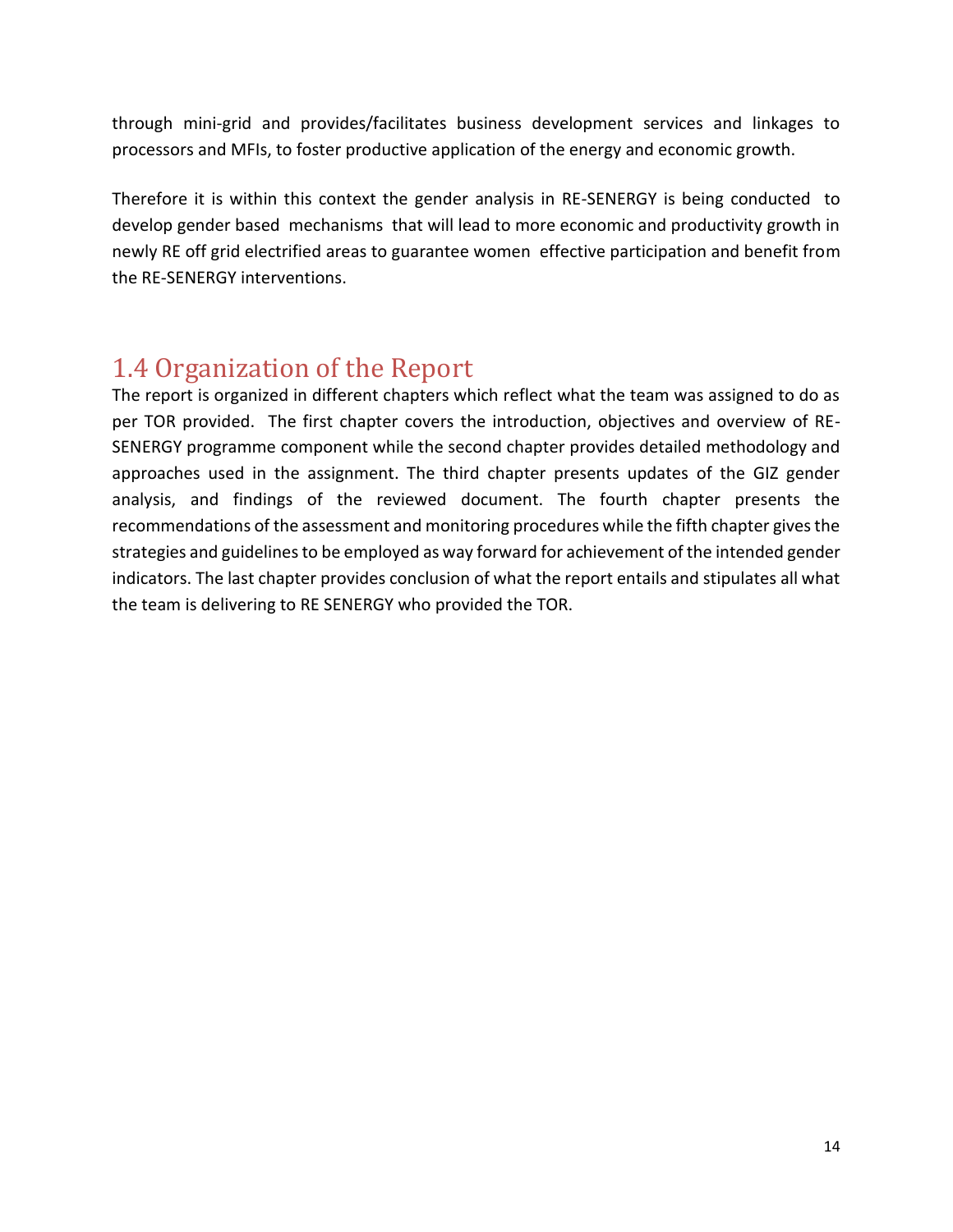## <span id="page-14-1"></span><span id="page-14-0"></span>2.0 The Methodology

The RE-ENERGY gender analysis involved interactive and consultative approaches to collect necessary information. This included conducting literature review to diagnose the gender context of RE-SENERGY programme, reviewing documents related to implementation of the RE-SENERGY programme, conducting consultative meetings with RE-SENERGY program team, gender focal points of the GIZ programmes on water, health and natural resource officers, and RE-SENERGY partners i.e. REA, JUMEME and EOGS. Specifically the following was undertaken:

## <span id="page-14-2"></span>2.1 Literature review

This involved reviewing documents related to RE- SENERGY Programme. The documents were provided by the RE-SENERGY programme, REA and a number were obtained from GIZ, and internet search. Among these documents included GIZ Gender Policy, GIZ Gender Strategy for Africa, RE-SENERGY programme documents (a result matrix, and matrix of activities), REA strategic Plan 2010-2015, REA Gender Mainstreaming Strategic document, REA Monitoring Framework , and other national level reports and policies on gender and energy. The aim was to determine the extent in which gender was already taken into account to achieve RE- SENERGY indicators, assess national gender situation that will enable updating of the existing GIZ gender analysis document, and thereby establish any gender existing gaps that should be worked on.

## <span id="page-14-3"></span>2.2 Interview with RE-SENERGY partners

The consultants held discussions with a total of 11 (eleven) persons who formed part of the key informants and some direct interviewed persons (annex 3). It should be noted here that some individuals were present during two of the discussions held at the RE-SENERGY offices and these were from the leadership of GIZ- Sustainable Energy programme and RE- SENERGY component. The aim was to learn from the experience of other GIZ- programme which has already started to mainstream gender in their programmes and to assess the capacity of the RE-SENERGY programme to implement the gender strategy and guidelines which will be developed in this gender analysis exercise.

The process involved interviews with key individual informants (KII) (annex 4) of the RE-SENERGY programme and the JUMEME and EOGS companies which are implementing solar energy projects in Mwanza and Arusha. Meeting was also conducted with REA Project Appraisal Manager and Gender Focal Points to assess coherence between the gender strategy which will be developed by RE-SENEGY programme and REA Gender mainstreaming Strategy. Interviews were carried out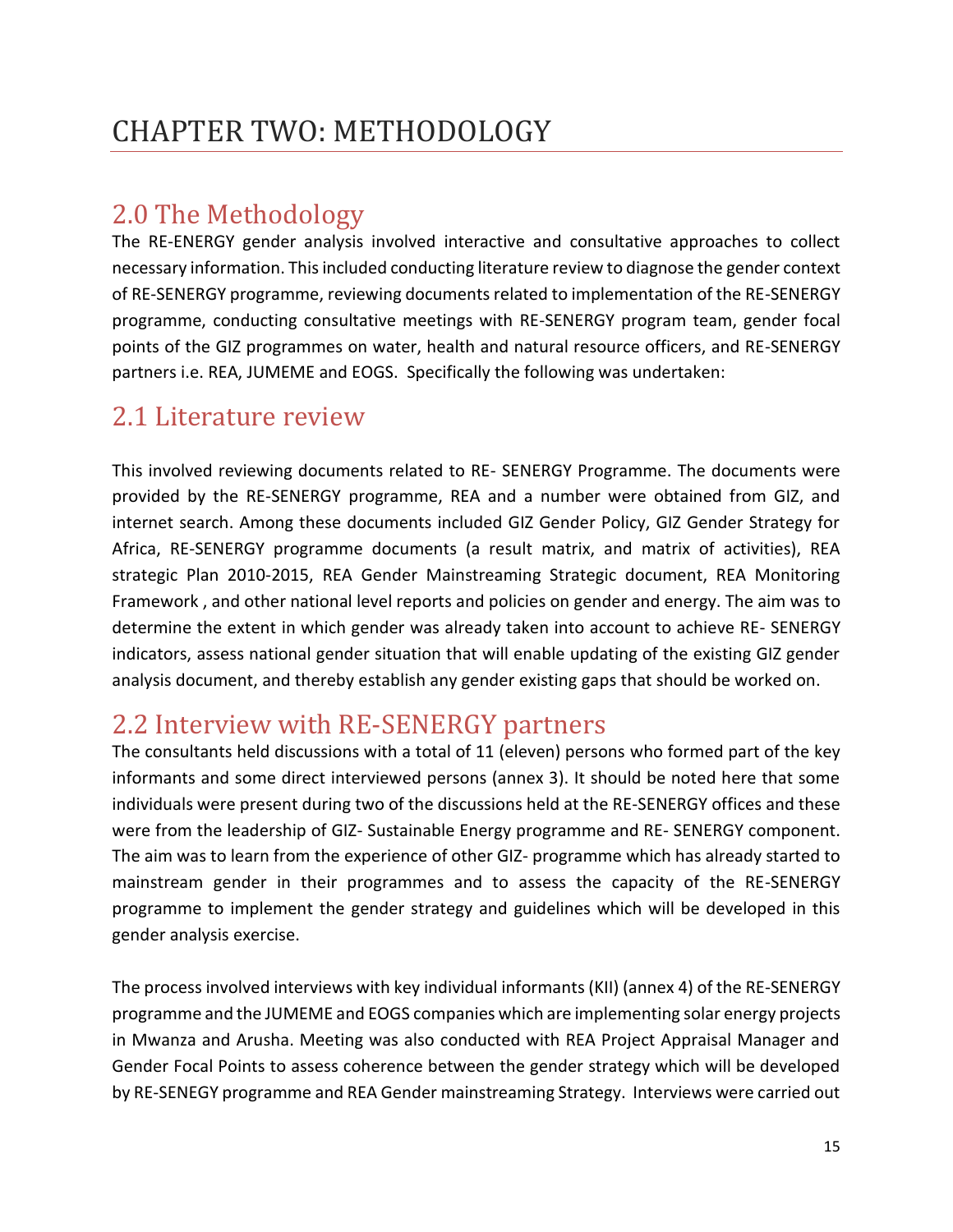with the GFP of GIZ water, natural resources and health programmes which were targeted as one of the best practices on gender mainstreaming from such programmes which could be drawn to the RE-SENERGY gender strategy.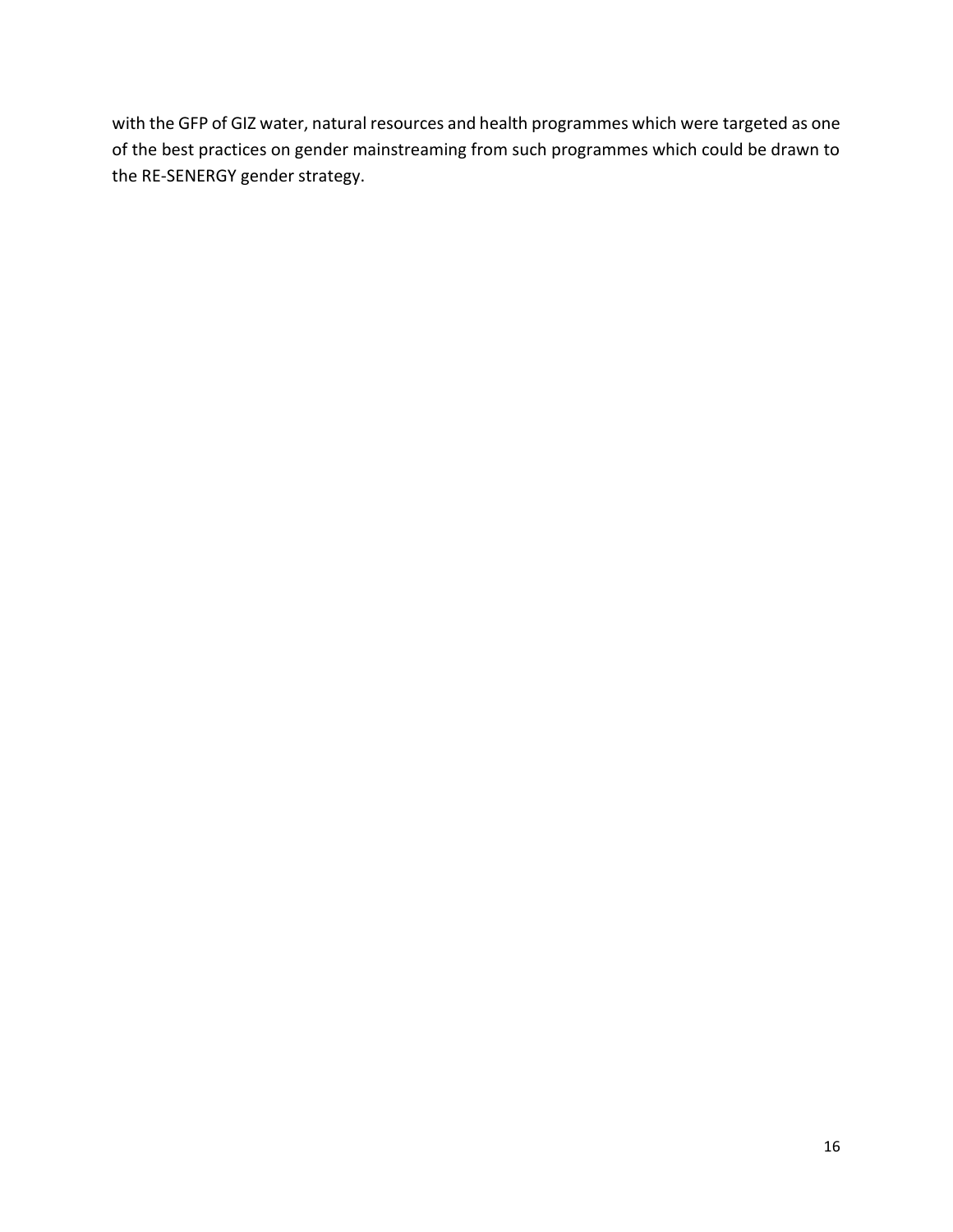# <span id="page-16-0"></span>CHAPTER THREE: UPDATES OF THE GIZ-GENDER ANALYSIS

## <span id="page-16-1"></span>3.1 Updated gender analysis of the SENERGY Programme

Updating of the GIZ-Gender Analysis was carried out through reviewing several international and national policies and case study reports on gender and energy. These documents were obtained from National Bureau of Statistics, Ministry of Education and Vocational Training (MoEVT) and through internet search. Importantly the review used the GIZ-Gender analysis document as the basis of the review. The crucial part of updating the GIZ gender analysis was to examine the gender context in which RE SENERGY will be implemented. The assessment involved examining different roles, rights, needs, concerns, and opportunities of women and men, boys and girls, and relations between them in RE SENERGY partner (JUMEME and EOGS) project areas. Furthermore, a gender analysis was used to identify entry points and determining the most effective strategies to ensure and maximize benefits of women with RE-SENERGY implementation.

### <span id="page-16-2"></span>3.1.1 Gender and Legal Frameworks Context in Tanzania

At the international level it was noted that RE-SENERGY programme is being implemented in the context where most relevant international frameworks are in place. As pointed out in the GIZ gender analysis document, the Government of Tanzania has ratified several agreements and treaties on gender equality, women empowerment and mainstreaming of gender in programmes and projects. Among the signed and ratified agreements and treaties include the Beijing Platform for Action (PFA) Declaration which requires governments and other actors to promote an active and visible policy of mainstreaming a gender perspective into all policies and programmes, so that, before decisions are taken, an analysis is made of the possible effects on women and men. Other important agreement includes the Conventions for the Elimination of all forms of Discrimination against Women (CEDAW), SADC Gender strategy, Millennium Development Goals (ending this year 2015) and the upcoming Sustainable Development Goals (SDGs) of up to 2030 which has a standalone Goals Seven(7) on "…ensure access to affordable, reliable, sustainable and modern energy for all…" and Goal 5: is on achieving gender equality and empower all women and girls. This goal target to end all discrimination against women and girls, recognize and value unpaid care and domestic work through the provision of infrastructure, ensure women's effective participation and equal opportunities, and enhance the use of enabling technologies.

At the national level there are strong legal frameworks to promote gender equality and empowerment of women. This starts from the ways in which gender is explained and included in the Constitution, and in all the major governing policies and strategies such as the MKUKUTA and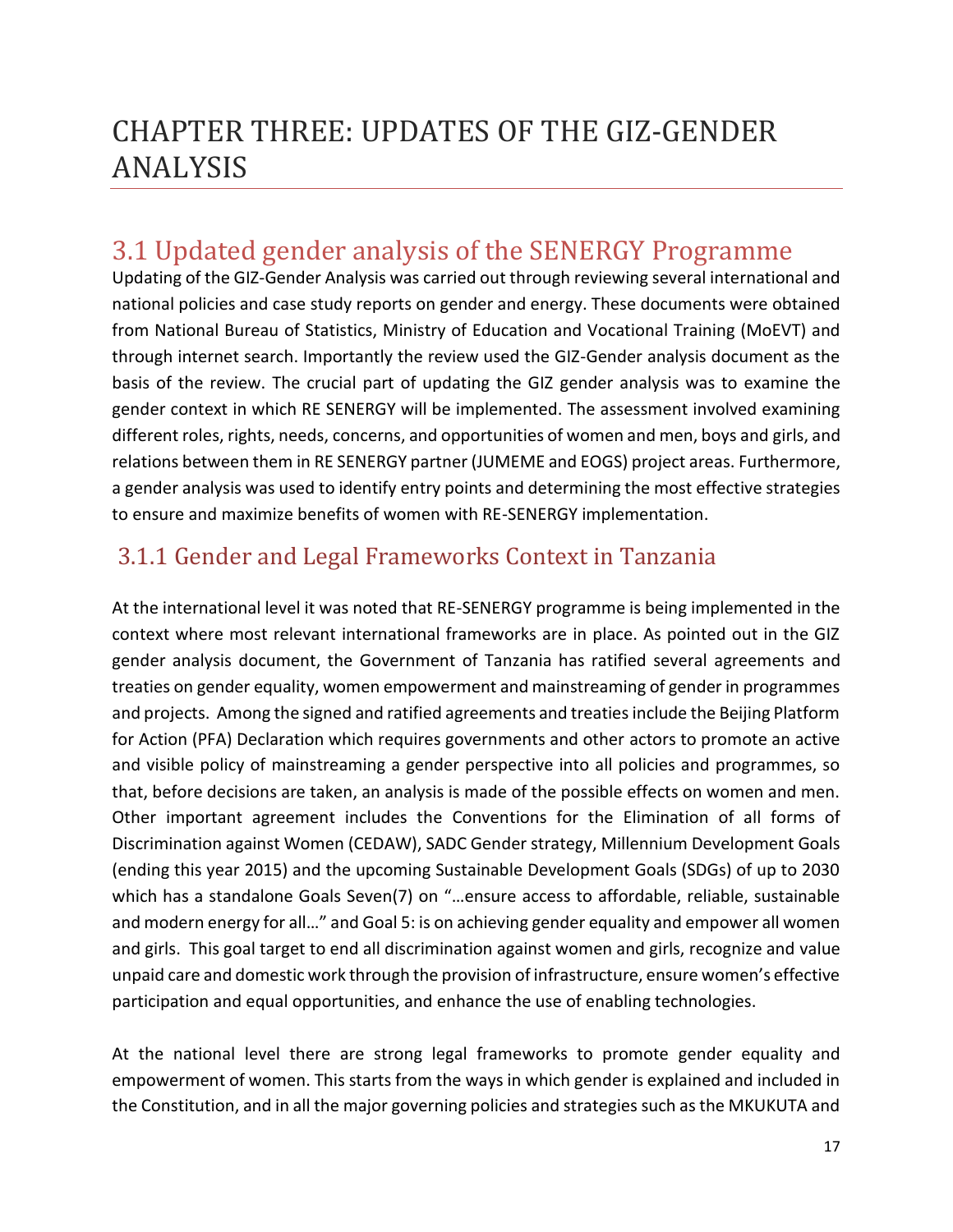the sector policies. The gender policy aims to ensure gender perspective is mainstreamed into all policies, programmes and strategies. The Government of Tanzania has also institutionalized gender in all the sectors for effective implementation and created mechanisms for monitoring and evaluating gender activities. The Ministry of Community Development gender and Children (MCDGC) is responsible for providing guidelines on women and gender development and integration of gender equality in policies, plans, development strategies and actions in all sectors and at all levels. MCDGC is charged with advocacy of gender equality and equity, capacity building and gender sensitization for strategic partnership, setting up and supporting gender focal points at national, district and ward level to mainstream gender and women empowerment.

For the energy sector the Ministry of Energy and Minerals (MEM) has 2003 National Energy Policy which is currently under review and draft 2015 Energy policy is in place. MEM is responsible for mainstreaming gender in the sector through a gender focal point appointed for such purpose. It should be noted that, while both policies make reference to gender equality issues, the 2003 version of the NEP makes much more reference to gender related issues than the 2015 version. NGSEN had an opportunity to provide gender comments/inputs to the 2015 reviewed NEP which hopefully will be used to improve gender contents in the forthcoming 2015 NEP version.

In the 2003 Energy Policy the textual formulations in paragraph 4.6 mostly refer to adverse effects of cooking practices and cooking fuel, there are some more overarching statements which relates to gender:

**Objective:** To promote and support gender related activities in the energy sector.

### *Policy Statements:*

- i) Promote gender equality and equity within energy sub-sectors both on demand and supply sides;
- ii) Ensure equitable gender participation in formulation and implementation of energy interventions;
- iii) Promote awareness on gender issues pertaining to men and women's social roles in the energy sector, including training on appropriate technologies;
- iv) Undertake public education and awareness creation on cultural structures and practices hindering access by both men and women to alternative sources of energy; and
- v) Enhance gender and environmental considerations in energy planning and development.

Based on the fact that the situation of women in the energy sector has almost remained static for many years, the gender analysis which was made on the 2003 policy document still remains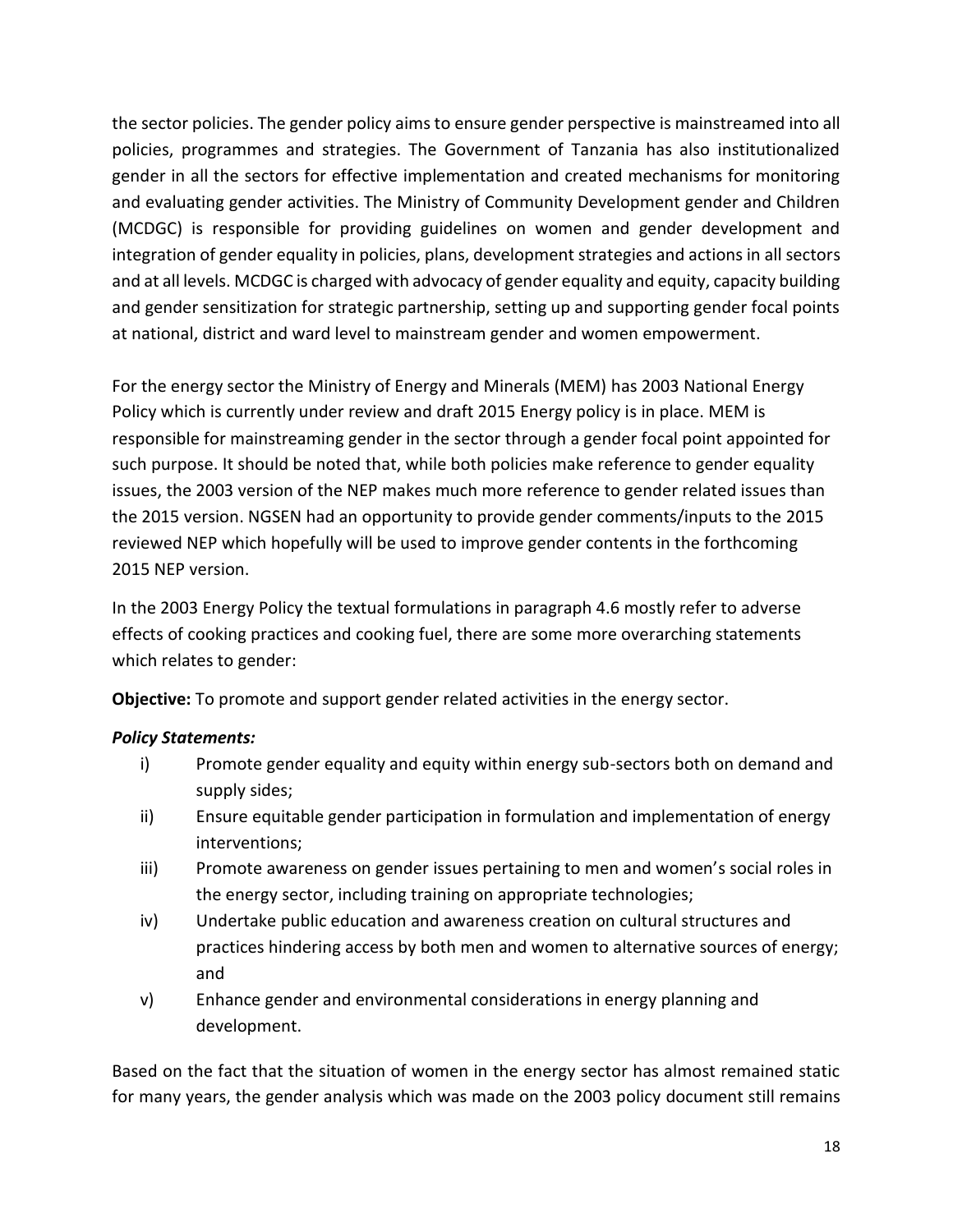to be valid. Such analysis shows that due to existing socio-cultural and traditional roles, there are burdens and hassles created by over-dependency on inferior energy for women in both rural and urban areas such as search, collection and use of fuel wood, heavy and often low-productive time-consuming work, with the associated health effects from smoke. In the supply side the policy mentions that women are under-represented at all levels of energy generation, transmission and distribution and therefore it calls for a gender balanced energy sector. Hence both policies (National Energy Policy 2003 and draft of 2015) call for energy stakeholders to look at gender issues with a focus on energy needs and ownership of resources from both supply and demand side. In this regard, the RE SENERGY programme will contribute to policy implementation through addressing the gender issues especially those related with under-representation of women in the Renewable Energy sector.

## <span id="page-18-0"></span>3.1.2 Gender and Economic Situation in Tanzania

According to the 2014 global gender gap report it is obvious that Tanzania is still far away to close many of the gender gaps. Economically, the country is ranked 53 out of 142 countries in terms of women's economic participation, the ratio of female –to –male earned income is 0.69 and the wage equality ratio among female to male is 0.65 (Schwab, 2014).The implication of these gender gaps is the high poverty among women than men whereby 60% of them are reported to live in poverty [\(www.mcdgc.go.tz\)](http://www.mcdgc.go.tz/) and also the poverty levels being high in female headed households. Table below illustrates this.

| <u>HOUSEHOIUS DY TEAL AND ATEA, IVIAIHIAHU</u> |           |                                              |                                                            |         |                              |  |  |  |  |  |
|------------------------------------------------|-----------|----------------------------------------------|------------------------------------------------------------|---------|------------------------------|--|--|--|--|--|
| <b>SEX</b>                                     | <b>OF</b> | 2007                                         | 2011/12 National household<br>household<br><b>National</b> |         |                              |  |  |  |  |  |
| <b>HEAD</b>                                    |           | <b>Budget survey</b><br><b>Budget survey</b> |                                                            |         |                              |  |  |  |  |  |
|                                                |           | Food                                         | <b>Needs</b><br><b>Basic</b>                               | Food    | <b>Needs</b><br><b>Basic</b> |  |  |  |  |  |
|                                                |           | Poverty                                      | Poverty                                                    | Poverty | Poverty                      |  |  |  |  |  |
| Male                                           |           | 11.4                                         | 34.0                                                       | 9.6     | 28.4                         |  |  |  |  |  |
| Female                                         |           | 13.4                                         | 35.9                                                       | 10.4    | 27.1                         |  |  |  |  |  |
| Total                                          |           | 11.8                                         | 34.4                                                       | 9.7     | 28.2                         |  |  |  |  |  |

|  | Proportion of Households below Poverty Line Category and Female and Male Headed |  |  |  |  |  |
|--|---------------------------------------------------------------------------------|--|--|--|--|--|
|  | <b>Households by Year and Area, Mainland</b>                                    |  |  |  |  |  |

*Source, National Household Budget Survey, 2011/12*

Poverty remains overwhelming in rural areas and is high in household depending on agriculture as the main income source (REPOA, 2010). The high poverty level in rural areas and especially in female headed households is caused by among others larger percentage of Tanzania population (75%) being engaged in agriculture which is least remunerating sector due to lack of added value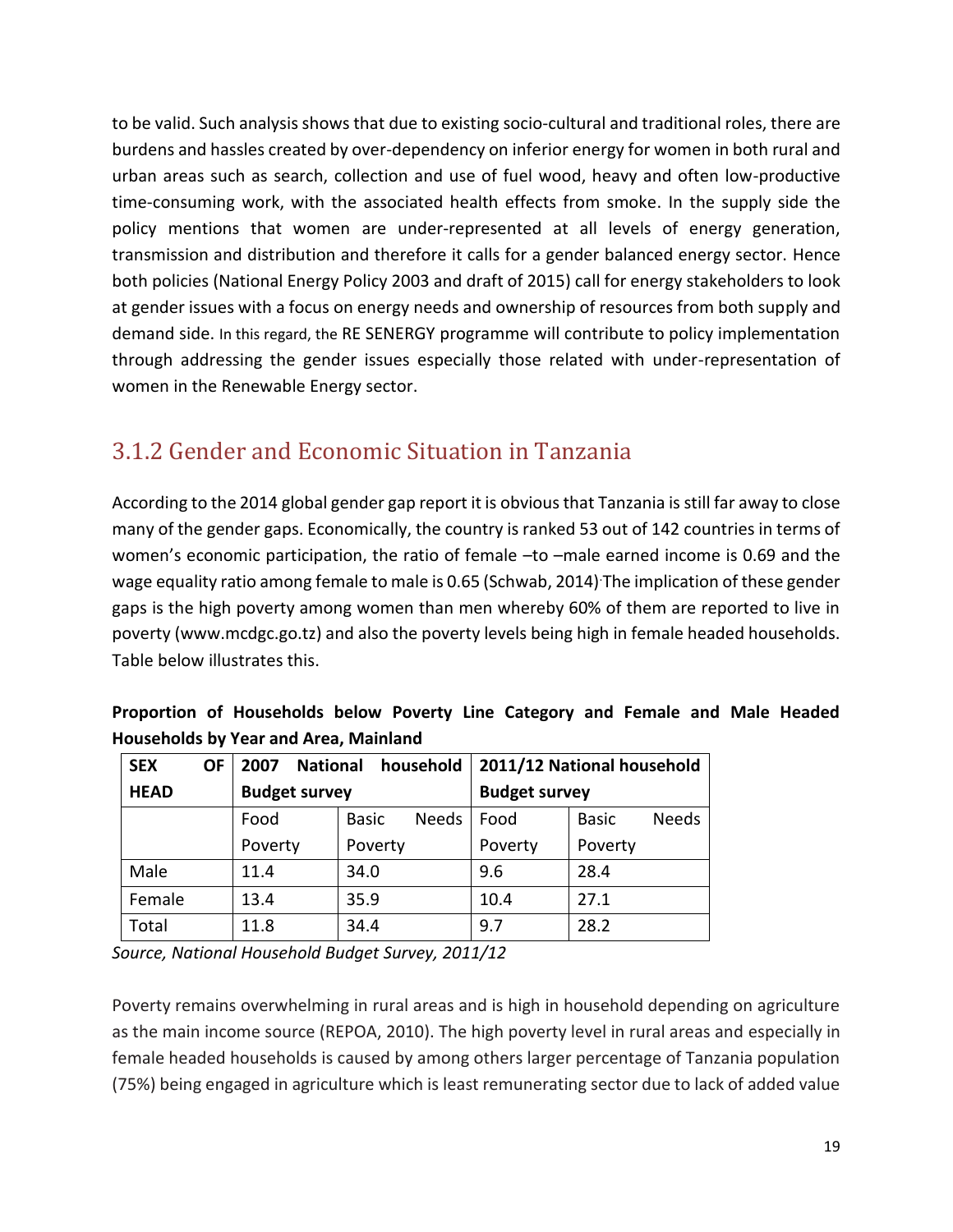to the agricultural produces and lack of adequate inputs among others including poor electrification services( Irrigation, fruits and vegetable processing, refrigeration). Women being the majority (52% versus 48% of men) in the agricultural sector, need an intervention that supports value addition to agricultural products through use of electricity which may positively reduce their income constrains thus alleviating their poverty.

### <span id="page-19-0"></span>3.1.3 Gender and Education Situation

In education, as shown in the GIZ-SENERGY programme gender analysis document, Tanzania has made a significant stride towards enrolment of girl students in primary and secondary schools where the ratio in 2012 rose to 95.8 for girls and 94.2% for boys. Generally the total male/female student ratio is higher in secondary schools (form1-6) for instance in 2013 the ratio was 1.09:1 but the ratio of male/female is low in Non-government schools for instance in 2013 the ratio was 0.9: 1 (BEST 2009 – 2013).

Tanzania through its policy of lower cutting point for female students has for the few past years increased the number of women pursuing education and vocational training. Yet this does not translate into these trained women getting better employment opportunities and being able to take leadership and economic positions.

However, though there are reports which shows women enrollment in higher education are more than men, the MDG monitoring report (2010) shows that there are few women students when progressing towards higher schooling. The report shows that in secondary schools; enrolment for girls is 34.3% against 41.4% for boys. The percentage of women enrolment in STEM is relatively low which according to UNESCO report in 2009 about 40% of university enrollments were women and of them 24% students were enrolled in science, engineering and technology fields. These differences are also seen in the literacy levels among women and men where the ratio is 61% for women against 75% for men. Generally, according to the global gender gap report of 2014 education performance of Tanzania has substantially decreased where Tanzania was ranked 97 in 2006 of the 125 countries and in 2014 was ranked 117.

### <span id="page-19-1"></span>3.1.4 Women in leadership

In leadership and decision making levels, the share of female members of Parliament through the national elections in 2005, achieved the National Strategy for Growth and Reduction of Poverty (NSGRP) goal of 30%, specifically due to parliament seats specially reserved for women. Furthermore 7 women were appointed as ministers. In contrast to this, female representation on the local level of politics remains low. Only 5% of the elected county and district councils are female. The percentage of women in leadership positions in the public service has risen from 20%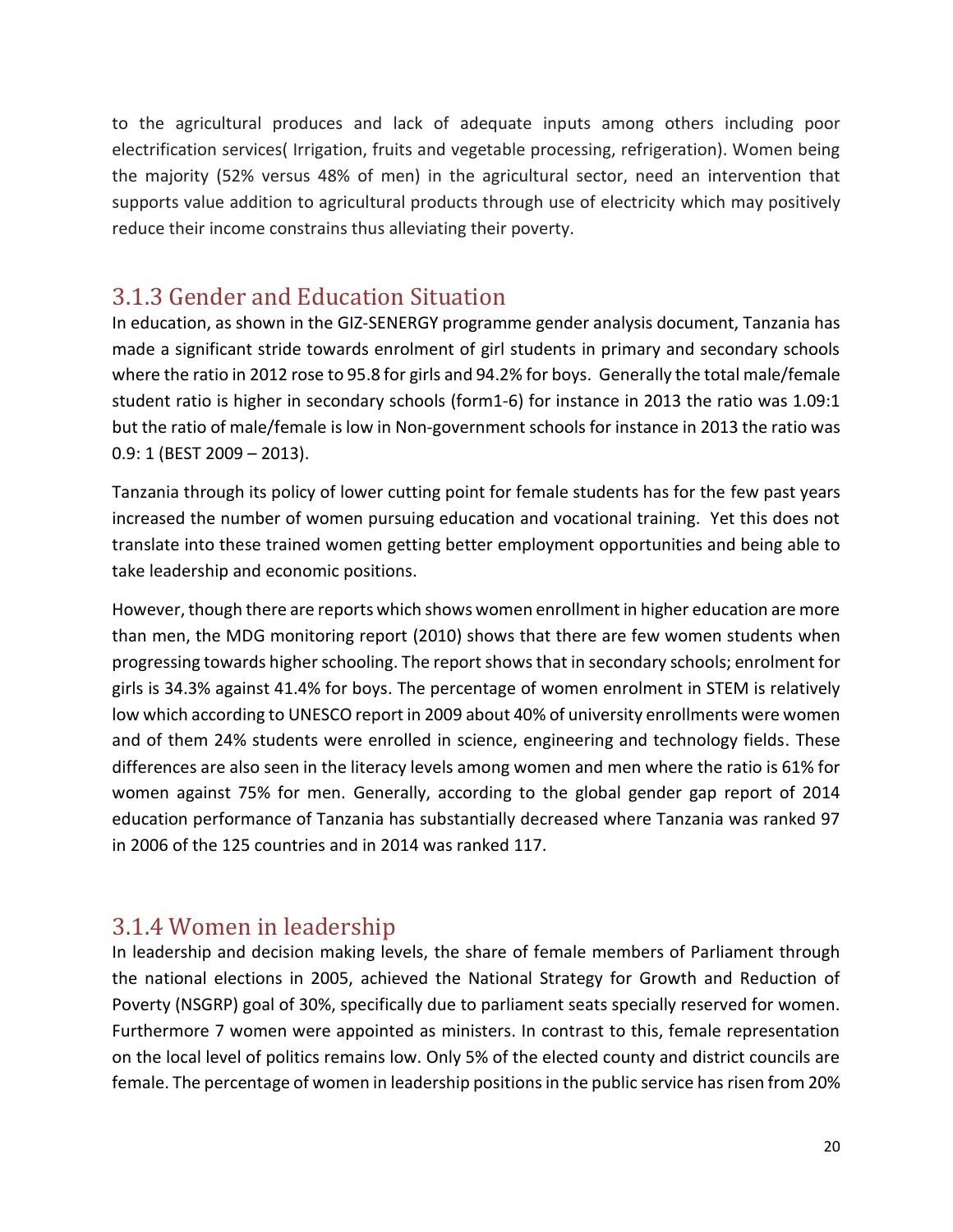in 2004/05 to 22% in 2008/09. However, the proportion of women in decision making position (legislators, administration and managers) is only 0.3% as compared to 0.8% that of men (THBS, 2012). This low level representation of women in leadership and political participation impacts them in every aspects of their development especially in business as it will be discussed below.

### <span id="page-20-0"></span>3.1.5 Women in Business in Tanzania:

Already women are reported to comprise about 43% of small and medium enterprises in Tanzania which are mainly in textile (40%), food processing (28%) and artwork (24%) (IFC, 2005). A 2006 Global Entrepreneurship Monitor survey of 42 high and middle-income countries found that individuals with a higher household income are more likely to be starting entrepreneurial activities than those of lower income groups. Tanzanian business women are no exception. Women gravitate towards businesses that require limited capital investment, and are mainly involved in services and activities they can engage in around the home. In this case women businesses are mostly informal operating in low growth business zones. Even when they are engaged in paid employment, women receive lower wages than men, and tend to start businesses in addition to their jobs, since this is often the only option that guarantees livelihoods for their families.

### *3.1.5.1 Constraints for Women in Business*

Several studies have been conducted in Tanzania to assess the growth of women enterprises. Some of Such reports e.g. ILO,(2004) on the challenges of growing small business; MDCGC,(2003) on assessment of feasibility on women business incubator and Majenga (2013) on assessment of **social cultural factors** constraining the performance of women SMEs in Tanzania, shows several constraints limiting women business growth. Such constraints include;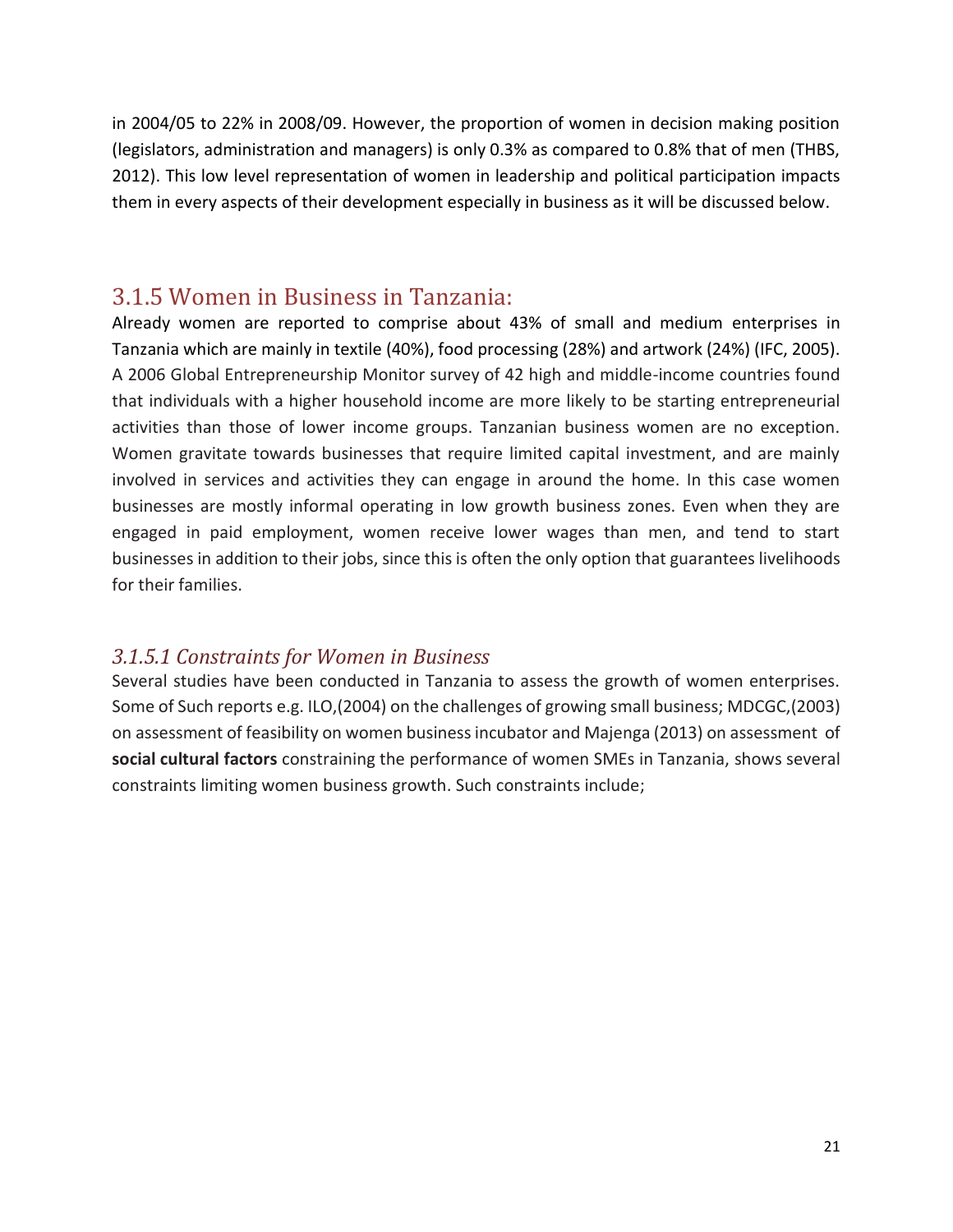a) **Cultural issues:** The cultural environment of Tanzania makes it more difficult for women to start and run enterprises due to the expectations and demands of women traditional reproductive roles" (UDEC, 2002, page xiv). The most limiting factor mentioned by many women entrepreneurs in the ILO, 2004 report is the general expectation that women have the primary responsibility of managing the household and meeting the social needs of all of those in the household be their spouse, children, in-laws or other family members. It was further found that in Tanzania, over one quarter of the women entrepreneurs felt that the

### **Box 1: Example of Cultural issues on women business**

As in the case of one successful business in Ethiopia, it is noted that, "Because she came from a wealthy family some people were not happy about her going into the hotel business. She said, 'It was a blessing in disguise that my father died a little earlier before I went into a hotel business.

He could have objected to the idea and may have severed our relations as a result.' She pointed out that during earlier times, people thought that for a woman, going into a hotel business was tantamount to working as a prostitute. She remembers that when people who are close friends of her family came to her small hotel, she used to hide behind doors so that she would not be humiliated by the comments they would have made, thinking that she disgraced the family by engaging in a hotel business" (ILO, 2003a, p. 52)

problems that they experienced in business were related to gender issues such as inadequate access to and control over important resources, and the major reason for this arose from the severe constraints that family responsibilities placed on their working time.

b) **Women Immobility:** Women faces the challenges of making sure that their businesses do not affect their families and this tend to limit their mobility as sometimes juggling business with family priorities is never going to make business easier. Though starting their own business often helps women by providing more flexibility than formal employment, and allows them to better manage work and family obligations. Research from the United States indicates that women are much more likely to turn to business ownership than man to accommodate family responsibilities. While this bears out for some women in Tanzania, interviews conducted on the World Bank supported study on the Voices of Business Entrepreneurs in Tanzania showed that the responsibilities associated with the women business have left them strapped for time: as noted by one of the voices that *"…as an entrepreneur you don't have a work schedule. Your time is for the*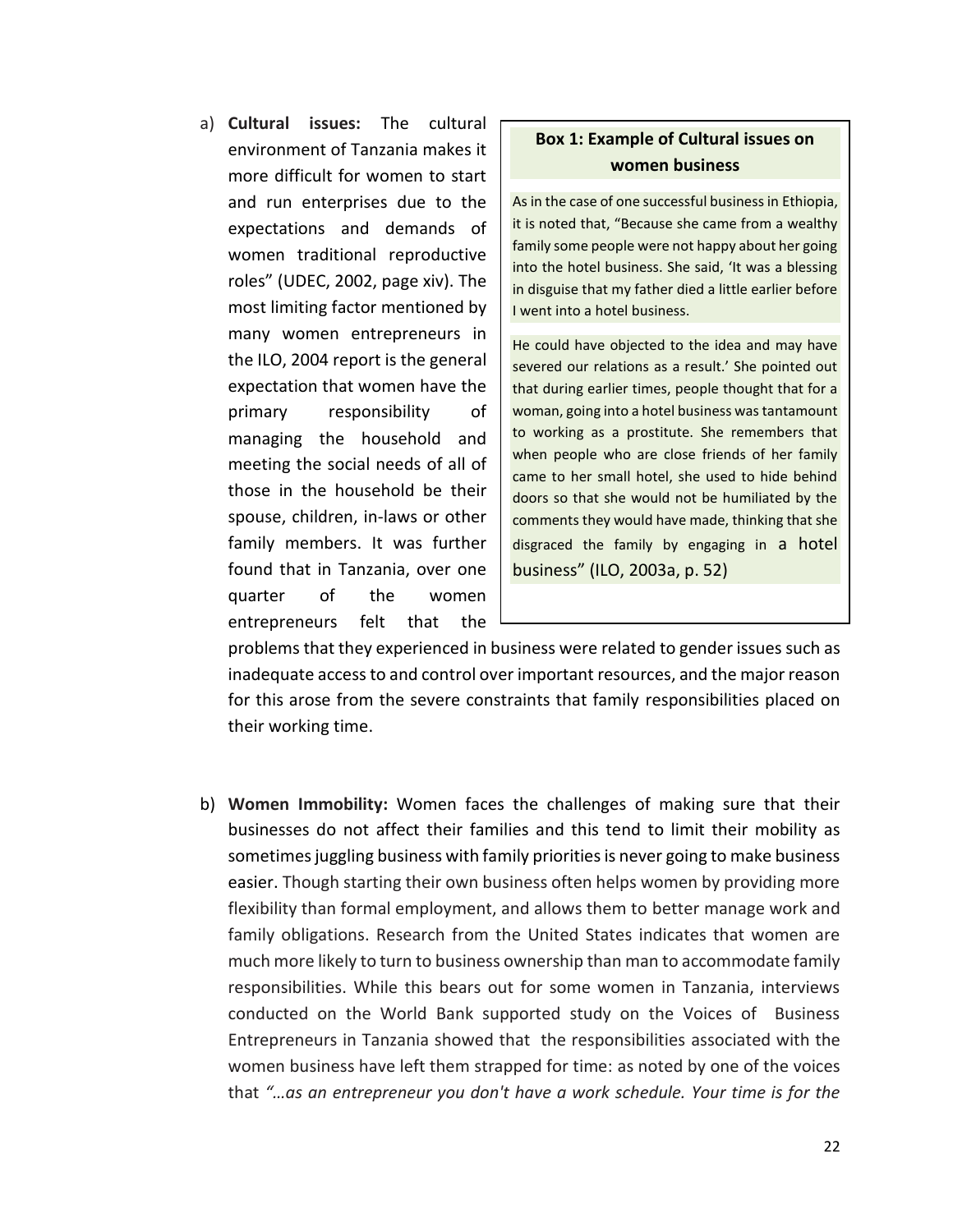*business. At home you really have to have strong help, otherwise the family suffers. Balancing work and family becomes difficult for women to do".* On the other hand*, d*ata from village transport surveys in the Makete district show that women spend a much greater share of their time on transport tasks and according to estimates, in some parts of Tanzania women have only 2 hours of leisure time, compared to 4.5 hours for men. In addition low women mobility affects women in registering business due to lengthy and complex business registration, incorporation and licensing practices, for instance the owner of ESACS schools (Private school) indicated to have taken long time to register her school "…*It was very difficult. It took me one year to register {the} school.."* said Mary Mwangi, Therefore, even though the World Bank's report ranks Tanzania among the top ten reformers in reducing bureaucratic barriers, especially for micro and small businesses where most women are, still women would need support for business registration.

c) **Inadequate level of education:** Lack of formal education is often a factor limiting the development of women as entrepreneurs and contributing to their lack of access to resources. Among the impacts is the failure of women to seize opportunities within renewable energy technologies either as technicians, designers, communicators, midwives, architects and rural social entrepreneurs.

In education preference is given to boys thus the educational of most women entrepreneurs is very low, creating a barrier to them accessing training and other business development services. Lack of sufficient education and training for women is an impediment to micro enterprises. Culturally and especially in the rural setting, the child girl was not given equal opportunities to study like boys, they have limited education and training(if any) which tend to affect effective performance in their later life.

d) **Access to gender-sensitive business development support (BDS) services:** There is a very limited business training opportunities in Tanzania which takes issues of women and their multiple roles into considerations. Among the many organisations providing BDS services (including training, counselling and consultancy in the areas of business planning, legal, accounting, auditing, etc.) they only serve a very small number of formal Micro Small and Medium Enterprises and none of informal business. In this case few women entrepreneurs access these services and few business development service providers specifically target women. Most service providers indicate that the percentage of women among their client base may range between 20 and 30 per cent and they do not have special services or promotional tools targeting women. Focus group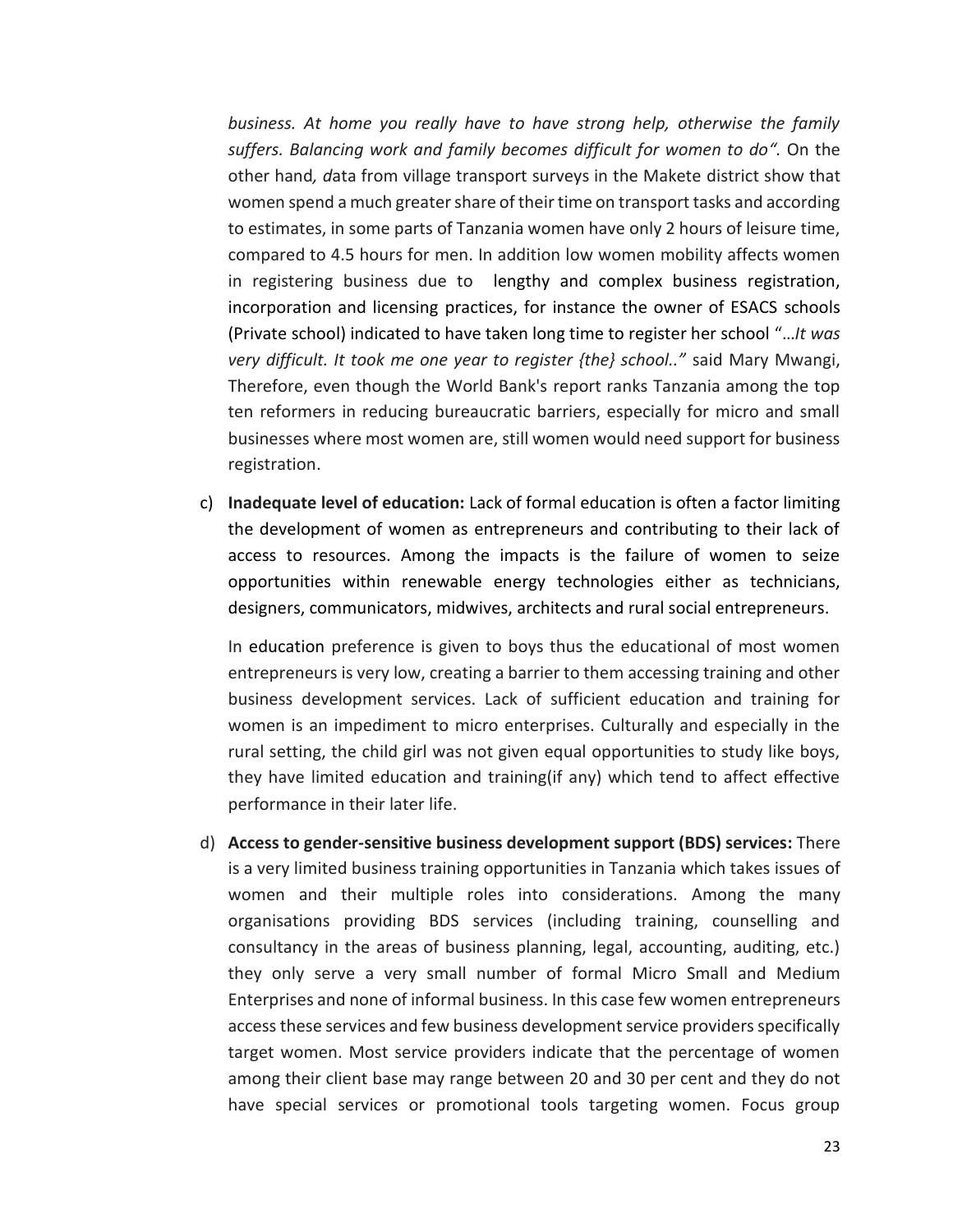discussions reported that women entrepreneurs want demand-driven services that target their needs, some of which are developing business plans, financial management issues, packaging and labelling products, customer care and how to use various Information, Communication and technology (ICT) facilities. In addition, they would also like to have more women-only training and also time flexibility, which would give them a better opportunity and the confidence to open up during discussions.

- e) **Business networks**: The fact that women lack networks outside of their family and close community is closely associated with their lack of formal employment and business experience, together with constraints placed on their mobility and ability to interact with other business people (mostly men) arising from their domestic roles and responsibilities. Both personal and business networks are critical for business success. Women's limited networks and networking reinforce women's isolation as entrepreneurs and reduces their scope and opportunities for building personal and business know-how and accessing other physical and financial assets (UDEC, 2002). Furthermore, evidence from Asia-Pacific region demonstrates that women members of employers' organizations comprise approximately 20 per cent of the membership and in some countries chambers of commerce and employers' organizations are perceived – rightly or wrongly – to be male dominated
- f) **Limited access to capital**: Clearly in some circumstances there are structural constraints and barriers to women in obtaining money to start and grow their own business. . Kessy (2009) points out that women cultural orientation, lack of business training and limited access to capital are factors hindering the performance of women SMEs in Tanzania while Fjeldstad et al. (2006) reports that constraints facing SMEs in Tanzania include competition (79.4%), cost of raw materials (69.4%), license and permit (67.5%), high tax rates (66.9%), insufficient demand (61.9%) and corruption (53.1%).The business sectors in which women predominate, e.g. service and retail, tend to attract less funding from the financial support sector, and women have greater problems in obtaining collateral. However, from the Women Entrepreneur Development (WED) research case studies and the discussion groups at the national conferences, it was clear that there are a number of different finance related barriers facing women. These include the women's inexperience of negotiating with the banks and their lack of financial confidence to argue for what they are entitled to, both as clients and citizens in their own right. Women entrepreneurs' relative lack of understanding of and exposure to banking practice may also add to the difficulties of accessing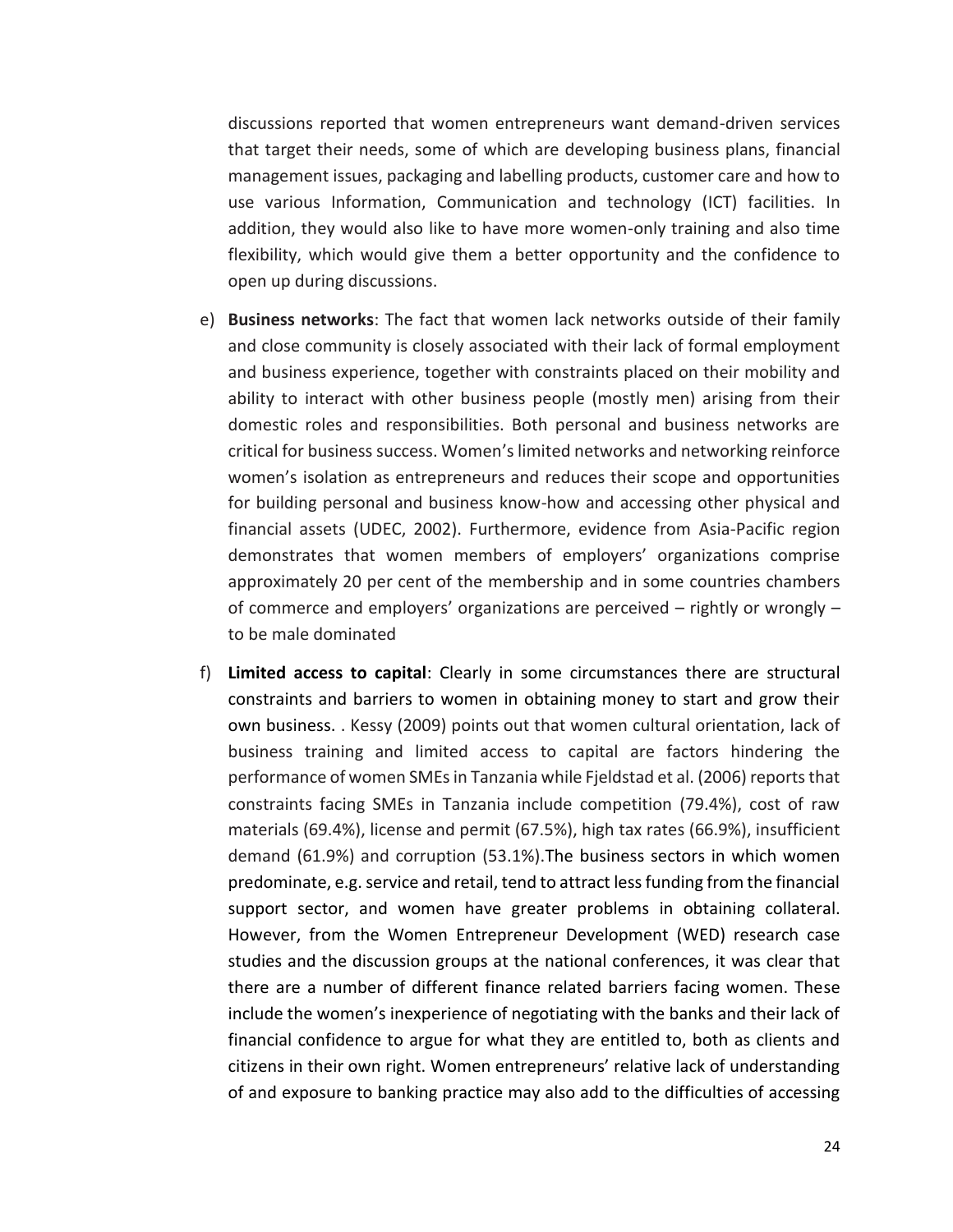mainstream finance, with some women unable to formulate informed strategies for approaching banks. Some women may not even be willing to approach the banks for information in relation to their financial services, particularly if they have heard of other women being refused loans.

g) **Access to finance:** A recent study by IFC Gender Entrepreneur Markets (GEM) and the Kauffman Foundation finds that access to finance is often the biggest obstacle for women entrepreneurs worldwide. Women in Tanzania are no exception. Women in Tanzania though they own 43 percent of micro and small enterprises, only 8 percent of female-owned firms reported having access to bank finances and only 0.53 percent of female-headed smallholder households access credit. A 2003 ILO survey of female-owned businesses found that two-thirds of women entrepreneurs used their own savings to start their business, followed by assistance from the spouse, credit from family and friends, and bank credit. Only half of the women who applied for a bank loan were successful.

At the same time the National Microfinance Policy recognizes that "access to financial services should be made available to both men and women," and that in order to ensure gender equity, "it may be necessary to make special efforts to incorporate features that make the services accessible to all." Tanzanian women have been able to benefit from microfinance, and institutions such as FINCA, PRIDE, SELF, Sero Lease and Finance, FARAJA Trust and the Gatsby Trust and Innovative institutions which offers microfinance for businesses have of recent mushroomed in Tanzania. But microfinance still does not address the needs of those women who want to grow their businesses beyond the micro level, leaving many female-owned businesses smaller and weaker. Unable to access the needed funds, many women have had to pass up on potentially lucrative contracts (Chijoriga, 2000).

The Government established a Women's Development Fund in 1994, and a Women Bank in 2009 and a similar fund and banking that operates in Zanzibar, to help women entrepreneurs at the grassroots level access financing. In addition, the Small Industries Development Organization (SIDO), the government arm for the promotion of small-scale industries that provides financial and nonfinancial services to micro and small enterprises and the United Nations Industrial Development Organization (UNIDO) have been implementing the Women Entrepreneurship Development (WED) Program since 1993. Women make up 56 percent of SIDO clients. Yet both the Women's Development Fund, the Women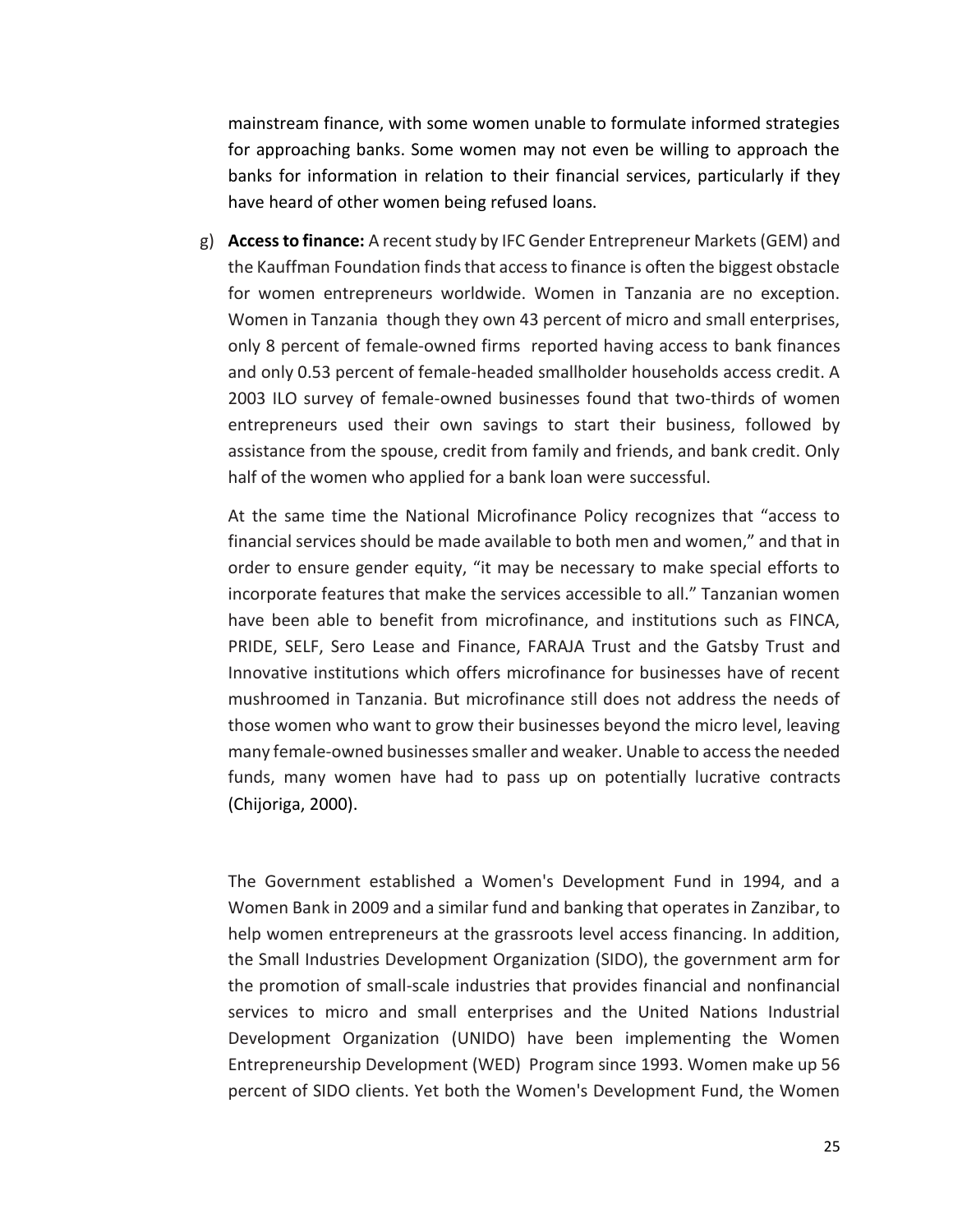Bank and SIDO have been constrained by low capacity and the structure of their guarantee scheme, and they have not been able meet the demands of female owned businesses that require larger loans.

On the other hand, few women have been able to use land as collateral. Due to the above stated cultural norms and practices, women are less likely to own land or premises, and hence they lack the necessary collateral required by formal financial institutions, particularly banks to obtain loans.

Despite the above stated constraints on women access to loan and their lack of being bankable, women are viewed as more conscientious about repayment of loans and considered less "risky" by micro-credit organizations, many of which focus their services directly at women (UDEC, 2002). Micro-credit organizations targeting women, often do so through group lending or group-*based* collateral arrangements. Whilst this suits some women it does not suit all, particularly those that are growth-oriented (Hadiya, 1998) as their credit requirement may require bigger loans which cannot be provided by informal group.

## *3.1.5.2 Why the discussions of the barriers to women business and the linkages with the provided assignment:*

The discussion on access to loan above and the fact that a large proportion of rural women do not have access to the formal finances, is crucial for consideration in this assignment. The SENERGY sites which the assignment has discussed are in the remote rural areas of Tanzania. So if there is any consideration to support any businesses which women are engaged with as part after carrying out of the value chain analysis, the most possible mode of accessing finance in these sites will be the existing financial schemes such as Savings and Credits Cooperative Society (SACCOs) and Village Community Bank (VICOBA).

Firstly there a need to note during the RE SENERGY supports that women and men entrepreneurs are not operating as homogeneous group. Secondly is that land being among the properties accepted by many credit schemes as collaterals, women in these sites will not be able to use land as collateral. Hence this presents a challenge on the RE- SENERGY indicators especially the one which require; "... incentive schemes for mini-grids, to be user oriented, sensitive to gender equality and the participation of vulnerable groups are developed together with REA..."

Thus what the team will propose is the use of the existing microfinance or the women cooperatives such as SACCOs or VICOBA models as alternative routes for access to finance for women, without land as collateral in the sites where RE-SENERGY will operate.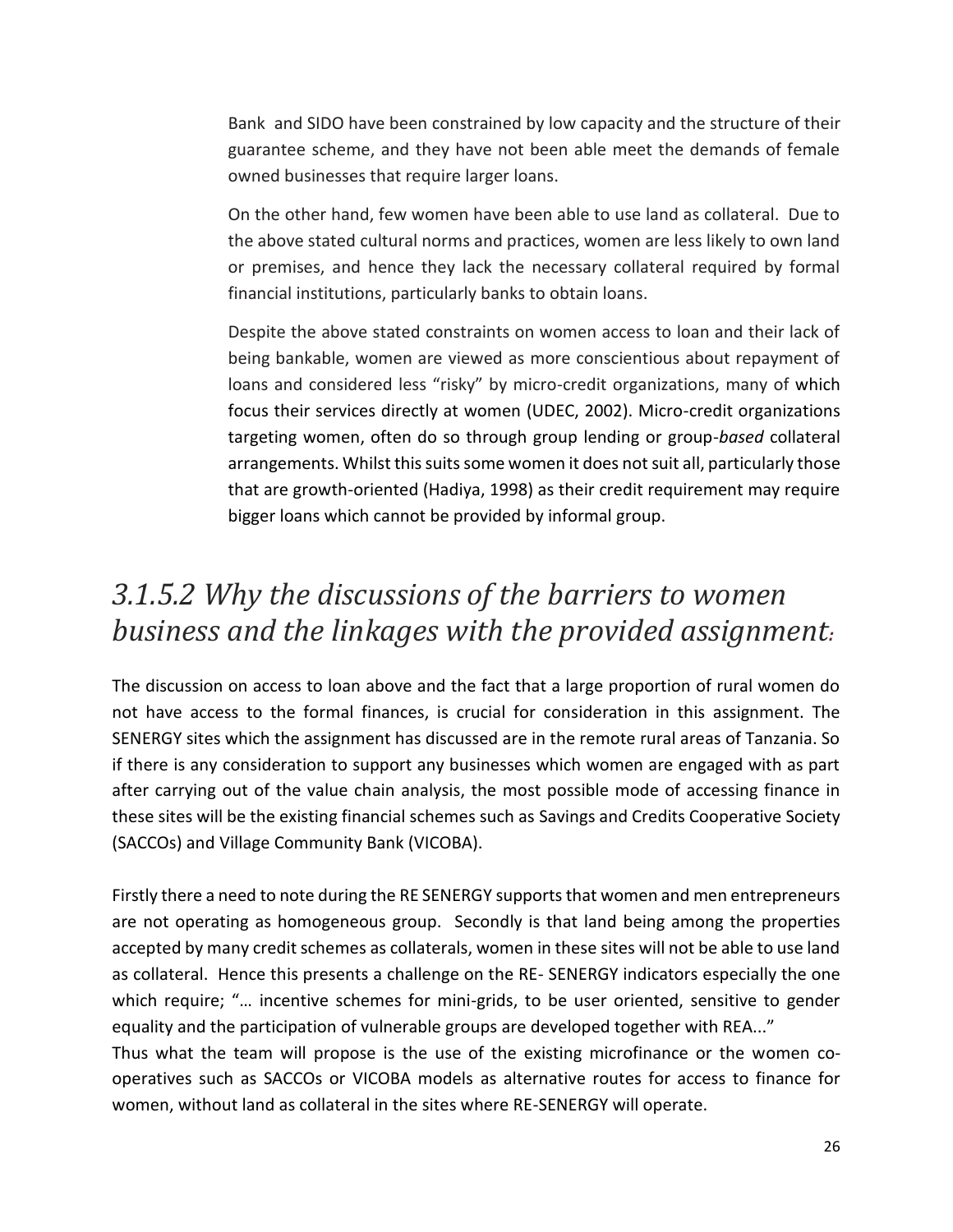The table below was suggested to the team by the GIZ Gender Expert from Bangladesh and it is drawn from the [World Council of Credit Unions,](http://www.woccu.org/about/creditunion/) which summarizes the various ways of the accessing financial for the various groupings and clientele. The team attaches this table as a generic sample which can be used to by RE-SENERGY. Though the table below is slightly modified and it has no references regarding gender or specific on women or the land issue, the team wishes to recommend it to RE- SENERGY for future analysis of whatever financing modalities exists in the sites it will be working.

### **Table: The generic financial modalities and how they could respond to the needs of the borrowers.**

|                  | <b>Credit Unions (SACCOs)</b>                                                                                                                                                                                                                                                 | <b>Commercial Banks</b>                                                                                                                                                                | <b>Other Microfinance</b><br><b>Institutions (MFIs)</b>                                        |  |
|------------------|-------------------------------------------------------------------------------------------------------------------------------------------------------------------------------------------------------------------------------------------------------------------------------|----------------------------------------------------------------------------------------------------------------------------------------------------------------------------------------|------------------------------------------------------------------------------------------------|--|
| <b>Structure</b> | Not-for-profit, member-<br>owned financial cooperatives<br>funded largely by voluntary<br>member deposits<br>Members mostly share a<br>common bond, such as where                                                                                                             | For-profit institutions<br>owned by stockholders                                                                                                                                       | Institutions typically<br>funded by external<br>loans, grants and/or<br>investors              |  |
| <b>Clientele</b> | they live, work or<br>worship/belief, some are open<br>to everyone who wants to<br>participate.<br>Service to the poor is blended<br>with service to a broader<br>spectrum of the population,<br>which allows credit unions to<br>offer (more) competitive rates<br>and fees. | Typically serve middle-to-<br>high income clients. No<br>restrictions on clientele.                                                                                                    | Target low-income<br>members/clients,<br>mostly women, who<br>belong to the same<br>community. |  |
|                  | Credit union members elect a<br>volunteer board of directors<br>from their membership.<br>Governance Members each have one vote<br>in board elections, regardless<br>of their amount of savings or<br>shares in the credit union.                                             | Stockholders vote for a<br>paid board of directors<br>who may not be from the<br>community or use the<br>bank's services. Votes are<br>weighted based on the<br>amount of stock owned. | Institutions are run by<br>an appointed board of<br>directors or salaried<br>staff.            |  |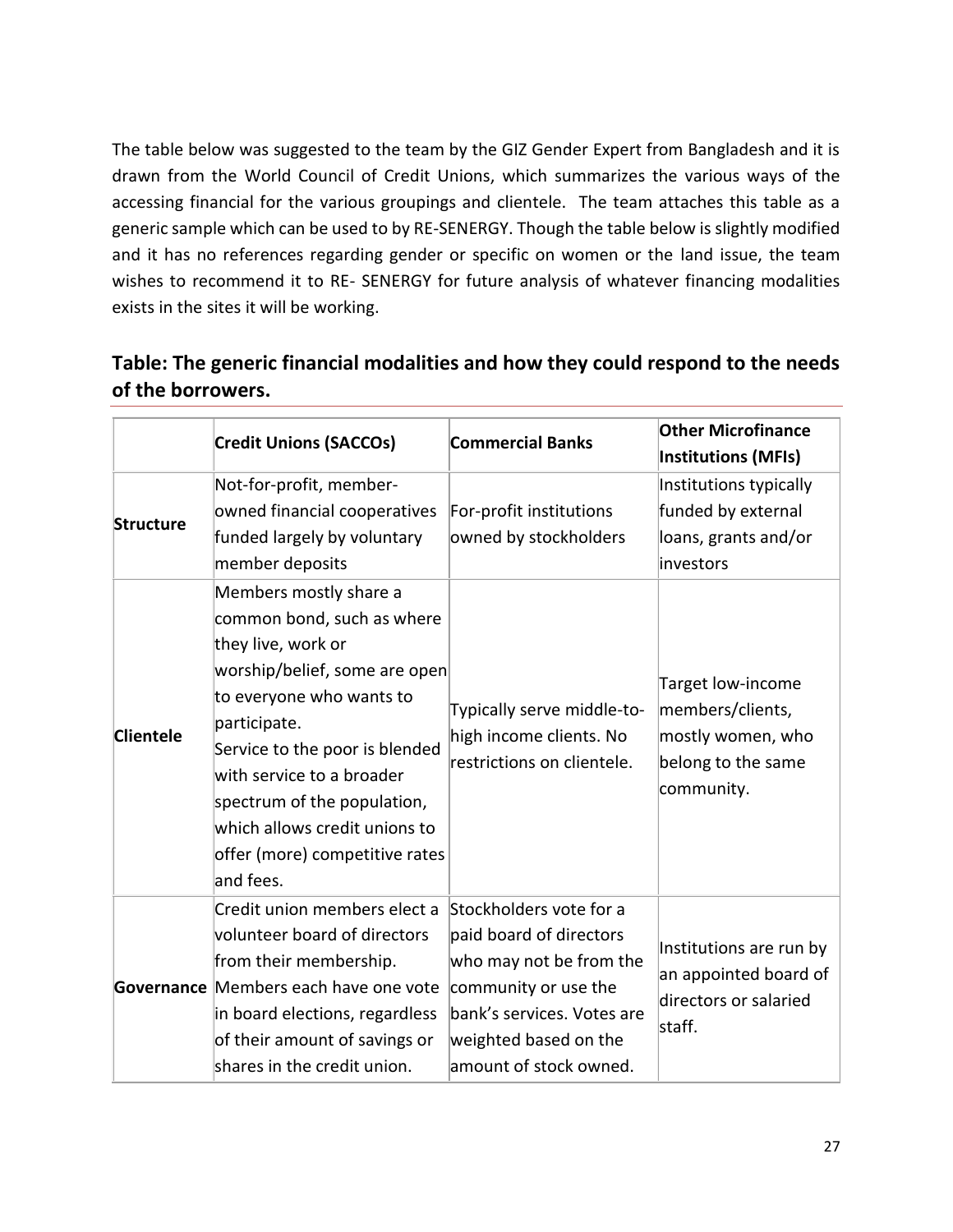| Earnings                                 | Net income is applied to lower<br>interest on loans, higher<br>interest on savings or new<br>product and service<br>development.<br>Interest is charged on loans,<br>to cover the interest cost on<br>savings and the cost of<br>administration. There is no<br>payment or profit to outside<br>interest or internal owners. | Stockholders receive a pro-<br>rata share of profits.                                                  | Net income builds<br>reserves or is divided<br>among investors.                          |
|------------------------------------------|------------------------------------------------------------------------------------------------------------------------------------------------------------------------------------------------------------------------------------------------------------------------------------------------------------------------------|--------------------------------------------------------------------------------------------------------|------------------------------------------------------------------------------------------|
| <b>Products &amp;</b><br><b>Services</b> | Full range of financial services, Full range of financial<br>primarily savings, credit,<br>remittances and insurance.                                                                                                                                                                                                        | services, including<br>investment opportunities.                                                       | Focus on microcredit.<br>Some MFIs offer<br>savings products and<br>remittance services. |
| <b>Service</b><br><b>Delivery</b>        | Main office, shared branching,<br>ATMs, POS devices, PDAs, cell<br>phones, Internet                                                                                                                                                                                                                                          | Main office, shared<br>branching, ATMs, POS<br>devices, PDAs, cell phones, community group<br>Internet | Regular visits to the                                                                    |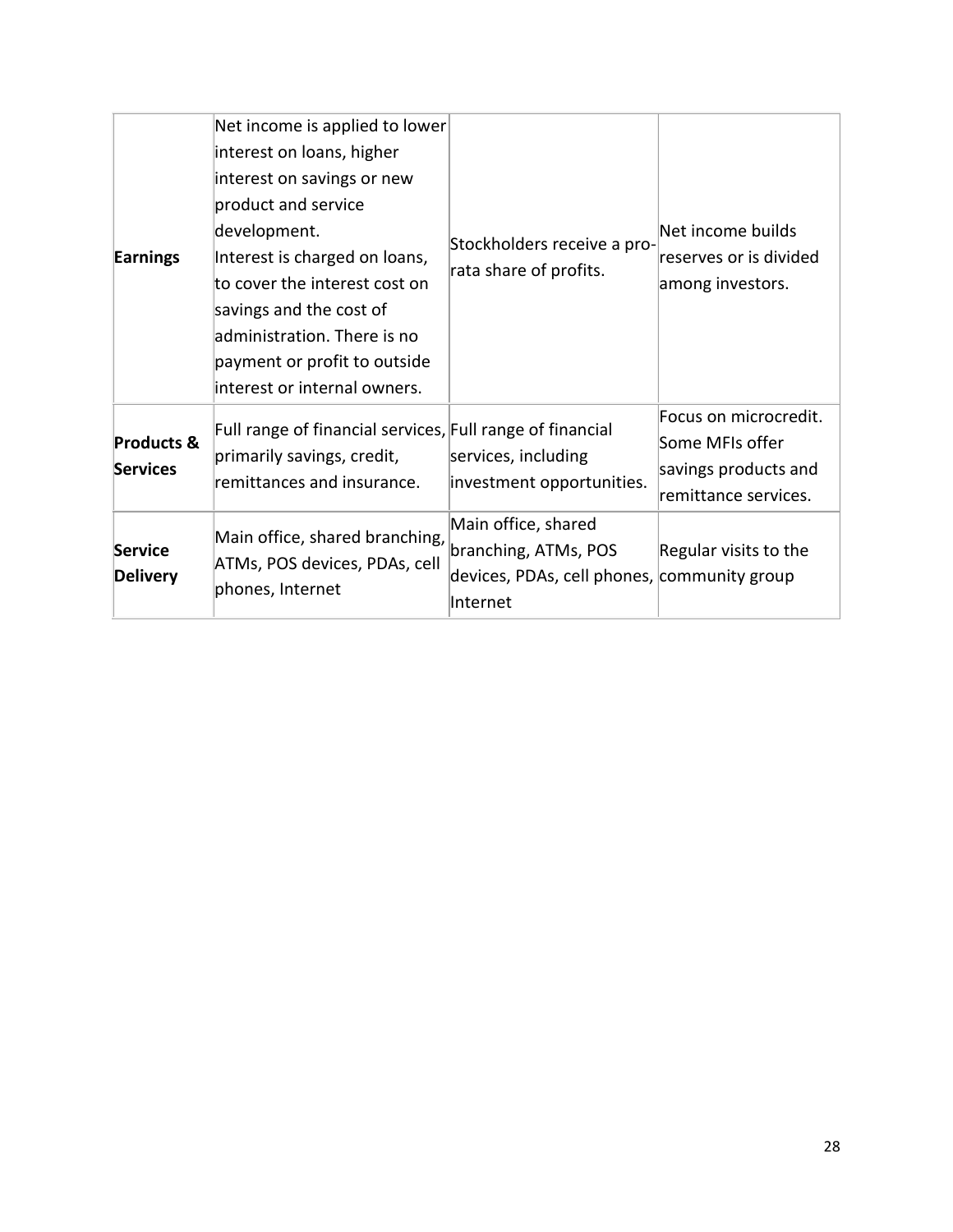### <span id="page-28-0"></span>3.1.6 Gender Situation in RE in Tanzania

The National Energy Policy of 2003, acknowledge the gender imbalance that exist in the supply and demand side of the energy sector including renewable energy sub-sector. This imbalance disproportionately affects women more than men. Renewable energy in Tanzania is defined to comprise with such energy forms as biomass, solar, wind, geothermal, and micro-hydro below 10MW. Of these energy forms biomass provides the biggest share of total energy consumption in the country accounting to 94% of the total energy mix (NBS, 2014). As shown in the Table below, the use of modern energy especially for cooking which is the activity mostly under the responsibility of women is very low. This means women and girls playing the biggest role in terms of time they spend and drudgery associated with collecting firewood, exposure to indoor air pollution and sexual harassment and violence they face in collecting firewood which is create time constraints for other economic activities.

The burdens of women are also in other development sectors such as in agriculture where women are majority and most of farming, and processing of agricultural products including depends on their metabolic energy

|                   | <b>Percentage</b> |              |       | <b>Households (million)</b> |              |       | <b>Population (million)</b> |       |              |
|-------------------|-------------------|--------------|-------|-----------------------------|--------------|-------|-----------------------------|-------|--------------|
|                   | <b>Total</b>      | <b>Rural</b> | Urban | <b>Tota</b>                 | <b>Rural</b> | Urban | <b>Total</b>                | Rural | <b>Urban</b> |
|                   |                   |              |       |                             |              |       |                             |       |              |
| Electricity       | 1.7%              | 0.3%         | 4.4%  | 0.15                        | 0.02         | 0.13  | 0.74                        | 0.09  | 0.56         |
| Kerosene/Pa       | 2.4%              | 1.0%         | 5.4%  | 0.22                        | 0.06         | 0.16  | 1.05                        | 0.31  | 0.69         |
| raffin            |                   |              |       |                             |              |       |                             |       |              |
| <b>LPG</b>        | 0.9%              | 0.1%         | 2.4%  | 0.08                        | 0.01         | 0.07  | 0.39                        | 0.03  | 0.30         |
| <b>Biogas</b>     | 0.0%              | 0.0%         | 0.1%  | 0.00                        | 0.00         | 0.00  | 0.00                        | 0.00  | 0.01         |
|                   | 68.6%             | 90.2%        | 24.5% | 6.19                        | 5.46         | 0.73  | 29.9                        | 27.89 | 3.11         |
| Firewood          |                   |              |       |                             |              |       | 3                           |       |              |
|                   | 25.6%             | 7.7%         | 62.0% | 2.31                        | 0.47         | 1.84  | 11.1                        | 2.38  | 7.87         |
| <b>Charcoal</b>   |                   |              |       |                             |              |       | 7                           |       |              |
| Crop              | 0.2%              | 0.3%         | 0.1%  | 0.02                        | 0.02         | 0.00  | 0.09                        | 0.09  | 0.01         |
| <b>Residues</b>   |                   |              |       |                             |              |       |                             |       |              |
| <b>Other</b>      | 0.2%              | 0.2%         | 0.3%  | 0.02                        | 0.01         | 0.01  | 0.09                        | 0.07  | 0.04         |
| <b>Not</b>        | 0.4%              | 0.1%         | 0.9%  | 0.04                        | 0.01         | 0.03  | 0.17                        | 0.04  | 0.11         |
| <b>Applicable</b> |                   |              |       |                             |              |       |                             |       |              |

### **Primary cooking and heating energy in Tanzania – share of the different fuels in household cooking energy consumption (2012)**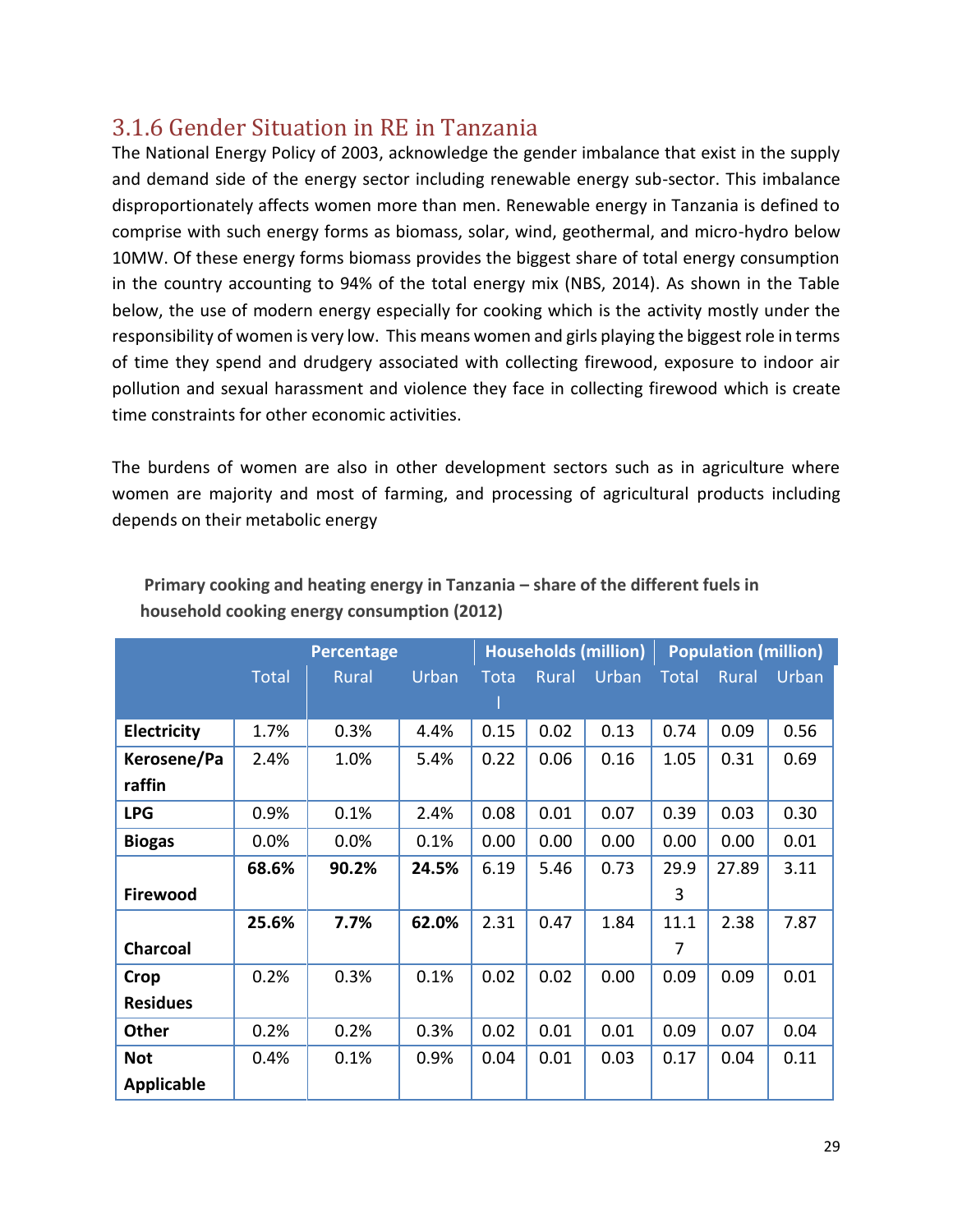|              | Percentage |        |            |      |       |              | Households (million) Population (million) |                    |       |
|--------------|------------|--------|------------|------|-------|--------------|-------------------------------------------|--------------------|-------|
|              | Total      | Rural  | Urban      | Tota | Rural | <b>Urban</b> | Total                                     | Rural <sup> </sup> | Urban |
| <b>Total</b> | 100.0<br>% | 100.0% | 100.0<br>% | 9.03 | 6.05  | 2.97         | 43.6                                      | 30.91              | 12.71 |

*Source: National Bureau of Statistics, Housing Conditions, Household Amenities and Assets Monograph, January 2015.*

Other commonly used renewable energies but in small quantity are solar, wind and biogas which accounts for 4.9% of the energy mix (NBS, 2011). These renewable energy forms are increasingly being promoted in Tanzania.

The GoT through Power System Master Plan (PSMP) has the target of increasing contribution of RE to 10% in the energy generation by 2016. To date, 6 MW of solar PV has been installed in schools, hospitals, health centres, police posts for security of the women in custody through the projects carried out by the Tanzania female Police network, an effort which can be very viable in the existing police posts in the two selected sites where JUMEME and EGON operates, small telecommunication enterprises mainly being used by the young people and single mothers to vend on telephone charging, data and communication. This again for the two sites is the appropriate business engagement for the youths. Moreover, solar thermal energy is used in the country to dry crops (solar dryers) and for heating water in households, hotels, hospitals and health centres. However, little has been reported on gender impacts associated with these initiatives.

There are a multitude of studies that demonstrate that improved access to electricity improves baseline living conditions for women. These studies show improvements to women's health through cleaner indoor air; better nutrition and food safety due to improved refrigeration; and improved health knowledge through better access to mass media and more time to read. Interior and exterior lighting in rural settings often means improved security for women, enabling greater mobility to engage in productive activities under safe conditions. Anecdotal evidence also shows improved education for girls as a result of access to electricity; although most empirical studies do not show gender-differentiated impacts improving these baseline conditions facilitates the ease by which women can participate in the local economy: Healthy, safe, and informed individuals are more apt to be productive.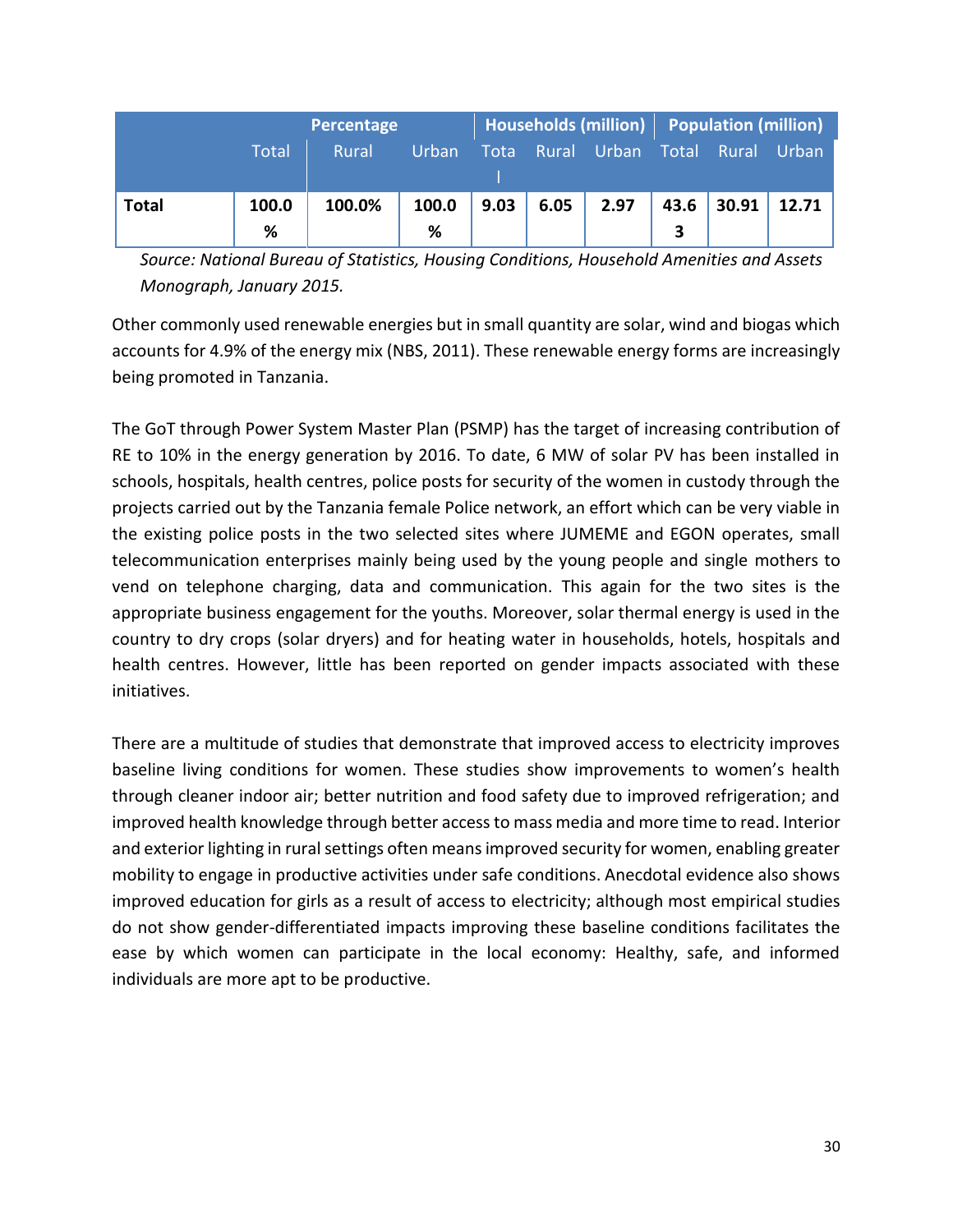## <span id="page-30-0"></span>3.2 Findings of the Document Review

This chapter is one of the major components of the assignment presenting the findings of document review and interview with 11 key informants (annex 4) including from 3 people from RE-SENERGY partner institutions (REA, EOGS and JUMEME) and 3 gender focal points from other GIZ programmes (Health, natural resources and water)and 5 staff of GIZ-SENRGY programme. The reviewed documents are as outlined below:

- The Gender Equality in German Development Policy. Cross-sectoral strategy, BMZ Strategy 2/1014.
- Gender Pays off- GIZ Gender strategy March 2012
- GIZ Gender Implementation Strategy 2014-2016 of the Africa Department and its Gender Analysis Fact Sheet.
- Gender Analysis –GIZ Sustainable Programme.( PN 12. 22 76. 9-001 00)
- Tanzania Gender Group: Activities, Budget and Responsibilities for 2015
- Project Results Matrix: SENERGY 2015.
- Matrix of RE-SENERGY Activities
- Rural Energy Agency Strategic Plan for 2012/13 -2016/17
- Rural Energy Agency: Revised Result based Monitoring and Evaluation Framework. October 2013.
- Gender and Energy Strategy for the Rural Energy Agency: 2012.
- (a) The review of the GIZ gender frameworks noted that from international, regional and country levels, GIZ – RE programme component has systematic and comprehensive frameworks which set out strategies and guidelines to integrate gender throughout the programmes, projects and plans. At national level, there is gender coordination mechanism under the GIZ programmes (water, health and natural resources). In each of this national level GIZ programmes there are gender focal points and work plan showing activities, budget and Responsibilities for 2015 which is currently under implementation. This plan focuses to enhance gender knowledge among GIZ staff and ensure gender mainstreaming through regular M&E measures. The Plan translates the global GIZ gender policy in to a national level. The gender group meets regularly to discuss its implementation. The meetings could be considered an effective way of sharing experience between RE-SENERGY programme and other gender focal point. However, the gender focal point within RE SENERGY programme can share and learn more if he/she will be having opportunity to discuss with gender focal points in other organizations/institutions/donor groups with gender and energy as core areas of engagement. Experience of NGSEN working with institutions with gender focal point shows that most Gender Focal Person (GFP) lack terms of reference and motivations to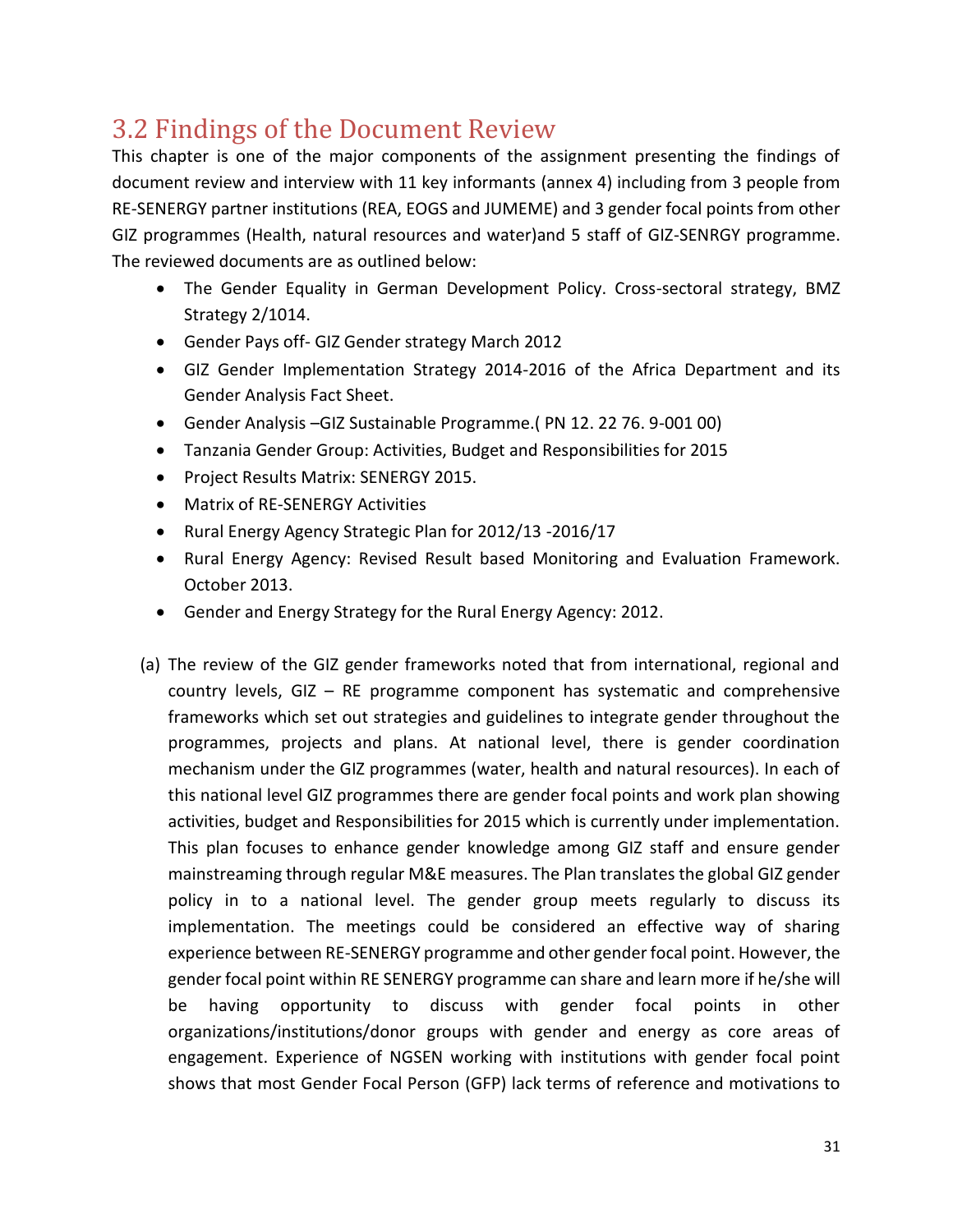deliver. Therefore for effective gender outcome of RE SENERGY programme the appointed gender focal points should be motivated and incentivized with e.g. payment package for time which will be spent on in undertaking TOR on gender to undertake her/his TORs, nonetheless the terms of reference should have specific roles and incentives

- *(b)* Review of the result and activity matrixes of the RE-SENERGY documents noted that the programme has commitment on gender. As per provided TOR the assignment was requested to review two of the four indicators indicated in the result matrix (B2 and B2) as follows:
	- In 30% of the off-grid RE investments below 10 MW, the interests of the female consumers will be given preference and
	- Incentive schemes for mini-grids, that are user-oriented, sensitive to gender equality and the participation of vulnerable groups, are developed together with REA.

The review noted that at activity level the RE-SENERGY programme has only one gender activity under output 2 "*to develop user-oriented, gender-sensitive and participative incentive schemes for mini-grids".* This shows there is a need to increase more gender related activities in order to answer the two indicators as mentioned above.

### <span id="page-31-0"></span>3.2.1 Gender in REA documents

**Review of REA Strategic Plan**: Shows that REA has conducted a study on Gender Mainstreaming in REA at organizational and project levels. REA also is mainstreaming gender issues in projects through its 2017 strategic plan where rural communities are identified as important stakeholders. Objective C of the REA strategic plan shows that there is a commitment to increase "… Access to Modern Energy Services by Rural Communities Increased…."this objective has an indicator which is measured by "… the percentage of women involved in rural energy projects…", under this objective there is Output C which targets Programme for gender empowerment in rural energy projects developed and implemented by June 2016. Though this is the only gender indicator in REA strategic plan, the team found that this indicator links well with the RE-SENERGY programme and provides opportunity for RE programme to support REA setting targets and activities to measure this indicator.

**The Revised Result Based Monitoring and Evaluation Framework** (2013) contains annex A which is a logical framework of the Rural Energy Fund. The Rural Energy Fund consider gender at the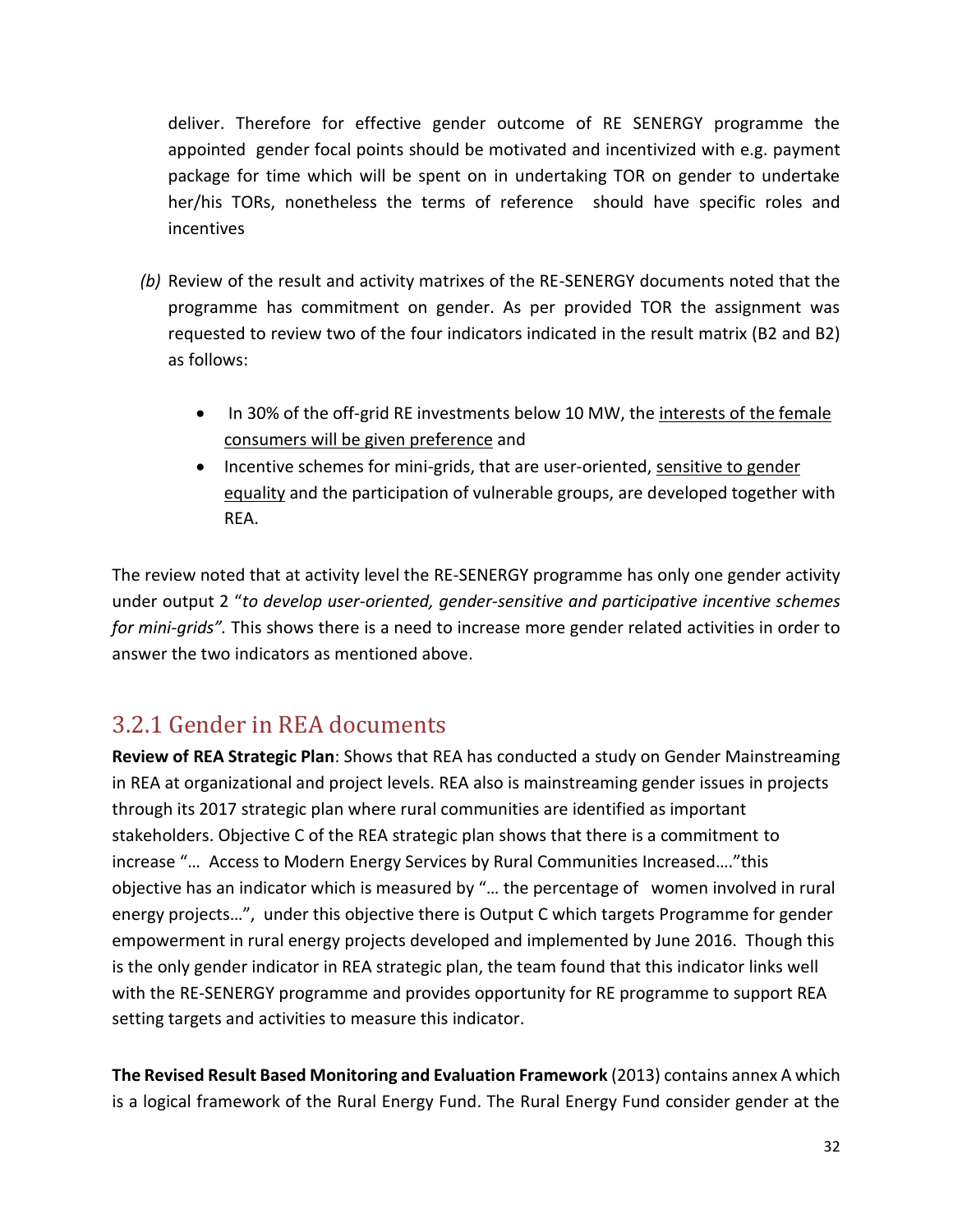objective level where it is states in page 18 that "…Contribute to sustainable socio-economic development and poverty alleviation in rural areas of mainland Tanzania by increased access to modern energy services in an environmentally sound manner and with due regards to gender issues…" The team found out that the logical framework doesn't have gender indicators to show how men and women access or benefit from those finances. Therefore this is seen as an entry point for RE SENERGY component to provide support to ensure gender is considered in the projects requiring funding from REF, gender indicators for Rural Energy Funding as shall be explained below.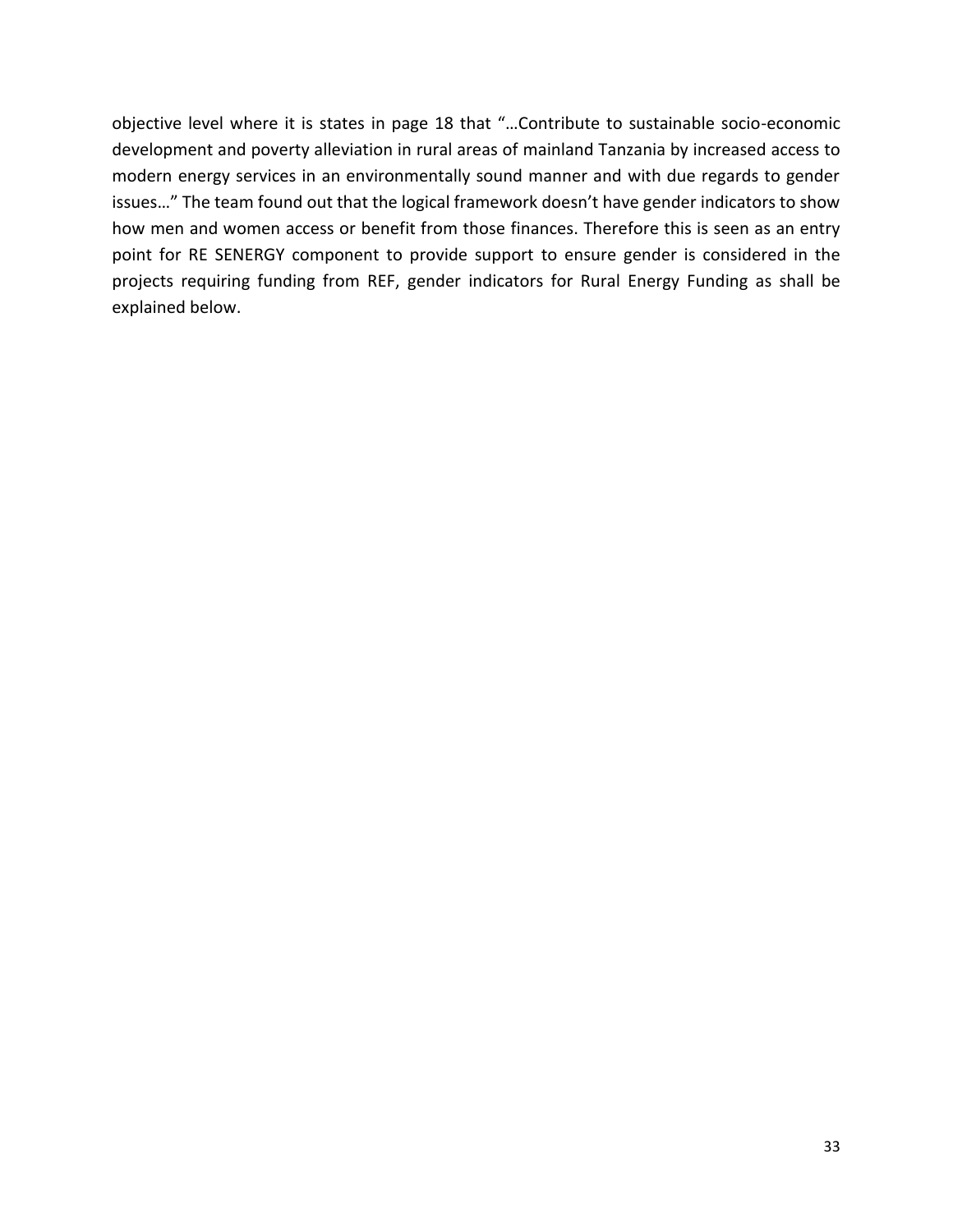## <span id="page-33-0"></span>CHAPTER FOUR: RECOMMENDATION ON GENDER ASSESSMENT AND MONITORING PROCEDURES FOR THE TWO GENDER-RELATED SENERGY INDICATORS

## <span id="page-33-1"></span>4.1 Recommendations on gender assessment

The recommendation provided below are based on the findings of the gender analysis, review of documents from RE-SENERGY and REA and the consultations meetings between the consultants, GIZ SENERGY staff, REA staff and the two companies (EOGS and JUMEME). The key issue to exemplify on how the indicators of RE-SENERGY as explained in the TORs can be achieved. Therefore the recommendations and monitoring procedures are provided for each RE-SENERGY partners as follows:

### <span id="page-33-2"></span>4.1.1 EOGS Company

Discussion held with EOGS, indicated that it is a business company, which means the core objectives focus on feasible business undertakings. The company has increased access to modern energy by connecting 110 households to solar min-grid services. This service includes electrification of health centers, churches, mosques and schools. This means that the company contributes directly to improved livelihoods of both women and men in rural areas. EOGS being

a business company it is clear that social development goals may not be among the core objectives but as long as EOGS is working with rural communities it is recommended to monitor social impacts within the company project areas. Based on the ongoing EOGS intervention, the company should conduct initial

#### **BOX 2: WOMEN COLLECTING WATER BILLS**

A gender lens study mention that women are generally better credit risks for lending institutions and have better repayment rates than men. This makes them uniquely suited to be part of the collection system. Recent evidence from a pilot program in Ghazni, Afghanistan, shows that the local water utility was able to increase collections by 75 percent in the first month of a program that employed a brother and sister team to read utility meters.

gender baseline situation analysis. To conduct this baseline information, a field survey can be conducted using focus group discussion (FGD) development tool. The proposed tool developed to answer the questions below will enable identification of specific gender issues within the EOGS project area which will form basis for interventions. However, experience from other off-grid electrification shows that it is possible to empower women and make them benefit in the entire project intervention chain, i.e. from installation, maintenance, distribution, billings and collections. An example of how women and men can be involved and benefit is explained in box no 2 above.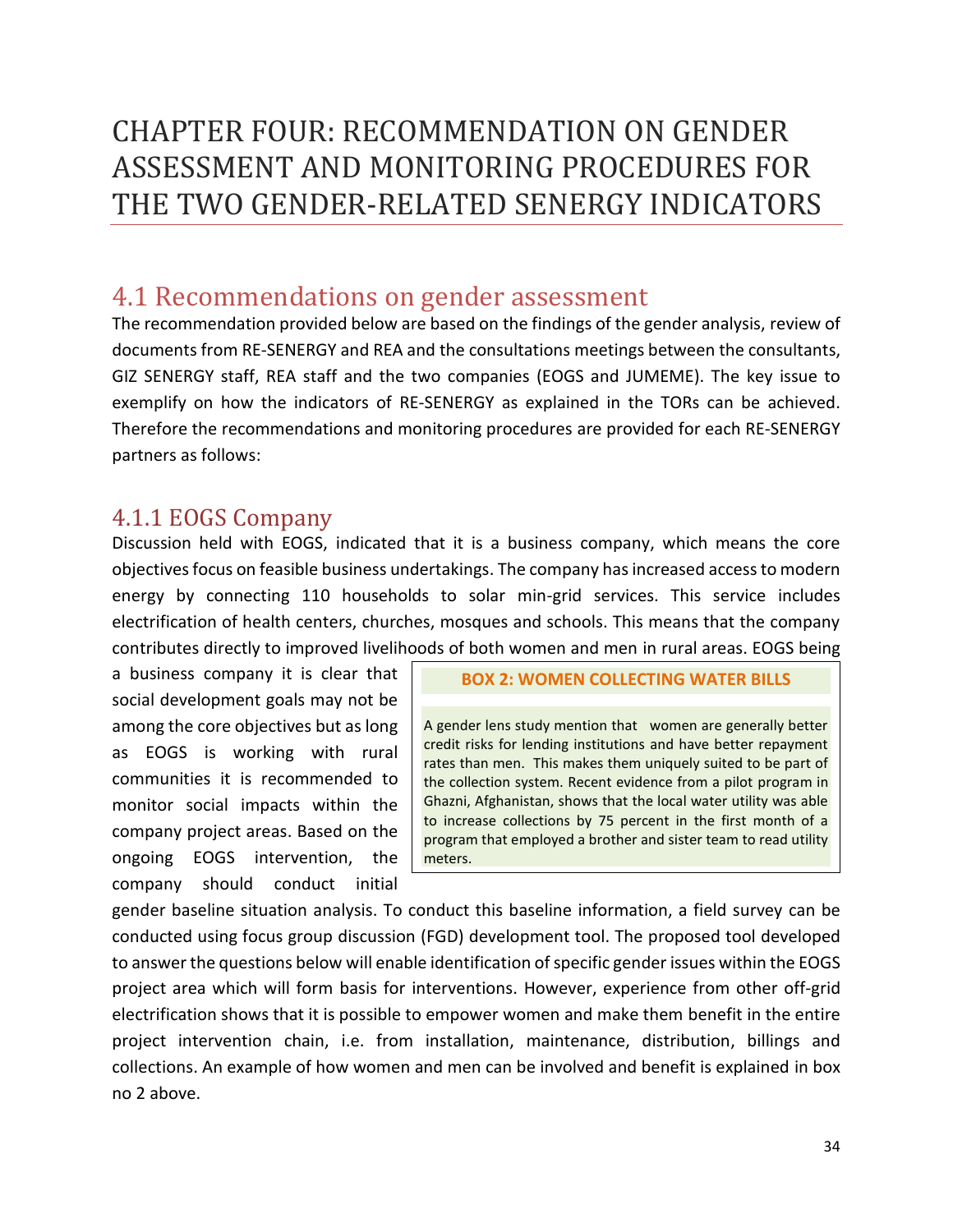- What is the breakdown of the ration of female and male headed households?
- What are the main men and women needs for electricity in the households / community?
- Who has responsibilities for which household duties and how much time is spent on each?
- What is the level of education for women/ male customers?
- Who has the responsibility of buying appliances which uses electricity in the household?
- Under what conditions can women get credit? For starting business? Which businesses?
- Can women operate businesses? Which are those?
- What are potential barriers for women to enter the job market? /business?/grow the business?/
- What are the cultural and logistical constraints for women mobility?
- Where are the businesses? Does it require traveling?

### <span id="page-34-0"></span>4.1.2 THE JUMEME Company

Through discussion with JUMEME it was noted that the company is in the preparation to install centralized min-grid through solar panels and diesel generators to electrify remote rural villages in Ukerewe Islands where they have started with two villages. While JUMEME is a company for profit making it also promotes development goals through promotion of local productive use of electricity for economic development. Through JUMEME project local entrepreneurs will be helped to use the newly available electricity for productive and consumptive uses. JUMEME has already engaged a consultant to assess and recommend the potential productive use of electricity to be implemented.

From the discussion it was noted that the company has not considered the social and gender inclusion in the project which provide a clear entry point for RE-SENERGY intervention. The TORs provided to consultant to assess productive uses don't mention the word woman, gender or female which give clear evidence of the need for RE-SENERGY support in addressing the gender and social issues which may limit women participation and benefit. The important point is to answer such questions as what are the factors that make electricity a reliable mechanism for women's economic empowerment at the community level. The recommendation for RE-SENERGY engagement with JUMEME may include: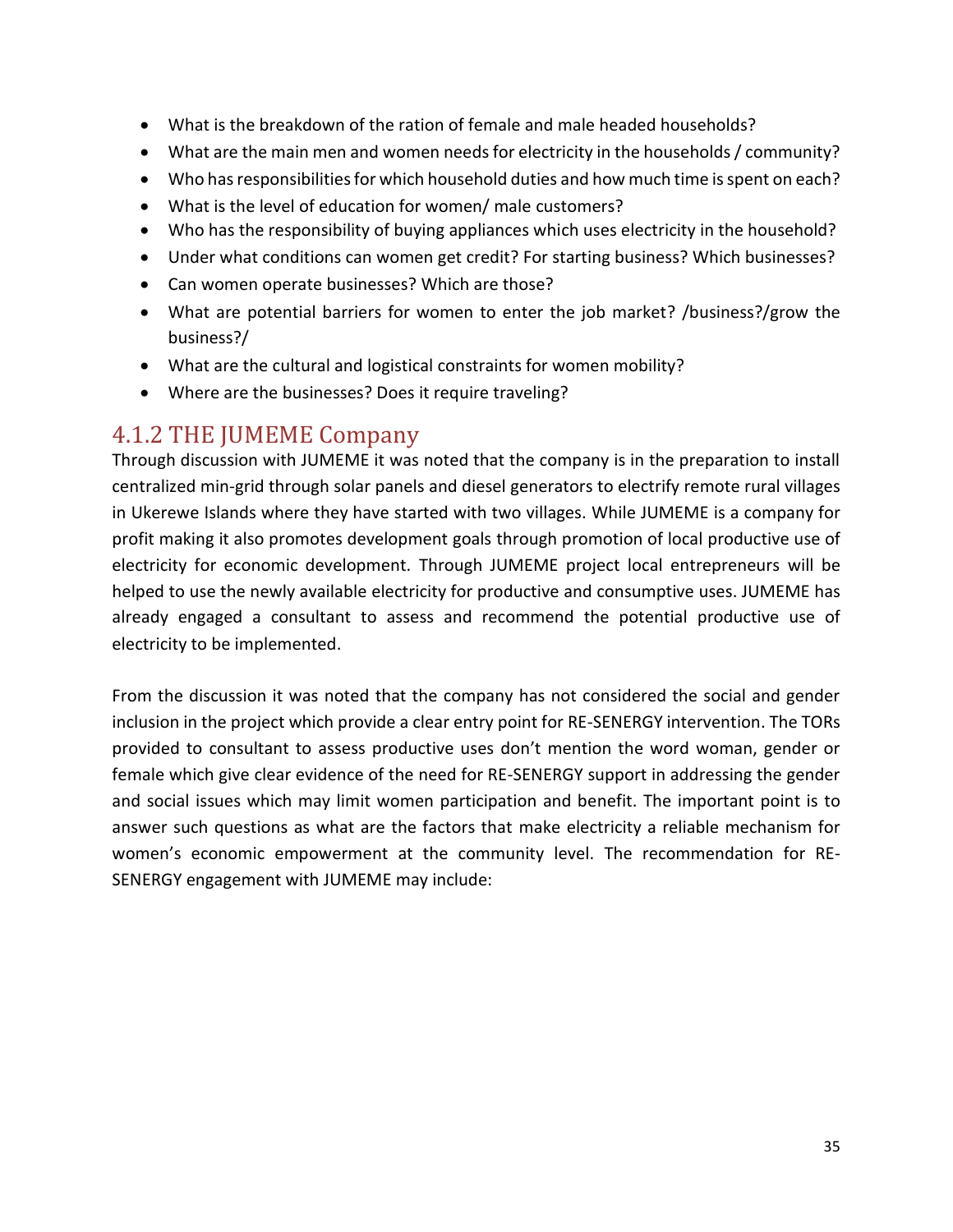### *A. To set up enabling conditions for women to participate and benefit in the productive uses*

Based on the gender analysis made above it is clear that identification of productive uses without due attention to social and gender specific issues may provide a potential barrier for

women to participate or benefit in the same way as men. Such barriers may among others include socio cultural issues, low literacy level, lack of collaterals and the need to still fulfil household duties such as caring for children. Therefore it is suggested for RE SENERGY to support JUMEME to analyse these specific issues within the productive uses as shall be

#### **BOX 3: FACTORS THAT INFLUENCE WOMEN PRODUCTIVITY**

- Financial institutions with women friendly lending practices
- Appropriate child care services
- Soft skills and life skills trainings
- More productive machinery and inputs tailored to use in their houses
- On-ground women's networks and associations for mentorship and guidance on employment and business-related questions
- Integrated entrepreneurship support
- Equitable access to information on business opportunities within off-grid electricity supply chain.

identified by the JUMEME consultant in order to be able to create a favourable environment for women participation. The tool that can be used in that assessment is presented in table below. Creating favourable conditions for women to participate/benefit from the electricity supply chain or to set up/improve/scale their businesses may also involve considering factors such as those outlined in box 3 above. Some of actions to address the barriers in supporting women entrepreneurs may include:

- Training: Educational facilities or agents to improve entrepreneurial skills / Business development services (BDS) and Assistance in developing marketing strategies and education on evaluation of marketability of products. Provision of "just" training is not enough, as women might believe that this is not an area for them to work in either because they lack required education or perceive it as "men's work" as explained above. It requires specific encouragement and advertising, as well as potential incentives for providers of training to put extra effort on acquiring or qualifying female participants.
- Market and business linkages: fostering opportunities for linkage on markets for increased scale. Especially in the case that women are restricted to travel or if there are barriers to their ability to travel because of household based tasks or family obligations, facilitation of market linkages and engaging women lead enterprises with other entrepreneurs is essential.
- Financial Services: Access to finance, loans or microcredit (or grants during initial phase) in order to enable investments. This is very often the main issue, as women, through their traditional cultural context are often not bankable by commercial providers of finance. There might be a need to develop/foster growth of gender-sensitive credit mechanisms.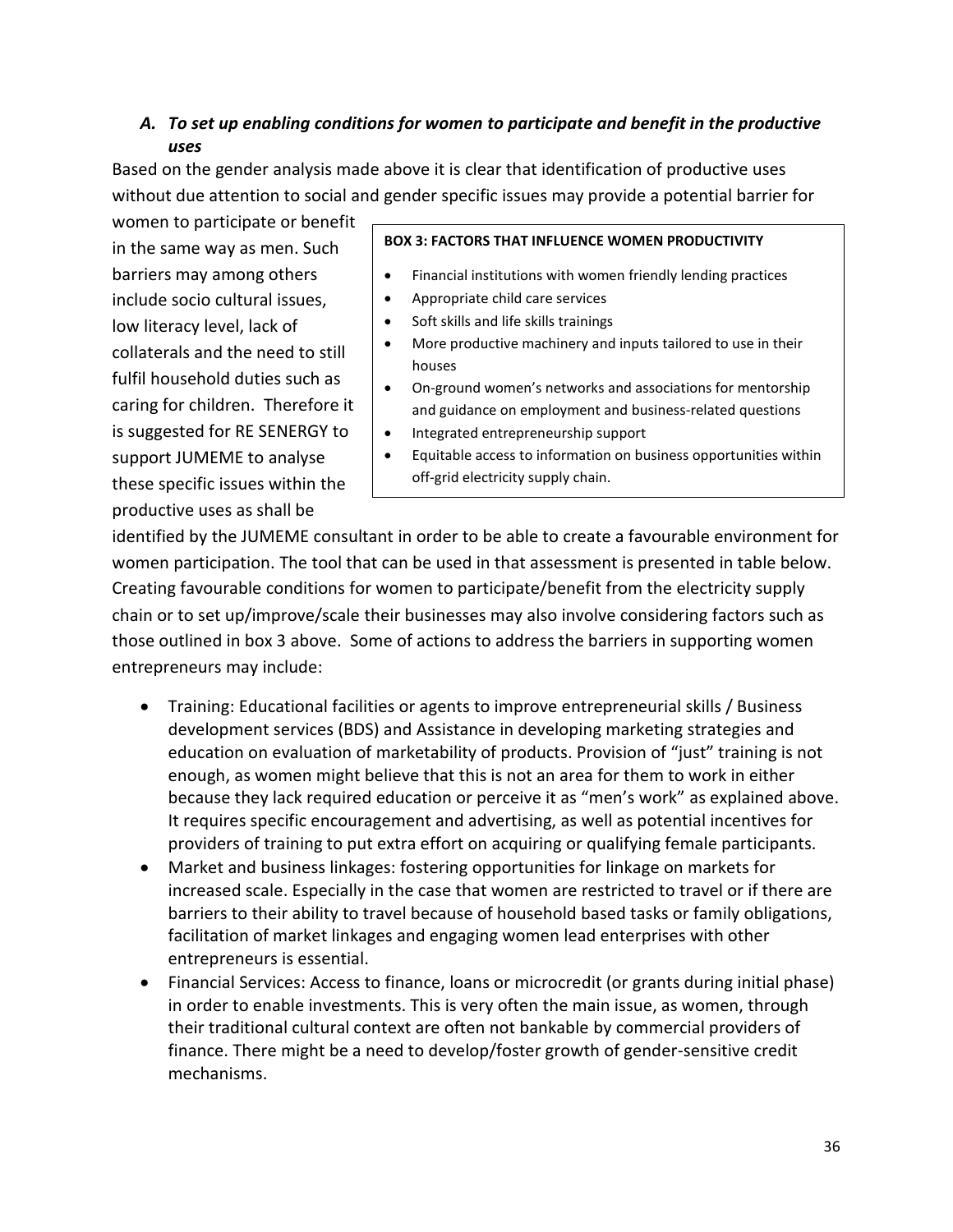|                         | <b>General Questions</b>                                                                                                                                                                                                                                                                                                                                                                                                                                                                 | Specific questions for productive uses                                                                                                                                                                                                                                                                                                                                                                                                                                                                                                                                                                                                                                                                                                                                                                                                                                                                                                                                                    |
|-------------------------|------------------------------------------------------------------------------------------------------------------------------------------------------------------------------------------------------------------------------------------------------------------------------------------------------------------------------------------------------------------------------------------------------------------------------------------------------------------------------------------|-------------------------------------------------------------------------------------------------------------------------------------------------------------------------------------------------------------------------------------------------------------------------------------------------------------------------------------------------------------------------------------------------------------------------------------------------------------------------------------------------------------------------------------------------------------------------------------------------------------------------------------------------------------------------------------------------------------------------------------------------------------------------------------------------------------------------------------------------------------------------------------------------------------------------------------------------------------------------------------------|
| What is the<br>context? | What is the legal status of women in the project<br>intervention?                                                                                                                                                                                                                                                                                                                                                                                                                        | Do women and men have equal right to conduct<br>business?                                                                                                                                                                                                                                                                                                                                                                                                                                                                                                                                                                                                                                                                                                                                                                                                                                                                                                                                 |
|                         | What are the gender norms and values?<br>What are the literacy levels among women and<br>men?<br>What are commonly held beliefs, perceptions<br>and stereo types relating to gender?                                                                                                                                                                                                                                                                                                     | Are there any barriers that impede women's<br>engagement in the business?<br>Are there believes/customs supporting or causing<br>gender inequalities within the business chain?                                                                                                                                                                                                                                                                                                                                                                                                                                                                                                                                                                                                                                                                                                                                                                                                           |
| Who does what?          | What is the division of labour among women<br>and men?<br>What is the participation between women and<br>men in the formal/informal economy?<br>Who manages the household?<br>Who participates in the care of children, sick<br>and of the elderly?                                                                                                                                                                                                                                      | Along the off grid electricity supply chain/ productive<br>uses are women and men involved in the design and<br>transfer of technologies/services?<br>Have both women's and men's views about<br>technology options and design features been taken into<br>account?<br>What positions do women and men predominantly have<br>in the project/productive use in terms of hierarchy?                                                                                                                                                                                                                                                                                                                                                                                                                                                                                                                                                                                                         |
| Who has what?           | Do women and men have equal access to<br>resources, including finance, technologies,<br>information and services?<br>Who has control over these resources?<br>Do women and men equally benefit from these<br>resources?<br>Do women and men have equal access to<br>education, technical knowledge, and/or skill<br>upgrading?                                                                                                                                                           | Do women and men have equal access to and control<br>over energy?<br>Do women and men have (equal) access to credit?<br>How many small and medium enterprises are owned or<br>managed by women and men in the project area?<br>Are there wage gaps between women and men?<br>Do women and men have (equal) access to information<br>and capacity-building?                                                                                                                                                                                                                                                                                                                                                                                                                                                                                                                                                                                                                                |
| Who decides?            | Who participates in the decision-making in the<br>household?<br>Are the bargaining positions of women and men<br>different?<br>Are women involved in making economic<br>decisions?                                                                                                                                                                                                                                                                                                       | What is the share of women and men in leadership<br>positions in sustainable development (e.g. in small and<br>medium enterprises, in institutions)?                                                                                                                                                                                                                                                                                                                                                                                                                                                                                                                                                                                                                                                                                                                                                                                                                                      |
| Who benefits?           | Where are the opportunities or entry points to<br>ensure equal participation and benefits?<br>Does the project address the different needs<br>and priorities of women and men?<br>Will the services and technologies provided by<br>the project be available and accessible to both<br>women and men?<br>Does the project recognize the distinct<br>vulnerabilities of women and men (e.g. health<br>vulnerabilities) and develop specific response<br>strategies for each target group? | Are there opportunities or entry points to ensure equal<br>participation and benefits along the off grid electricity<br>supply chain/productive uses?<br>Will women' s workloads increase/decrease as a result<br>of provision of off grid electricity?<br>And if their workload is decreased, will this involve a loss<br>of income?<br>Does the project provide space to relieve women's and<br>men's workloads in their specific<br>Productive/processing roles through new technologies?<br>Are provisions in place that support women in combining<br>their productive and reproductive tasks (e.g. childcare<br>options, safe and affordable transport, flexible working<br>hours)?<br>Is gender a requirement in project-related recruitment<br>processes (gender balance as well as gender competence<br>of staff)?<br>Do the training sand capacity-building initiatives of the<br>project take into account the needs of women and men<br>(e.g. time or mobility restrictions)? |

*Table: A tool for assessment of gender issues along the productive uses*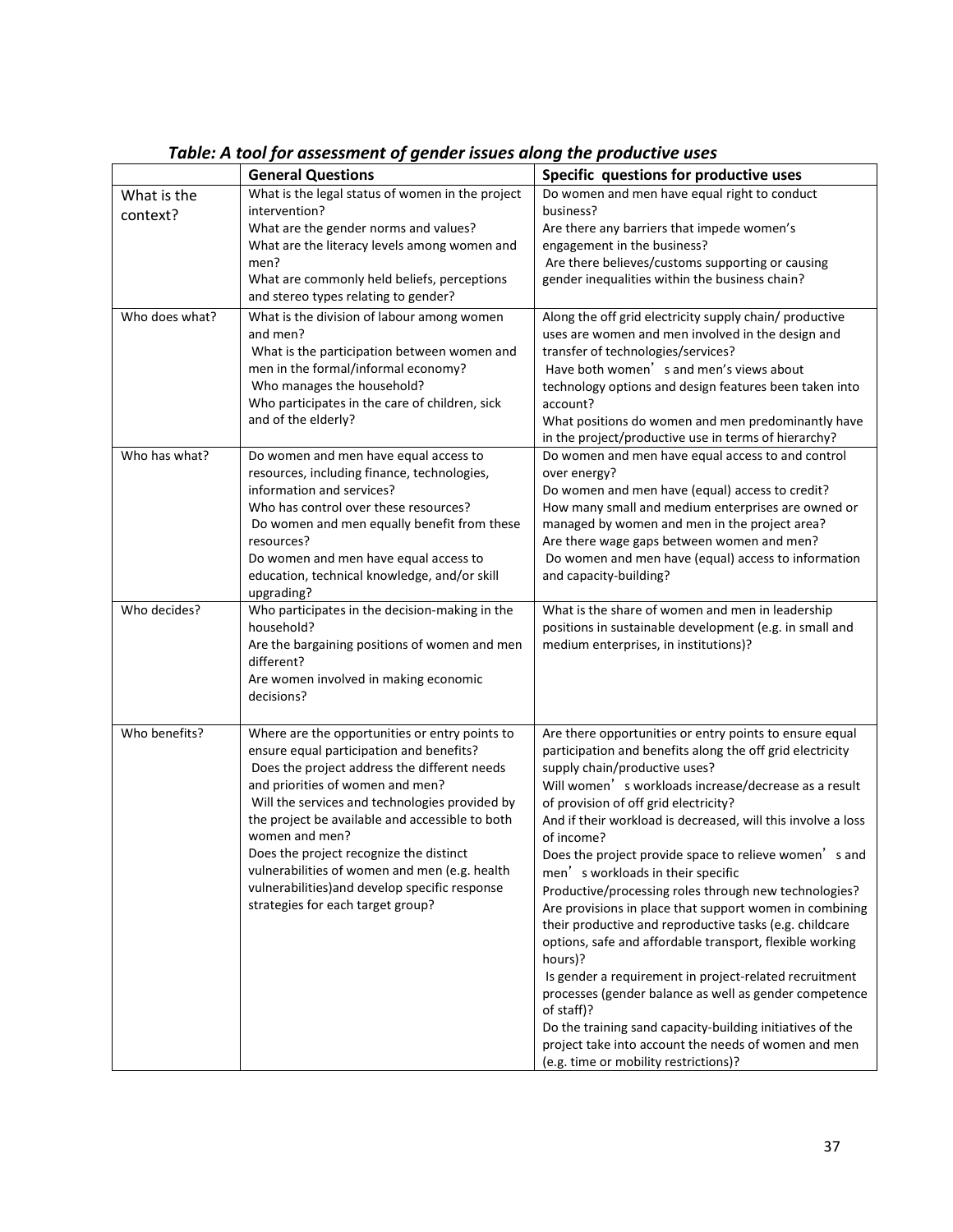### *B. To target interventions with high economic and social impacts for women.*

Upon analyzing of the gender issues within the productive uses to be identified/ implemented by JUMEME as shall be reported by their consultant, it is recommended for RE SENERGY to priorities, mainstream gender and implements pilot project(s) with high impacts/ benefit to women. To do so productive use projects that will be identified by JUMEME may need to be classified as the target groups as primary, secondary targets groups and potential target sectors where most women are engaged as tabulated below:

### Primary targets / target groups will include:

- Existing Large businesses which works towards increasing productivity and employment opportunities.
- Existing Small businesses which works towards increase productivity and improve distribution network
- Increase women's involvement in Rural Renewable Energy sector
- Increase women's opportunities to benefit from Energy Access and economic opportunities.

### Secondary targets / target groups:

Educational, Health related and public infrastructure facilities as far as they can be identified as high impact opportunities to deliver improved service to women or are of direct relevance to economic growth

### Potential target sectors:

- Energy (Renewable, rural, medium to large off- and on-grid infrastructure)
- Water (irrigation, drinking water, sanitation)
- Agriculture (small and large farms with diverse produce, processing, sales and distribution network ),
- Fishery (small and large, processing, drying, canning, sales and distribution network)
- Tourism (off-grid)

After such classification, the specific interventions may reflect the main socio-economic activities in Ukara Island where JUMEME is working include fishing, subsistence farming, and livestock keeping and small scale businesses. At this initial stage of assessment the following interventions areas may be considered for selection of pilot projects:

Interventions with high women economic growth

- Improving fish processing or adding value in fishing by introducing modern fish drying methods, cold rooms to preserve fish and fish products.
- Irrigation schemes for small scale horticultural farming.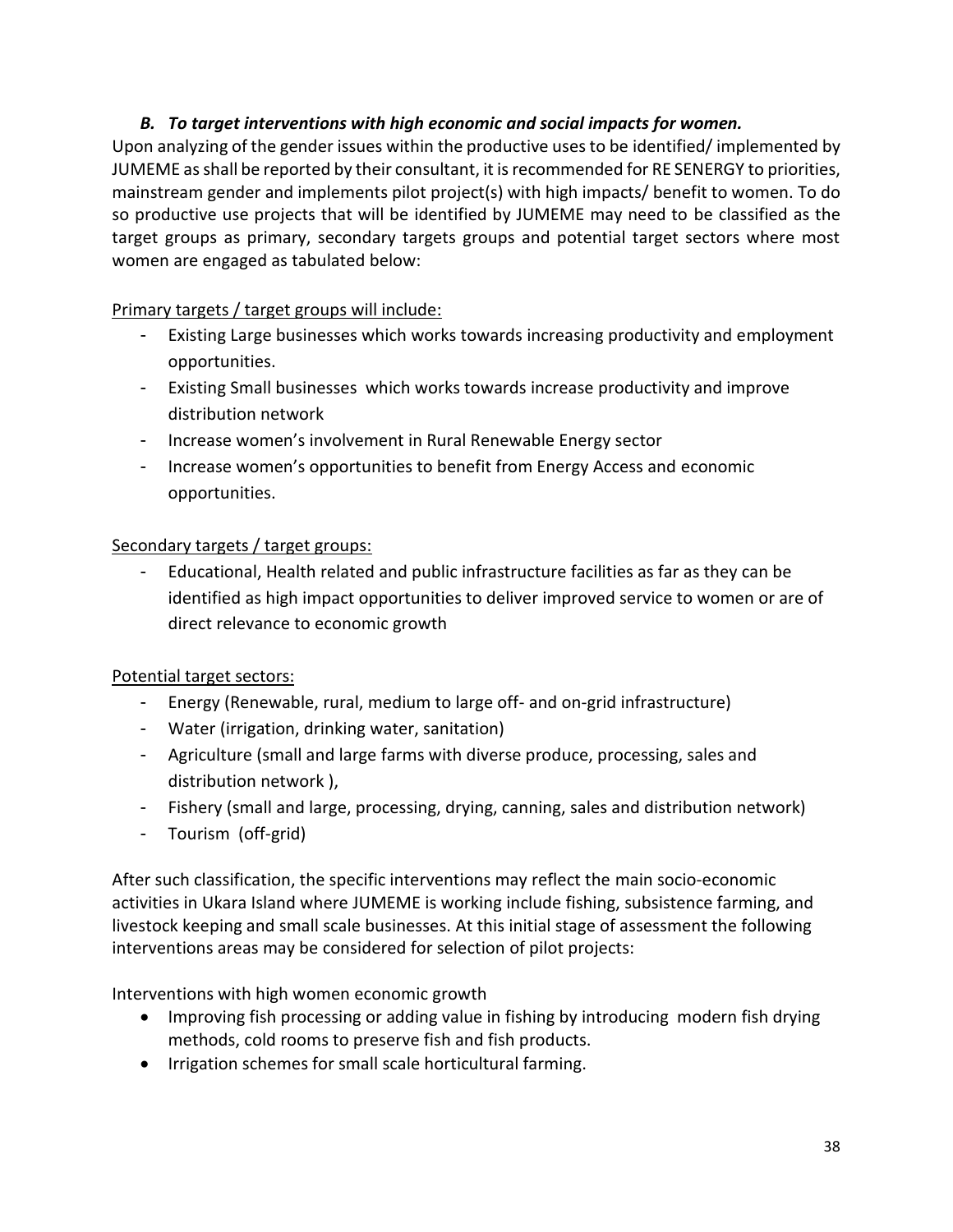- Provision of street lights, to attract women to engage in the evening business such as selling the dried fish, food and do other entrepreneurial activity.
- Provide refrigeration for food production and sale
- Processing of agricultural produces such juice making, drying and selling vegetables and fruits.
- Power for specialized enterprises such as hairdressing and Internet cafes
- Opening horizons thought, and Internet

Interventions to save women time and reduce drudgery

- Establishing day care centres as women business
- Setting of water pump to decrease water-born diseases while facilitating better and cleaner drinking water (currently residents pay for water that could be used to pay for the pump).
- Grain milling machines

Public social interventions

- Lighting in schools to allow night classes,
- Street lighting to improve the safety of women and girls at night and allowing them to attend night schools and participate in community activities.
- Powering health centres to provide access to better medical facilities, including medicine refrigeration, equipment sterilization, and operating theatres.

### <span id="page-38-0"></span>4.1.3 The Rural Energy Agency

Based on the discussion with REA staffs together with findings of documents review from REA, it is possible for RE-SENERGY to support REA objective C, "… Access to Modern Energy Services by Rural Communities Increased…."this objective has an indicator which is measured by "… the percentage of women involved in rural energy projects…"and Output C which targets Programme for gender empowerment in rural energy projects developed and implemented by June 2016. One of the effective way of ensuring such objectives and outputs are achieved is to ensure that project funded by REA through REF are gender inclusive. Therefore RE SENERGY can support REA by providing means/tools of ensuring gender is well considered in the projects to be financed by REF. This can be done by developing a gender based project appraisal guideline that can be taken up by REA to assess whether results in the appraised projects have better consideration of women interests in off grid investments in the future. The generic appraisal guideline for such assessment is provided in table below.

In addition it is recommended RE SENERGY to support REA to conduct gender based impact assessment to the already approved/existing project sites and evaluate the sites rigorously to learn and generate documented experience to establish which additional measures show best results for economic growth and women empowerment.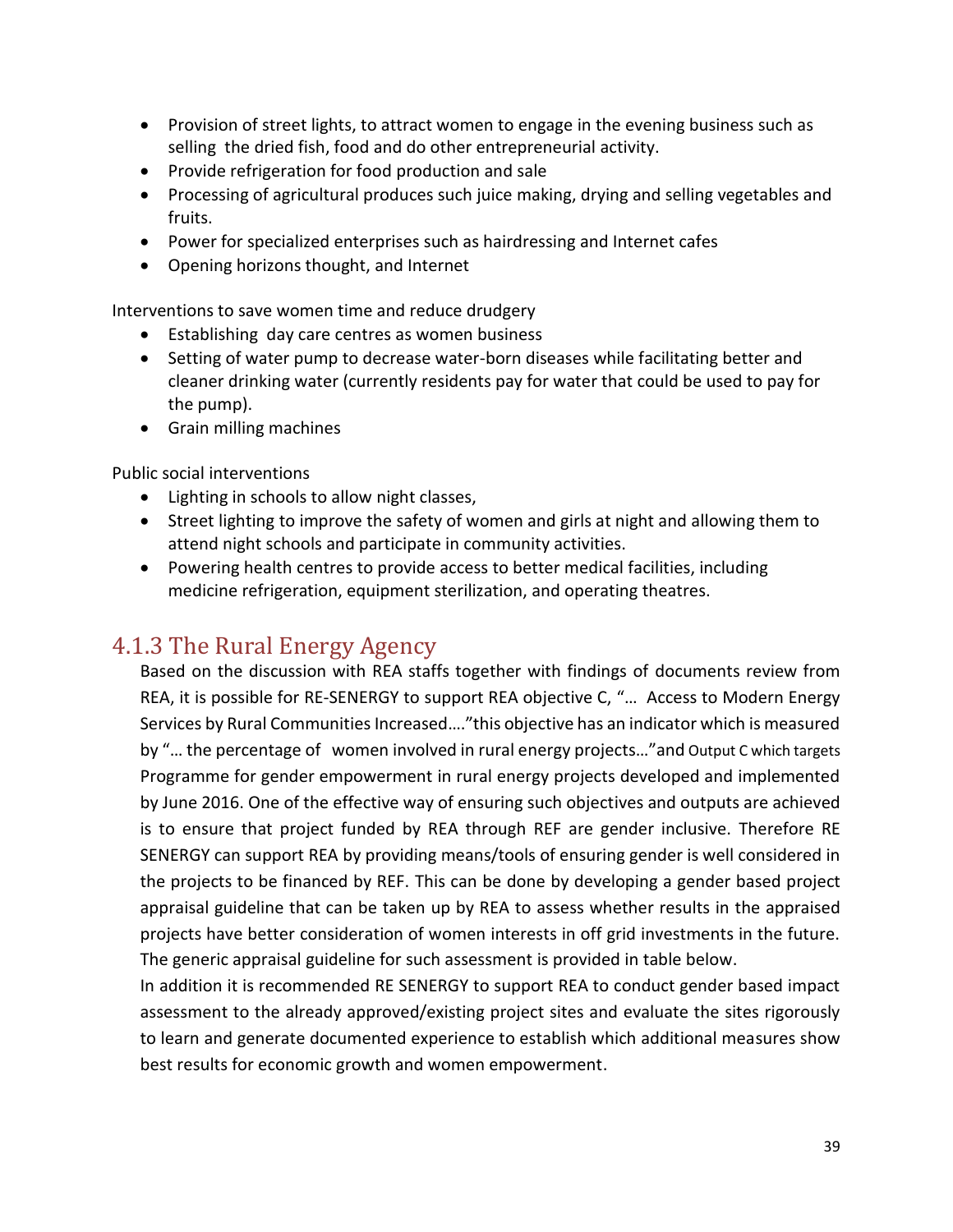Another way of supporting REA is to set examples and create incentives for project developers and implementers in the RE off grid to create more opportunities for women to participate in project planning and implementation, as well as to undertake extra effort to unlock benefits and positive change for female in the RE off grid chain.

| <b>AREA OF</b>        | <b>QUESTIONS</b>                                                      | Yes | <b>No</b> | <b>Partially</b> |
|-----------------------|-----------------------------------------------------------------------|-----|-----------|------------------|
| <b>ASSESSMENT</b>     |                                                                       |     |           |                  |
| <b>ANALYSIS/</b>      | Does the project explicitly address a gender or issues?<br>1.         |     |           |                  |
| <b>JUSTIFICATION</b>  | If so, please describe how and if not, please provide an              |     |           |                  |
|                       | explanation.                                                          |     |           |                  |
|                       | Does the background/context analysis of the project examine:          |     |           |                  |
|                       | $(a)$ the different situations of women and men                       |     |           |                  |
|                       | (b) the impacts the project will have on different groups             |     |           |                  |
| <b>DATA AND</b>       | Will the project collect and use sex disaggregated data and           |     |           |                  |
| <b>STATISTICS</b>     | qualitative information to analyze and track gender issues?           |     |           |                  |
| <b>RESULTS</b>        | Are outcomes, outputs and activities designed to meet the             |     |           |                  |
| <b>FRAMEWORK</b>      | different needs and priorities of women and men?                      |     |           |                  |
|                       | Does the results framework include gender responsive                  |     |           |                  |
|                       | indicators, targets and a baseline to monitor gender equality         |     |           |                  |
|                       | results?                                                              |     |           |                  |
| <b>BUDGET</b>         | Have adequate financial resources been allocated for the              |     |           |                  |
|                       | proposed gender activities (vis-a-vis per cent of total budget)?      |     |           |                  |
| <b>STAKEHOLDERS</b>   | Are women/gender focused groups, associations or gender units         |     |           |                  |
| <b>AND</b>            | in partner organizations consulted/included in the project?           |     |           |                  |
| <b>PARTICIPATION</b>  | Does the project ensure that both women and men can provide           |     |           |                  |
|                       | inputs, access and participate in project activities (target at least |     |           |                  |
|                       | 40 per cent of whichever sex is underrepresented)?                    |     |           |                  |
| <b>GENDER</b>         | Has a gender expert been recruited or does the project staff          |     |           |                  |
| <b>CAPACITIES</b>     | have gender knowledge and have gender related tasks                   |     |           |                  |
|                       | incorporated in their job descriptions?                               |     |           |                  |
|                       | Will all project staff be sensitized to gender (e.g. staff will       |     |           |                  |
|                       | complete a basic online course; staff will complete a basic online    |     |           |                  |
|                       | course; I Know Gender Course on UN Women's eLearning                  |     |           |                  |
|                       | Campus https://trainingcentre.unwomen.org)?                           |     |           |                  |
| <b>IMPLEMENTATION</b> | Is there gender balanced recruitment of project personnel and         |     |           |                  |
| ARRANGEMENTS          | gender balanced representation in project committees?                 |     |           |                  |
| <b>MONITORING AND</b> | Will the monitoring and evaluation of the project cover gender        |     |           |                  |
| <b>EVALUATION</b>     | issues and monitor behavioral changes towards greater gender          |     |           |                  |
|                       | equality?                                                             |     |           |                  |

*Table: Generic for Gender Assessment in Appraising Project* 

*Source : Adapted from UNIDO, Gender mainstreaming Guide March, 2015*

### <span id="page-39-0"></span>4.1.4 RE-SENERGY Programme Component

It is recommended that the gender focal point within RE SENERGY programme to learn from the experience of other organizations/institutions/donor groups with gender and energy as a core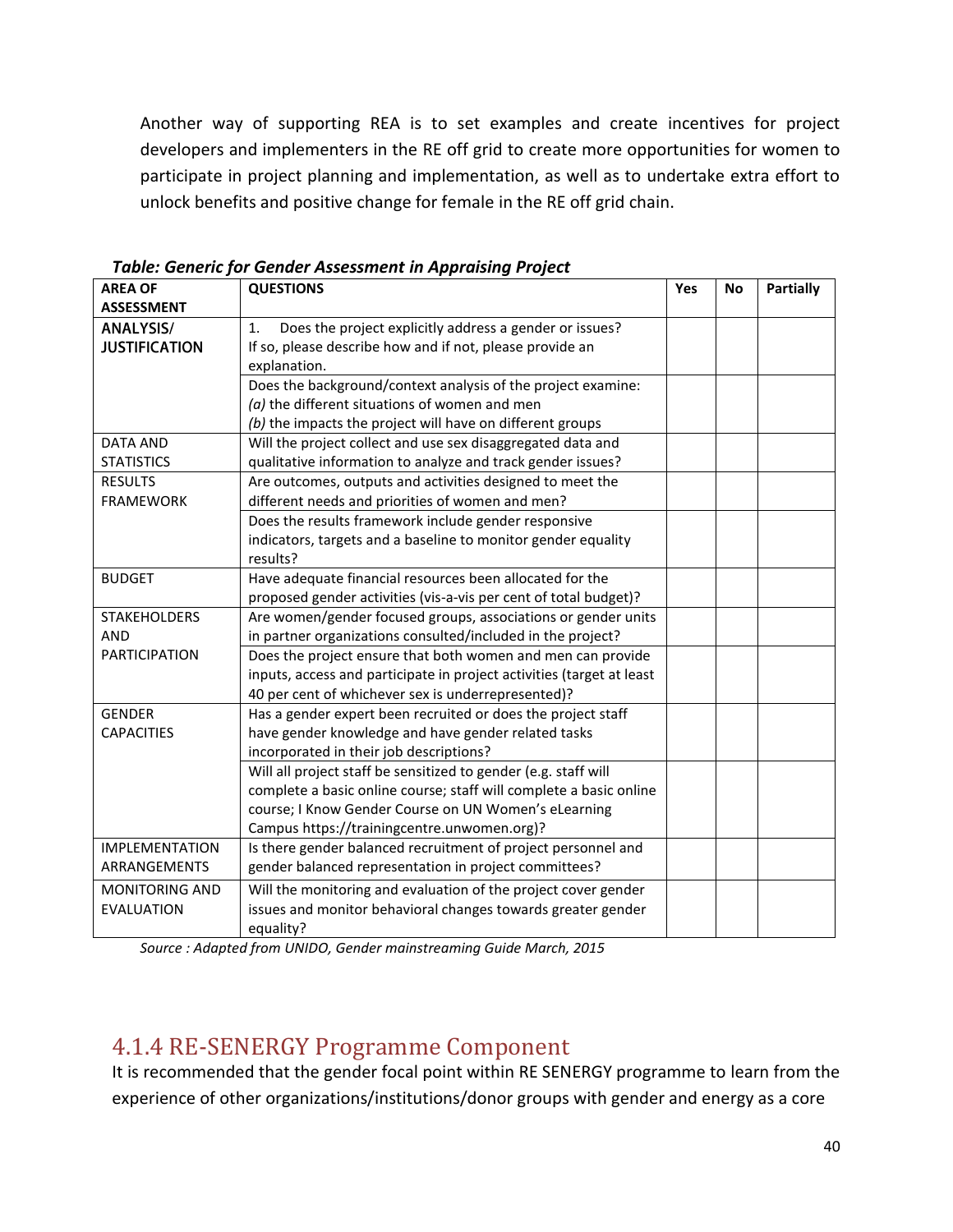area of engagement and to attend both bilateral and multilateral donors meeting working on gender issues in Tanzania commonly known as Development Partner Gender Group (DPGE) and the Inter Agency Gender Coordination Groups (IAGG) which are coordinated and housed at UN Women. In this meeting issues such as gender mainstreaming strategies and how they align with the National Policies are discussed and shared among the participants. It is also recommended that for effective gender outcome of RE SENERGY programme the appointed gender focal points should be motivated and incentivized by e.g. payment package for time which will be spent on in undertaking TOR on gender to undertake her/his TORs, nonetheless the terms of reference should have specific roles and incentives (See attached TOR annex 5).

## <span id="page-40-0"></span>4.2 Monitor and Evaluate (M& E) to Capture Causality and Impacts for Women

Utilizing a targeted M&E framework of key performance indicators not only allows gender-

differentiated linkages to be drawn, but also creates space for modifications to be made over time. Regular and objective measurement should be implemented to ensure accountability for the outcomes and likewise, this accountability provides motivation to review and refine implementation strategies. Therefore in order to monitor the two RE SENERGY

#### **Box 4: WHAT TO MEASURE THE IMPACT ON WOMEN**

- Number of women owned business
- Number of dedicated women's associations or networks
- Percentage of female headed households with electricity connection
- Number of hours spent on household duties
- Increase in income levels for women
- Percentage of females in the formal labor force
- Percentage of women with bank accounts
- Number/volume of loans disbursed to women
- Number of women with improved access to market information
- Percentage of residences with refrigerators, lighting and or other electricity appliances
- Percentage of public spaces with lighting

indicators on how women are benefiting with the intervention, it is important to establish baseline for each partner project. The tools for establishing baseline as explained in item 4.1.1 and for impact monitoring will involve measuring the indicators in box No.4.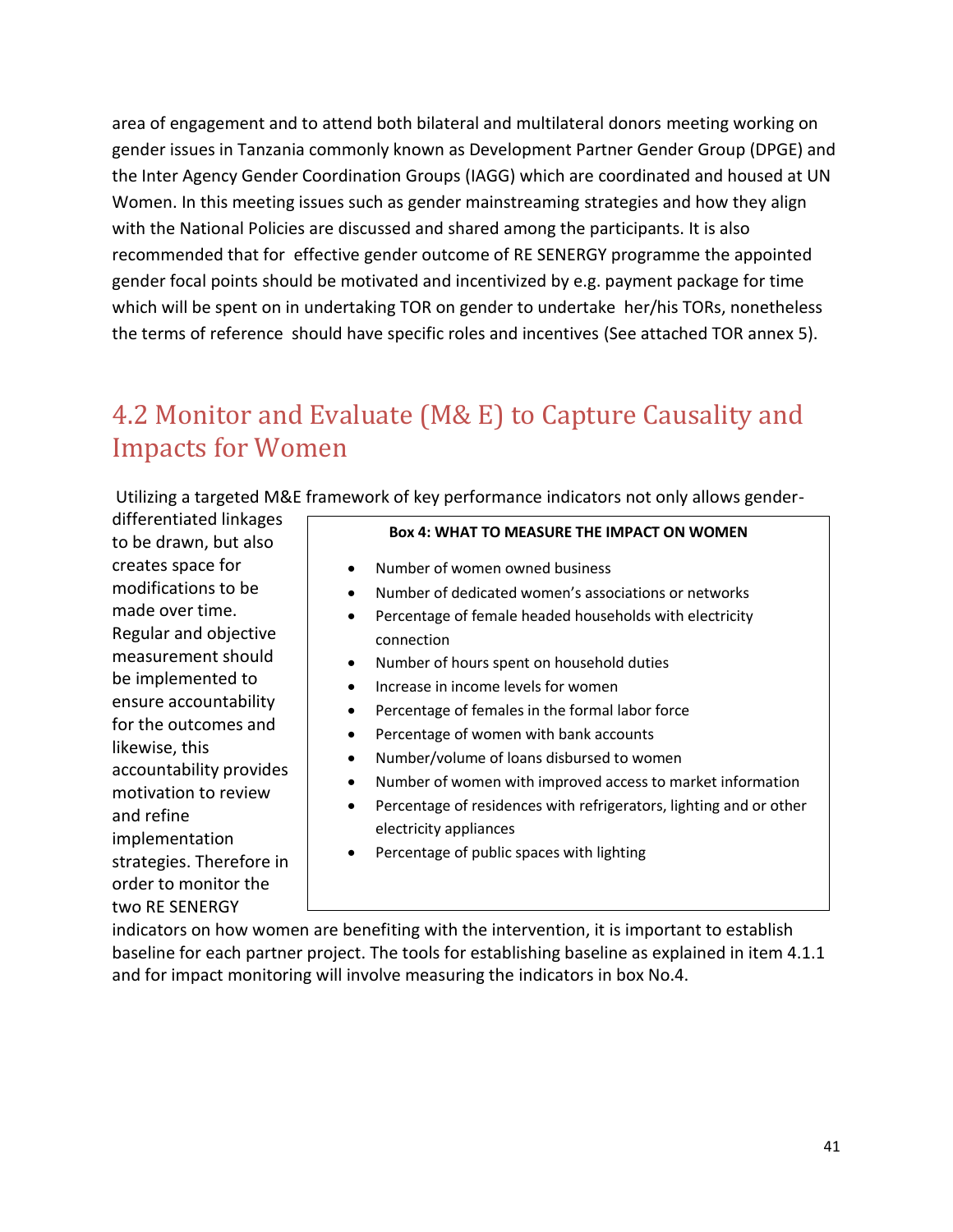# <span id="page-41-0"></span>CHAPTER FIVE: STRATEGY AND GUIDELINES FOR IMPLEMENTING THE RECOMMENDATIONS IN TWO PILOT PROJECTS

**Table for Strategies and guidelines for implementing the recommendations in two pilot projects**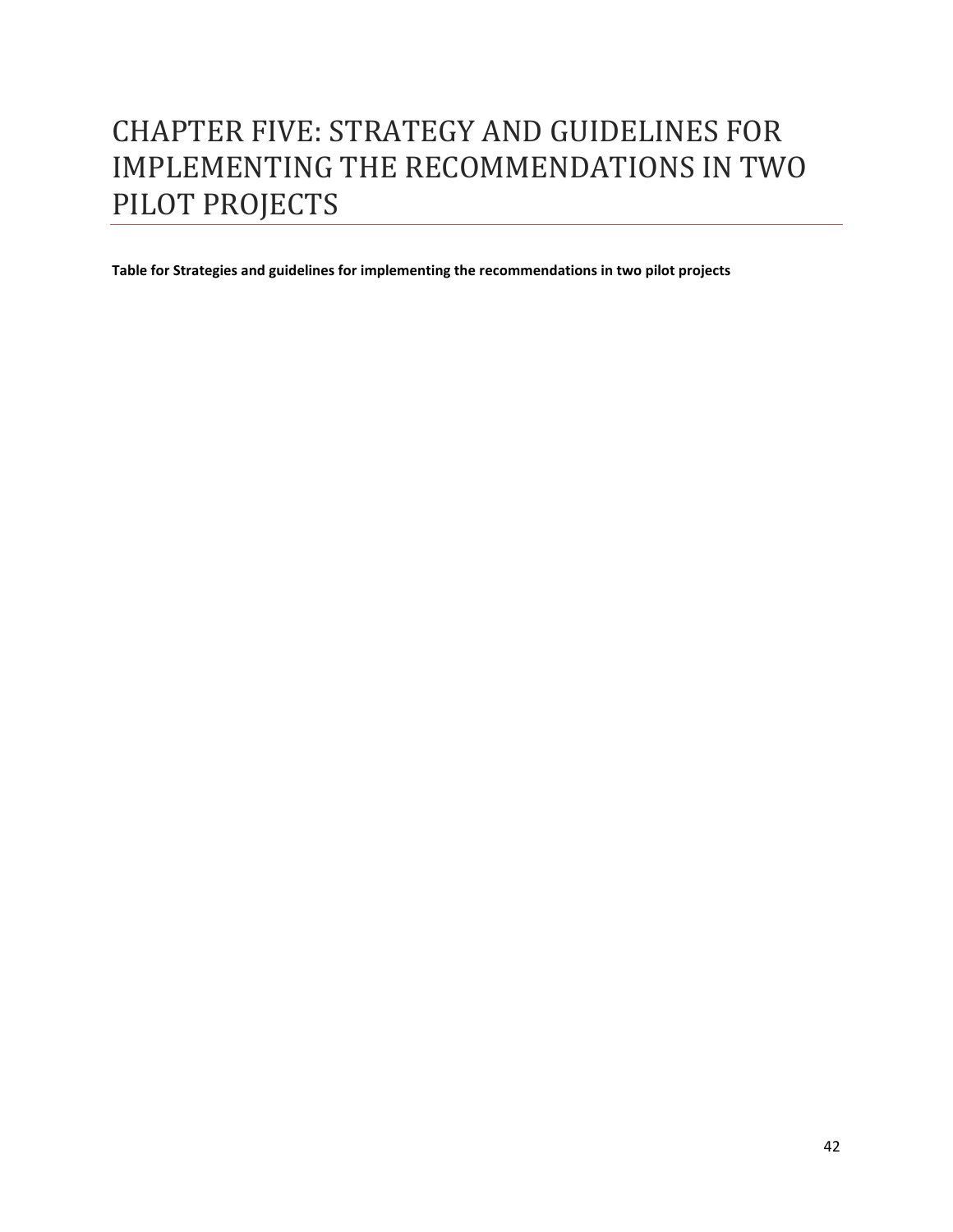| <b>Recommendations</b>                                                                                     | <b>Strategies</b>          | <b>Guidelines</b>        |                                    | <b>Timeframes</b>        | Responsible             |                   |
|------------------------------------------------------------------------------------------------------------|----------------------------|--------------------------|------------------------------------|--------------------------|-------------------------|-------------------|
| Indicator B2: Indicator B2) In 30% of the off-grid RE investments below 10 MW, the interests of the female |                            |                          |                                    |                          |                         |                   |
| consumers will be given preference                                                                         |                            |                          |                                    |                          |                         |                   |
| Set up enabling                                                                                            | Conduct gender             | Conduct field surveys by |                                    |                          | Immediately             | <b>RE-SENERGY</b> |
| conditions for women                                                                                       | analysis/value chain       |                          | using assessment tool in           |                          | after or                | and               |
| to participate and                                                                                         | analysis                   |                          | table in item 4.1.2                |                          | together with           | JUMEME            |
| benefit in the off grid                                                                                    |                            |                          |                                    |                          | <b>JUMEME</b> while     |                   |
| supply chain and                                                                                           |                            |                          |                                    |                          | undertaking a           |                   |
| productive uses                                                                                            |                            |                          |                                    |                          | study on                |                   |
|                                                                                                            |                            |                          |                                    |                          | productive use          |                   |
|                                                                                                            |                            |                          |                                    |                          | study                   |                   |
| Empower women to<br>participate in the                                                                     | Provide business/          |                          |                                    | Engage BDS expert with   | To be done<br>after the | RE-               |
| entire electricity                                                                                         | entrepreneurship<br>skills |                          | gender knowledge to<br>train women |                          | gender analysis         | <b>SENERGY</b>    |
| supply chain by                                                                                            |                            |                          |                                    | entrepreneurs (Note:     | survey                  |                   |
| addressing gender                                                                                          |                            |                          | the training courses               |                          |                         |                   |
| issues(installation,<br>maintenance, distribution,                                                         |                            |                          |                                    | should be designed and   |                         |                   |
| billings and collections)                                                                                  |                            |                          |                                    | planned with regard to   |                         |                   |
|                                                                                                            |                            |                          | time, content and                  |                          |                         |                   |
|                                                                                                            |                            |                          | setting for women)                 |                          |                         |                   |
|                                                                                                            | Foster                     |                          | Organize discussion                |                          | As above                | As above          |
|                                                                                                            | market/business            |                          | forum among newly                  |                          |                         |                   |
|                                                                                                            | linkages by engaging       |                          |                                    | emerged entrepreneurs    |                         |                   |
|                                                                                                            | women lead                 |                          |                                    | and successfully ones to |                         |                   |
|                                                                                                            | enterprises with other     |                          |                                    | share experience and     |                         |                   |
|                                                                                                            | successfully               |                          | exchange views                     |                          |                         |                   |
|                                                                                                            | entrepreneurs              |                          |                                    |                          |                         |                   |
|                                                                                                            | Create favorable           |                          | Identify financial                 |                          | As above                | As above          |
|                                                                                                            | financing mechanism        |                          |                                    | institutions with women  |                         |                   |
|                                                                                                            |                            |                          |                                    | friendly credit schemes  |                         |                   |
|                                                                                                            |                            |                          | and link with women                |                          |                         |                   |
|                                                                                                            |                            |                          | entrepreneurs                      |                          |                         |                   |
|                                                                                                            |                            |                          | provide capacity                   |                          | A above                 | As above          |
|                                                                                                            |                            |                          | building to local                  |                          |                         |                   |
|                                                                                                            |                            |                          | FI/MFI/SACCO that                  |                          |                         |                   |
|                                                                                                            |                            |                          |                                    | does not yet have such   |                         |                   |
|                                                                                                            |                            |                          | schemes                            |                          |                         |                   |
|                                                                                                            |                            |                          |                                    |                          |                         |                   |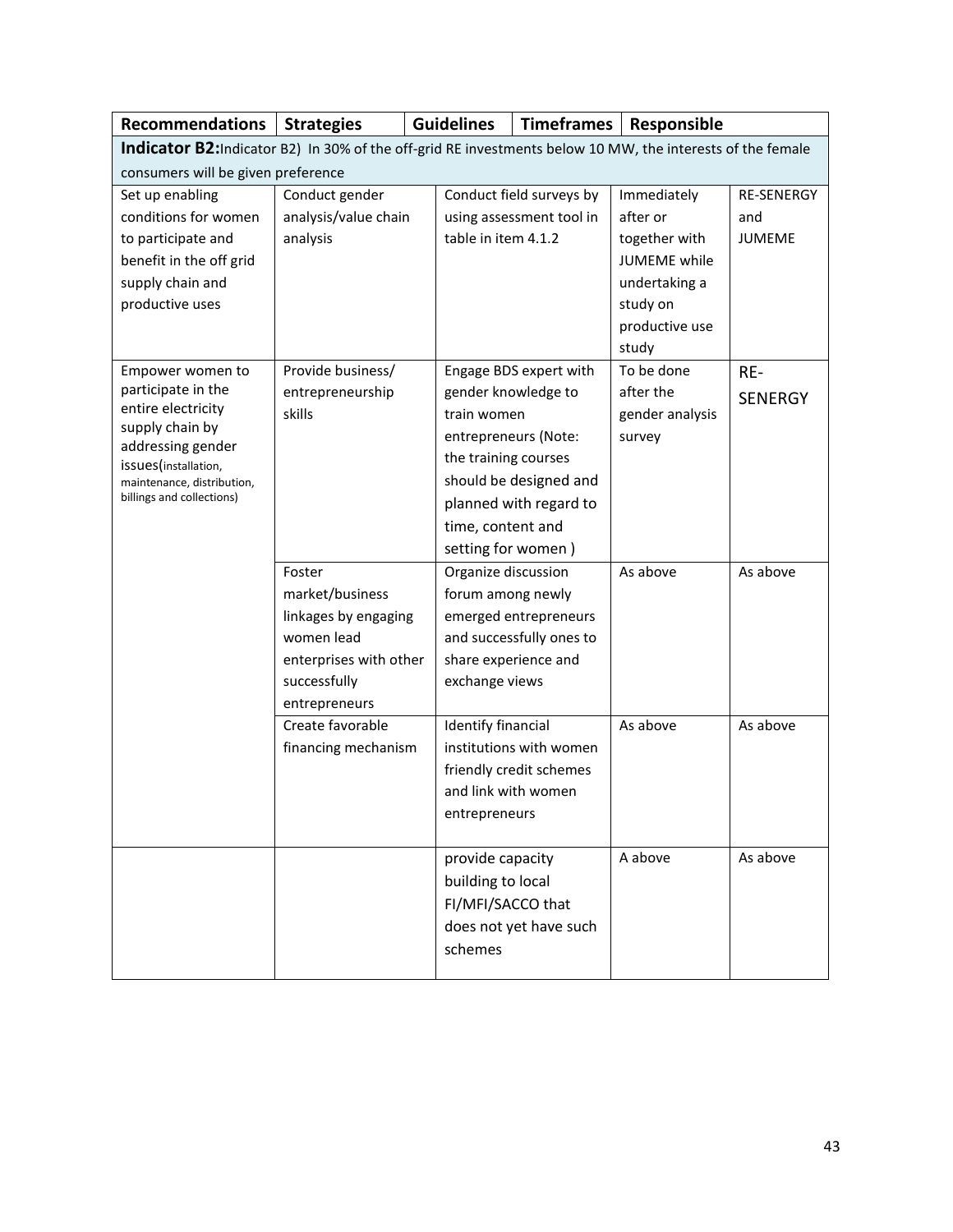| Provide support to       | Pilot at least two                                                                                         | Identify and priorities                            | <b>Early 2016</b>  | RE-           |
|--------------------------|------------------------------------------------------------------------------------------------------------|----------------------------------------------------|--------------------|---------------|
| integrate gender in      | interventions                                                                                              | interventions with high                            |                    | SENERGY,      |
| the RE off grid          | preferably in one                                                                                          | impacts to women                                   |                    | <b>JUMEME</b> |
| electrification project. | village to allow                                                                                           |                                                    |                    |               |
|                          | comparison with other                                                                                      |                                                    |                    |               |
|                          | villages where gender                                                                                      |                                                    |                    |               |
|                          | is not inclusive                                                                                           |                                                    |                    |               |
|                          |                                                                                                            | Use gender approach to                             | <b>Early 2016</b>  | RE-           |
|                          |                                                                                                            | implement the projects                             |                    | SENERGY,      |
|                          |                                                                                                            |                                                    |                    | <b>JUMEME</b> |
|                          |                                                                                                            | Capture and document                               | <b>End of 2016</b> | RE-           |
|                          |                                                                                                            | lessons for replication in                         |                    | SENERGY,      |
|                          |                                                                                                            | other projects                                     |                    | <b>JUMEME</b> |
| Support REA to use       | Develop gender                                                                                             | <b>Conduct discussions</b>                         | November 2015      | RE-           |
| gender lens in           | based project                                                                                              | with REA to adopt the                              |                    | SENERGY,      |
| appraising RE off grid   | appraisal guidelines                                                                                       | tool presented in table                            |                    | <b>REA</b>    |
| project                  |                                                                                                            | in item 4.1.3 (Generic for<br>Gender Assessment In |                    |               |
|                          |                                                                                                            | Appraising Project) above                          |                    |               |
|                          | Indicator B2.4: Incentive schemes for mini-grids, that are user-oriented, sensitive to gender equality and |                                                    |                    |               |
|                          | the participation of vulnerable groups, are developed together with REA                                    |                                                    |                    |               |
| Support REA to           | Set incentives for project                                                                                 | Initiate special bonus                             | November           | RE-SENERGY,   |
| promote gender           | developers and                                                                                             | payments for projects                              | 2015               | <b>REA</b>    |
| equality/ strategies     | implementers to create                                                                                     | with high gender                                   |                    |               |
| under REF                | more opportunities for                                                                                     | impacts                                            |                    |               |
|                          | women to participate in                                                                                    |                                                    |                    |               |
|                          | project planning and                                                                                       |                                                    |                    |               |
|                          | implementation                                                                                             |                                                    |                    |               |
|                          | Set gender based criteria                                                                                  | Develop criteria                                   | November           | RE-SENERGY,   |
|                          | for REF                                                                                                    |                                                    | 2015               | <b>REA</b>    |
| Ensure adequate          | Motivate gender focal                                                                                      | Specific terms of                                  | November           | RE-SENERGY,   |
| capacity to              | points                                                                                                     | reference                                          | 2015               |               |
| mainstream gender in     |                                                                                                            |                                                    |                    |               |
| the RE-SENERGY           |                                                                                                            |                                                    |                    |               |
|                          |                                                                                                            | Payments packages for                              | November           | RE-SENERGY,   |
|                          |                                                                                                            | undertaking the TORs                               | 2015               |               |
|                          |                                                                                                            | Facilitate gender focal                            | November           | RE-SENERGY,   |
|                          |                                                                                                            | points to develop                                  | 2015               |               |
|                          |                                                                                                            | adequate capacity and                              |                    |               |
|                          |                                                                                                            | experience on gender                               |                    |               |
|                          |                                                                                                            | and energy linkages                                |                    |               |
|                          | Monitor and evaluate (M&E) to capture causality and impacts for women                                      |                                                    |                    |               |
|                          |                                                                                                            |                                                    |                    |               |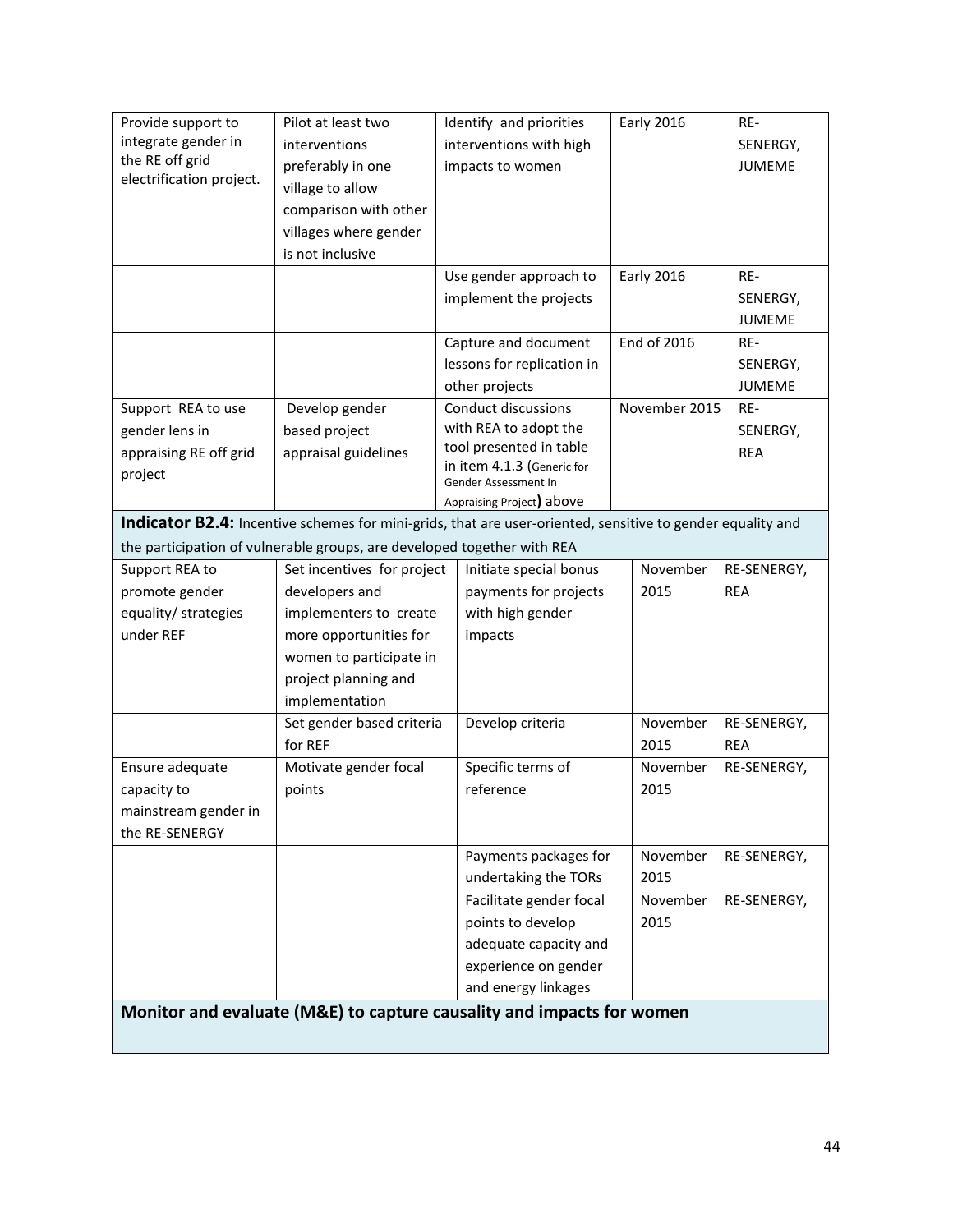| Establish gender dis- | Establish gender        | Conduct field baseline   | November | RE-SENERGY,       |
|-----------------------|-------------------------|--------------------------|----------|-------------------|
| aggregated data       | disaggregated baseline  | survey by using the tool | 2015     | <b>EOGS</b>       |
| monitor and evaluate  |                         | provided as annex        |          |                   |
| project impacts       |                         |                          |          |                   |
|                       | Monitor and document    | Use indicators provided  | November | RE-SENERGY,       |
|                       | lessons and impacts for | in box 4 to monitor      | 2015     | <b>JUMEME</b> and |
|                       | women                   | impacts                  |          | EOGS              |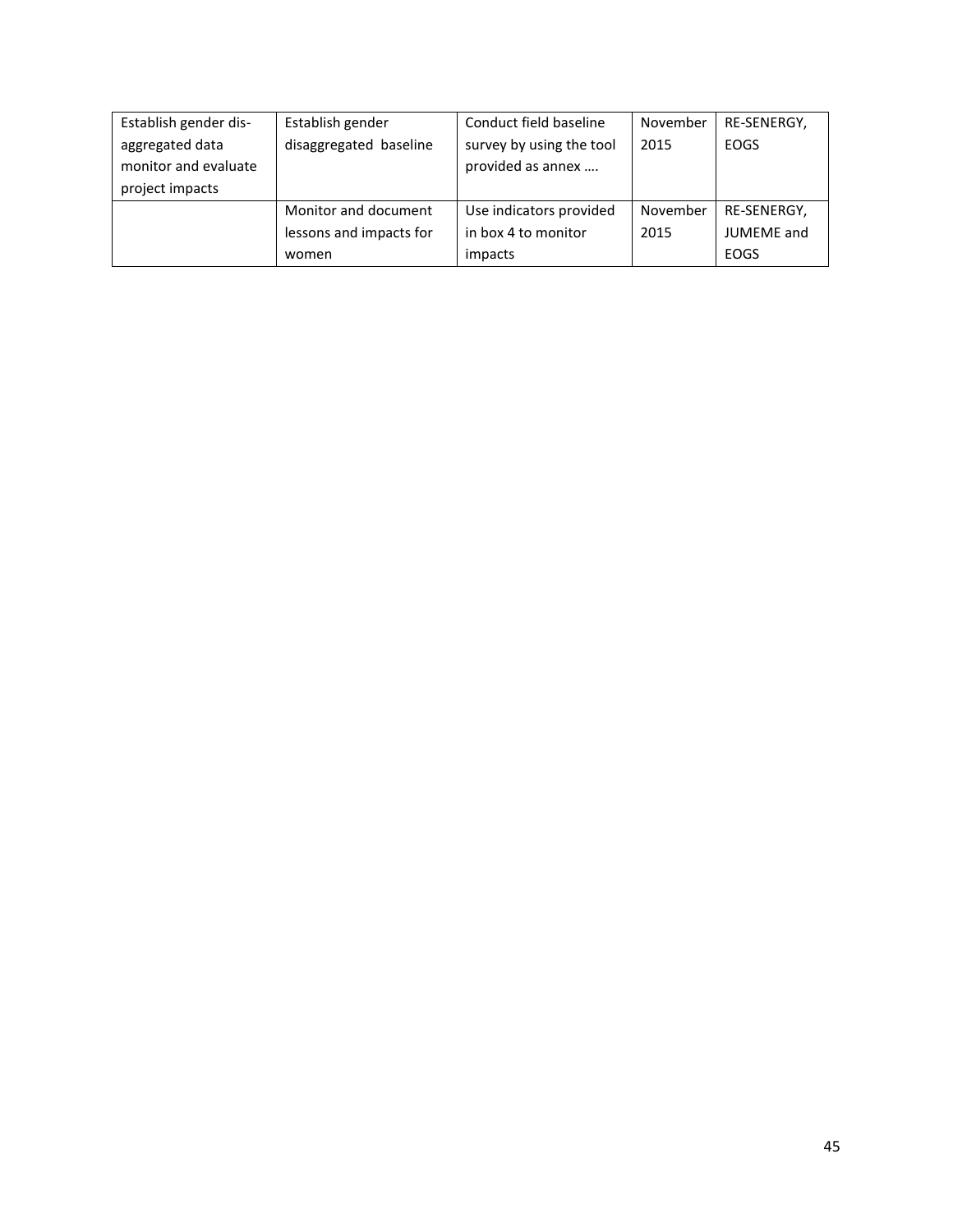# <span id="page-45-0"></span>CHAPTER SIX: CONCLUSIONS

There are number of lessons which have been learnt in the processes of carrying out this assignment which the team wish to highlight:

- In carrying out the gender analysis and the conceptual framework the team found out that there is ample literature, systems and structures which can guide any work on gender mainstreaming. At the same time there is ample goodwill and support from the managements to implement gender related activities.
- There are some notable achievements in closing gender gaps especially in education and leadership issues but there remains many cultural and socio-economic barriers to realising the full benefit for women in socio-economic development. For example the energy sector which provides a means to achieve other development goals is considered to be gender sensitive though much has to be done to address gender and energy nexus in development sectors (agriculture, water, health, natural resources and trade).
- It is possible for the narrated gender gaps in the RE-SENERGY programme to be addressed and this needs a systematic approach which the team has recommended and especially starting with the pilot site (JUMEME project). As the existence of gender gaps in the energy sector make interventions of RE-SENERGY programme in addressing gender in Tanzania very crucial.
- The implementation of gender planned activities in most programmes/projects is not well coordinated and in most cases there a number of efforts which duplicate other activities and often there is no allocated person with TOR to carry out the gender related activities and neither is there any budget lines. More or less gender activities are an "added on" issue which does not give any one to be accountable of the results.

The presented discussions above shows that there a number of efforts which have been made to mainstream gender in the RE-SENERGY programmes and commitments have been made from the global levels up to the implementation at the national levels. However a lot still need to be done at the levels of implementation to ensure that there are linkages and coordination between RE-SENERGY with other GIZ programmes (water, health and natural resources) so as to avoid duplication of efforts, to have the optimum results of what is being delivered on gender, and the results being concentrated in one area. By commissioning this assignment RE-SENERGY has shown that it is ready to carry out a systematic approach to mainstream gender into its programmes. Therefore, it is recommended RE-SENERGY programme to collaborate with institutions/individuals with expertise on gender and energy to achieve their gender goals.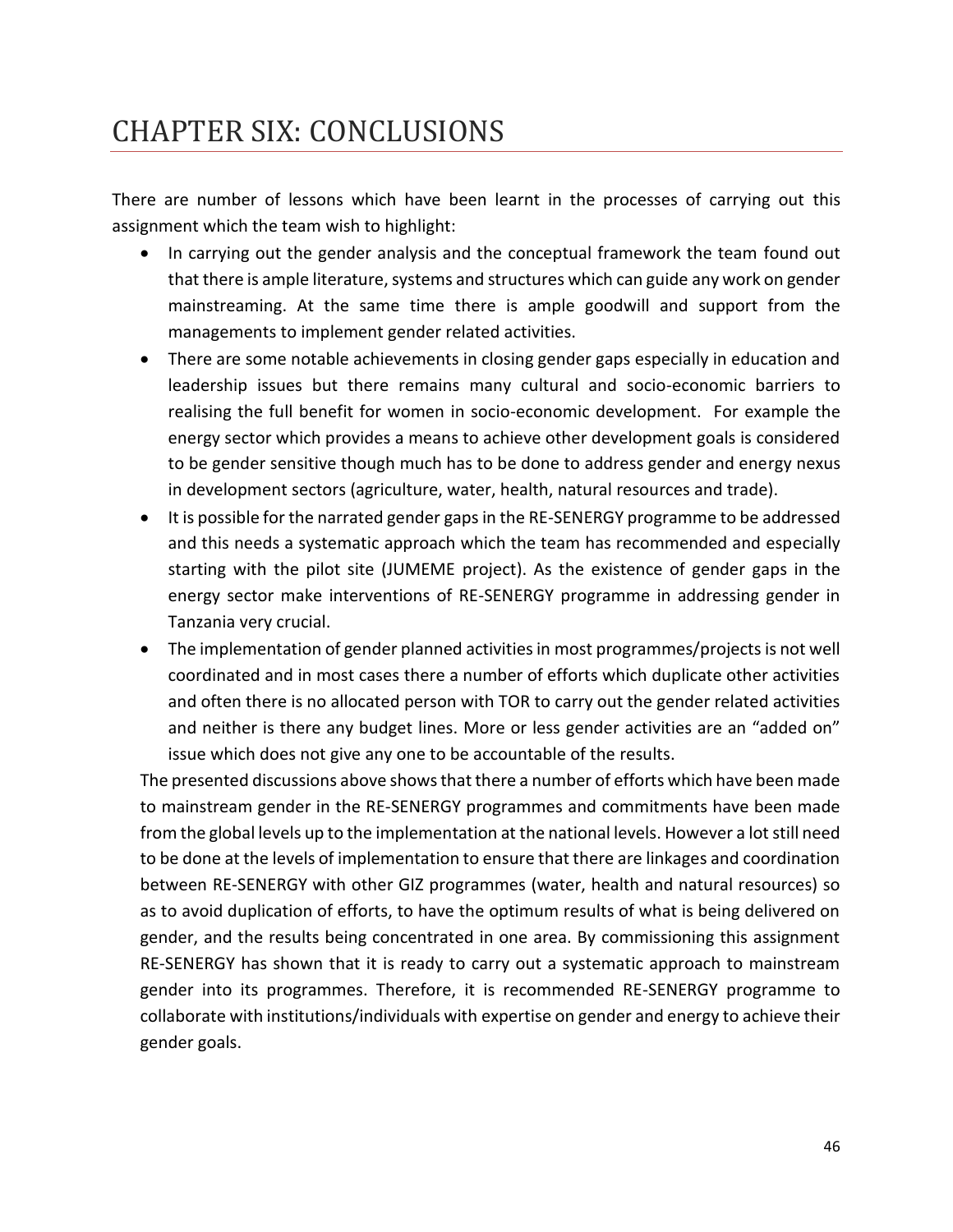## <span id="page-46-0"></span>**REFERENCES**

- BEST, 2009 2013. Basic Education Statistics
- Dr. M. M. Chijoriga et al, (2003), Report on the assessment of feasibility of a women Business Incubator, Women Information Centre (WIC).

Elizabeth Celceck (2011), Mainstreaming Gender in Energy Projects, A practical handbook.

Gender and Energy Strategy for the Rural Energy Agency, 2012

Gender Equality in German Development Policy. Cross-sectoral strategy, BMZ Strategy 2/1014.

Gender Pays off- GIZ Gender strategy March 2012

GIZ Gender Implementation Strategy 2014-2016 of the Africa Department and its Gender analysis Fact Sheet.

Gender Analysis –GIZ Sustainable Programme.( PN 12. 22 76. 9-001 00)

Global Entrepreneur Monitoring Survey (2006)

Hadiya Mohammed.(1998). *Sharing Experiences: Success Stories of Women Entrepreneurs*

- ILO (2003) Tanzanian Women Entrepreneurs: Going for Growth
- ILO, (2014) Women's entrepreneurship development in Tanzania: insights and Recommendations
- International Journal of Managing Value and Supply Chain (UMVSC) Vol.4, No. 4 (December 2013), Impact of Electricity Access to Rural SME's.
- Jehovaness Aikael, Determinants of Income in Rural Tanzania, An empirical approach research report REPOA, 2010.
- Majenga et al (2013), Socio-Cultural Factors and Financial Performance among Women Small and Medium Enterprises in Tanzania

Matrix of RE-SENERGY Activities

Millennium Development Goals Monitoring Reports (2010)

Project Results Matrix: SENERGY 2015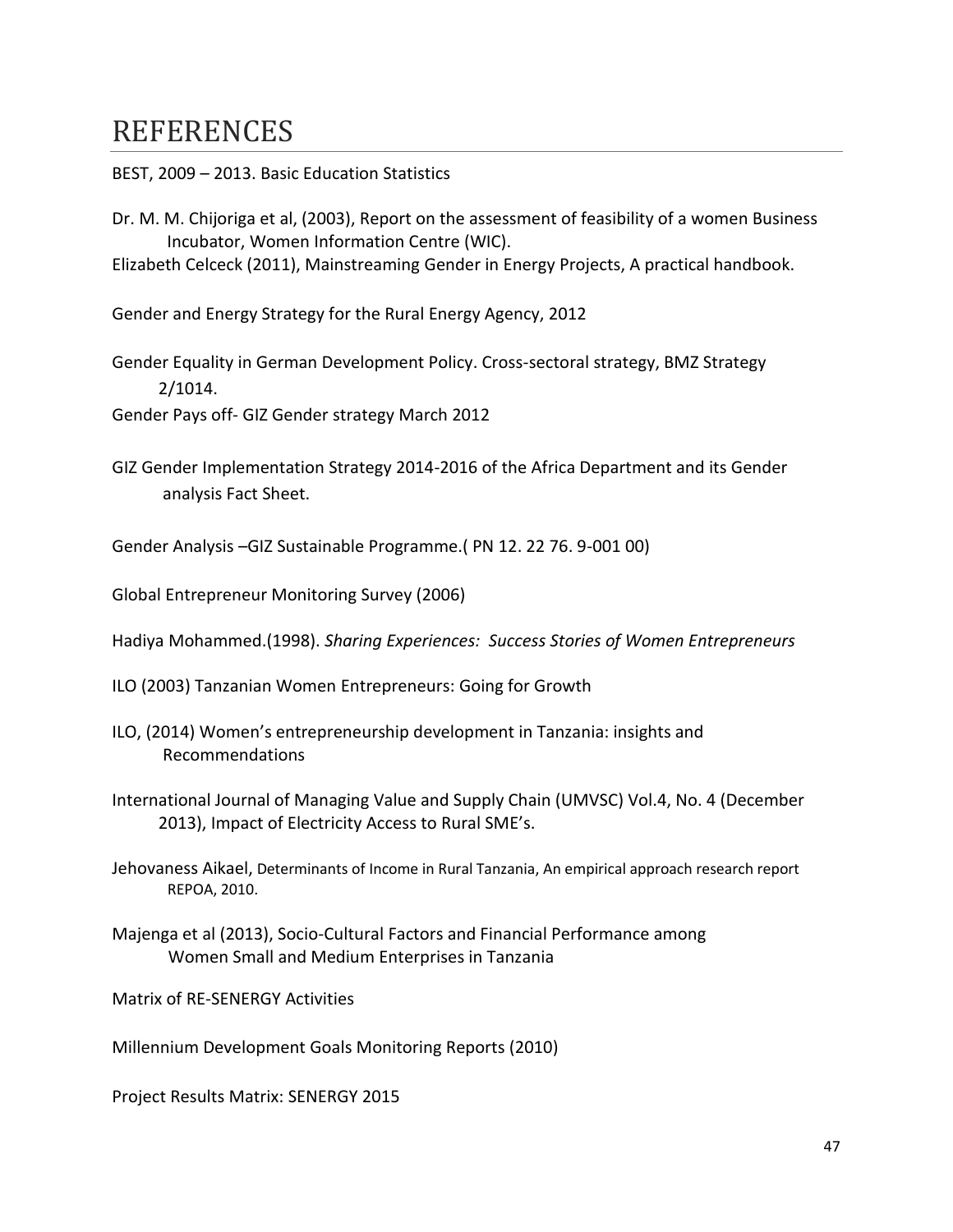Rural Energy Agency Strategic Plan for 2012/13 -2016/17

- Rural Energy Agency (October 2013). Revised Result based Monitoring and Evaluation Framework.
- Severine Kessy (2009), Microfinance and Enterprises Performance in Tanzania: Does Gender Matter? Proceeding of the 10<sup>th</sup> Annual Conference

Schwab K, (2014), Global Gender Gap report by World Economic Forum.

Tanzania National Bureau of Statistics (NBS), Household Budget Survey (2012)

Tanzania National Bureau of Statistics (NBS), Housing condition, Household Amenities and Assets Monograph, January 2015.

Tanzania Gender Group: Activities, Budget and Responsibilities for 2015

United Republic of Tanzania, National Energy Policy (2003)

UNIDO (2015), Gender Mainstreaming Guide

- World Bank (2007), Voices of Women Entrepreneur in Tanzania, IFC gender entrepreneurs Market (GEM) and the private Enterprises Partnership (PEP) for Africa.
- Working Paper (October, 2013), Access to electricity in sub-Saharan Africa: Lessons learned and innovative approaches.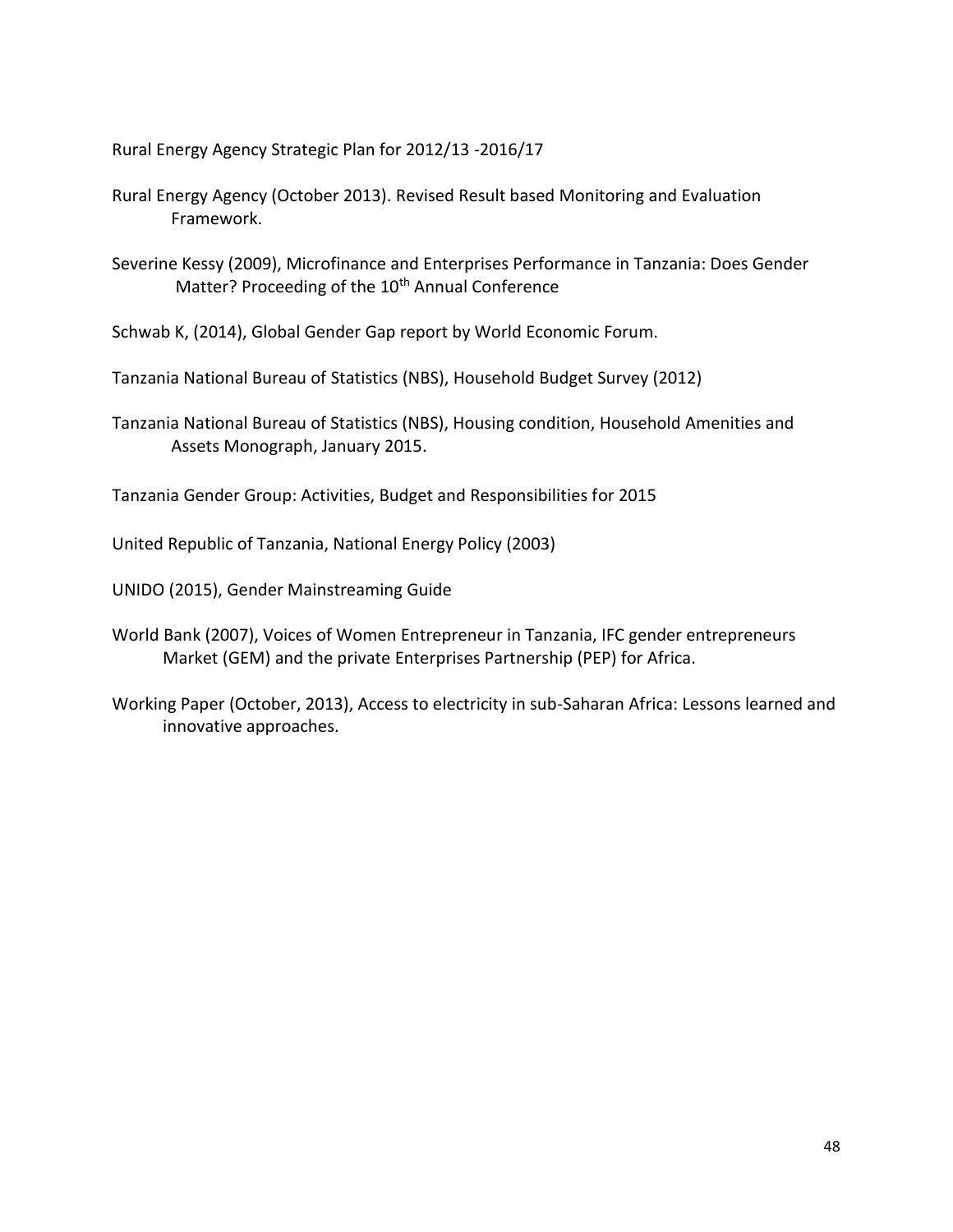## <span id="page-48-0"></span>ANNEXES

# <span id="page-48-1"></span>**Annex 1**: Terms of Reference for Gender Analysis

| <b>TITLE OF THE</b><br><b>ASSIGNMENT</b> | Gender Analysis of the GIZ SENERGY <sup>1</sup> Programme in Tanzania<br>with Recommendations on Gender Assessment and Monitoring<br>as well as the Way Forward to Their Implementation                                                                                                                                                                         |  |
|------------------------------------------|-----------------------------------------------------------------------------------------------------------------------------------------------------------------------------------------------------------------------------------------------------------------------------------------------------------------------------------------------------------------|--|
| <b>REQUESTED EXPERTISE</b>               | ❖<br>Good expertise and at least three years work experience in<br>gender issues, thereof at least two years in gender main-<br>streaming and integration into energy projects &<br>programmes<br>Good understanding of Tanzania's social environment and<br>$\cdot$<br>major gender-related aspects<br>❖ Very good language knowledge in English and Kiswahili |  |
| <b>TIME INPUT REQUIRED</b>               | 1 Staff Month (21 working days, part-time over up to 3 months)                                                                                                                                                                                                                                                                                                  |  |
| <b>TIME PERIOD</b>                       | June - August 2015                                                                                                                                                                                                                                                                                                                                              |  |
| <b>LOCATION</b>                          | Dar es Salaam, Tanzania                                                                                                                                                                                                                                                                                                                                         |  |
| <b>CONTRACT</b><br>ARRANGEMENT           | Short-Term Expert (STE)                                                                                                                                                                                                                                                                                                                                         |  |

### **Support to the Sustainable Energy Programme Tanzania (SENERGY)**

### **1. Background of the Assignment**

#### **1.1 GIZ Gender Approach**

Promoting gender equality has been a fundamental principle of German development policy for many years. Thus GIZ strives to achieve a positive effect on the promotion of gender equality throughout its programmes. "*We want gender equality to become an absolutely standard part of work in our department…*" is for instance the GIZ Africa Department's aim of gender-sensitive processes. In line with international as well as GIZ internal gender mainstreaming standards, the SENERGY Programme in Tanzania intends to identify specific recommendations to be integrated in its Gender Analysis.

<sup>&</sup>lt;sup>1</sup> Sustainable Energy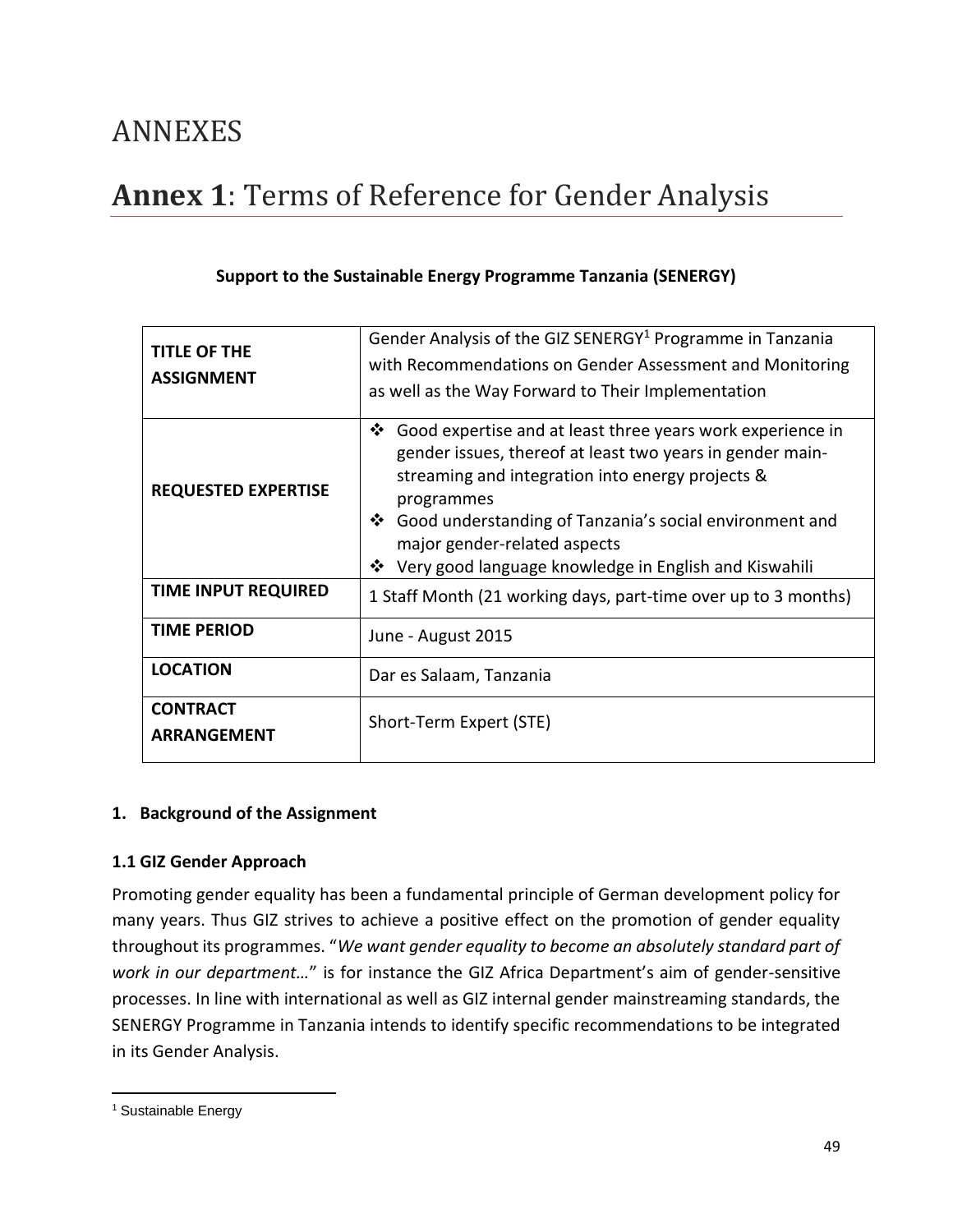### **1.2 Brief Overview of the SENERGY Programme**

"Support to the **Sustainable Energy Programme** in Tanzania" (SENERGY) is one of the development cooperation areas agreed upon between the United Republic of Tanzania and the Federal Republic of Germany. The focus of the bilateral energy sector cooperation covers three components:

- (i) **Renewable Energy (RE)**: To support **REA** on adapting and implementing its strategic plans and targets with focus on investments in RE-based off-grid electrification.
- (ii) **Regulatory Framework**: To support **EWURA** on improving development and investments in sustainable energy.
- (iii) **Energy Efficiency (EE)**: To support **MEM** on strengthening their capacity to develop, implement, monitor and promote EE practices in Tanzania.

The assignment shall especially address gender-related indicators of the RE Component.

### **1.3 Facilitation of Pilot Off-Grid System Projects**

The GIZ Advisor to REA actively facilitates private sector participation in RE generation and distribution with focus on off-grid electrification projects, especially mini-grids. GIZ is assisting interested companies in developing business models for energy services in rural markets. A pilot project with a containerised solar/battery power plant electrifying a small village in Northern Tanzania was installed in December 2014. GIZ also advises private companies on the development of a large pipeline of solar PV off-grid projects. The start-up project comprises of solar mini-grids for 16 villages and rural growth centres in North-western Tanzania with a total population of 82,000.

### **1.4 Financing Mechanisms**

The GIZ supports the Rural Energy Agency (REA) in planning, financing, technical implementation and monitoring of its strategic plans and targets. The focus is on the integration of private business expertise. More financing mechanisms opportunities include:

- Several donors such as Sida, DFID, NORAD, EU and IFC are preparing new programmes on rural electrification and mini-grid projects, most of which are to be launched in 2015.
- GIZ, Sida and World Bank are currently working on the design of financing mechanisms for off-grid systems. Appraisal missions by their consultants gave very positive signals to the participation of private energy companies in this market.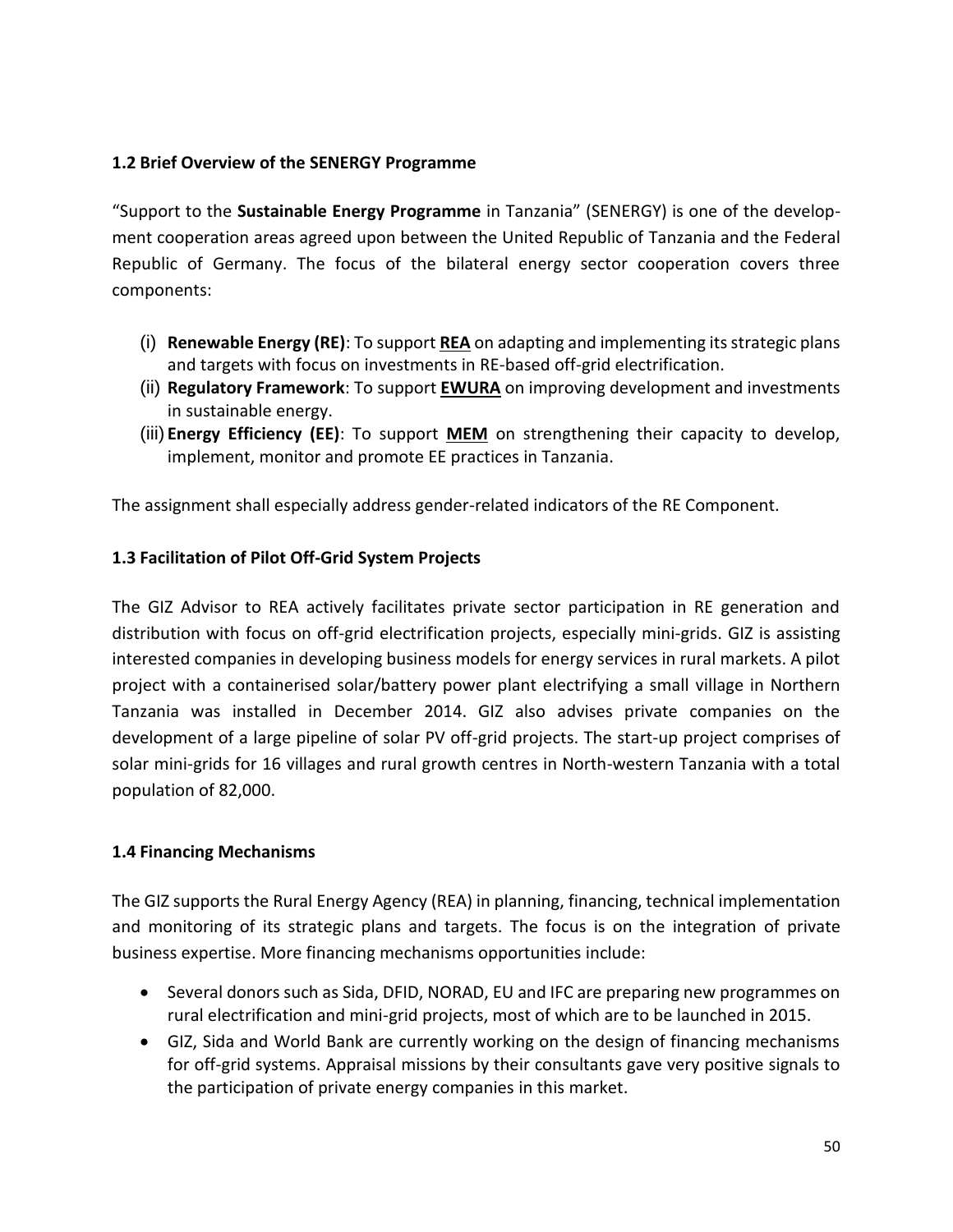• In parallel EWURA and REA are also preparing for competitive bidding of RE projects. The new financing mechanisms and bidding procedures should integrate gender into the application, evaluation and award processes.

### **2. Objectives, Targets, Gender-Relevant Indicators and Outputs of the Assignment**

### **2.1 Objectives and Related Targets**

The **overall objective** of the assignment is to review existing gender approaches and propose a gender mainstreaming and implementation strategy for SENERGY.

In this context, it shall be ensured that the relevant gender issues related to the project and activity planning of SENERGY are identified and assessed.

The **specific objective** of the assignment is to develop an implementation strategy for genderrelated indicators of the SENERGY Programme with focus on off-grid electrification.

This shall be done as a desk study where available baseline data and assessments result in implementation recommendations for SENERGY, so that communities in the programme areas can benefit also in the gender context from SENERGY and ongoing initiatives by GIZ partners aimed at improving their livelihoods.

### **2.2 Gender-Relevant Indicators**

In order to achieve the specific objective of the assignment, the short-term expert (STE) shall pay particular attention to implementation recommendations for the following two most genderrelevant indicators related to the objective and outputs of the RE Component:

(i) In 30% of the off-grid RE investments up to 10 MW, the interests of the female consumers will be given preference (Indicator RE 2.2).

According to the RE Component Operation Plan, the following activities and their next steps are provisionally agreed with partners:

- Prepare regular checks and/or surveys based on criteria jointly developed with partners (to define baseline and later check newly implemented projects).
	- Agree on criteria with REA and relevant stakeholders such as TAREA and TaTEDO.
	- Check existing ESIA for off-grid RE projects and, as far as available, their implementation in operating projects.
	- As far as required, prepare & supervise surveys and agree on results.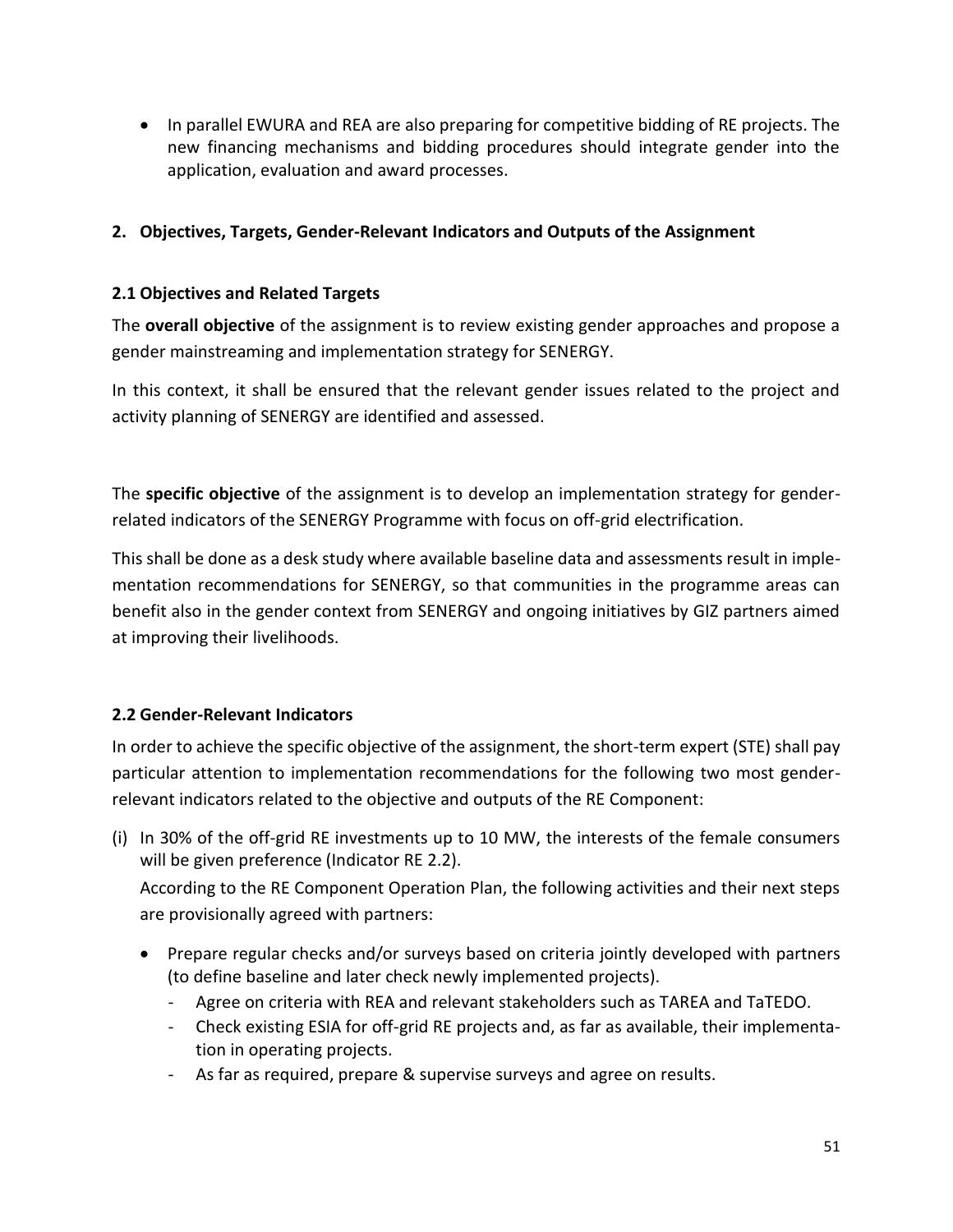- (ii) Incentive schemes for mini-grids, that are user-oriented, sensitive to gender equality and the participation of vulnerable groups, are developed together with REA (Indicator RE 2.4). The Operation Plan envisages the following activities and their next steps:
	- Develop user-oriented, gender-sensitive and participative incentive schemes for minigrids.
		- Discuss possible schemes with REA and relevant stakeholders such as TAREA.
		- Check experiences in other countries.
		- Agree on specific requirements for gender equality and vulnerable groups.

### **2.3 Expected Main Outputs**

The assignment shall provide the following three main outputs:

- Updated gender analysis of the SENERGY Programme;
- Recommendation on gender assessment and monitoring procedures for the two genderrelated SENERGY indicators;
- Strategy and guidelines for implementing the recommendations in two pilot projects.

### **3. Work Arrangements, Schedules and Reporting**

### **3.1 Work Arrangements and Schedules**

The working language of the assignment shall be English. The STE shall work in close cooperation with the SENERGY Programme Manager and the RE Component Head. Frequent briefings shall be agreed upon with the SENERGY Programme. The findings are to be presented to a small group of SENERGY experts.

The expected time input of the STE is approx. 1.00 staff month, comprising of 21.00 working days. The assignment shall be completed within max. 3 months in the period June to August 2015.

The location of the assignment is in Dar es Salaam, Tanzania.

### **3.2 Reporting**

The STE shall submit the following 3 reports:

- (i) Inception Report, three weeks after commencement of the assignment;
- (ii) Draft Final Report, by mid-August 2015;
- (iii) Final Report, by end of August 2015.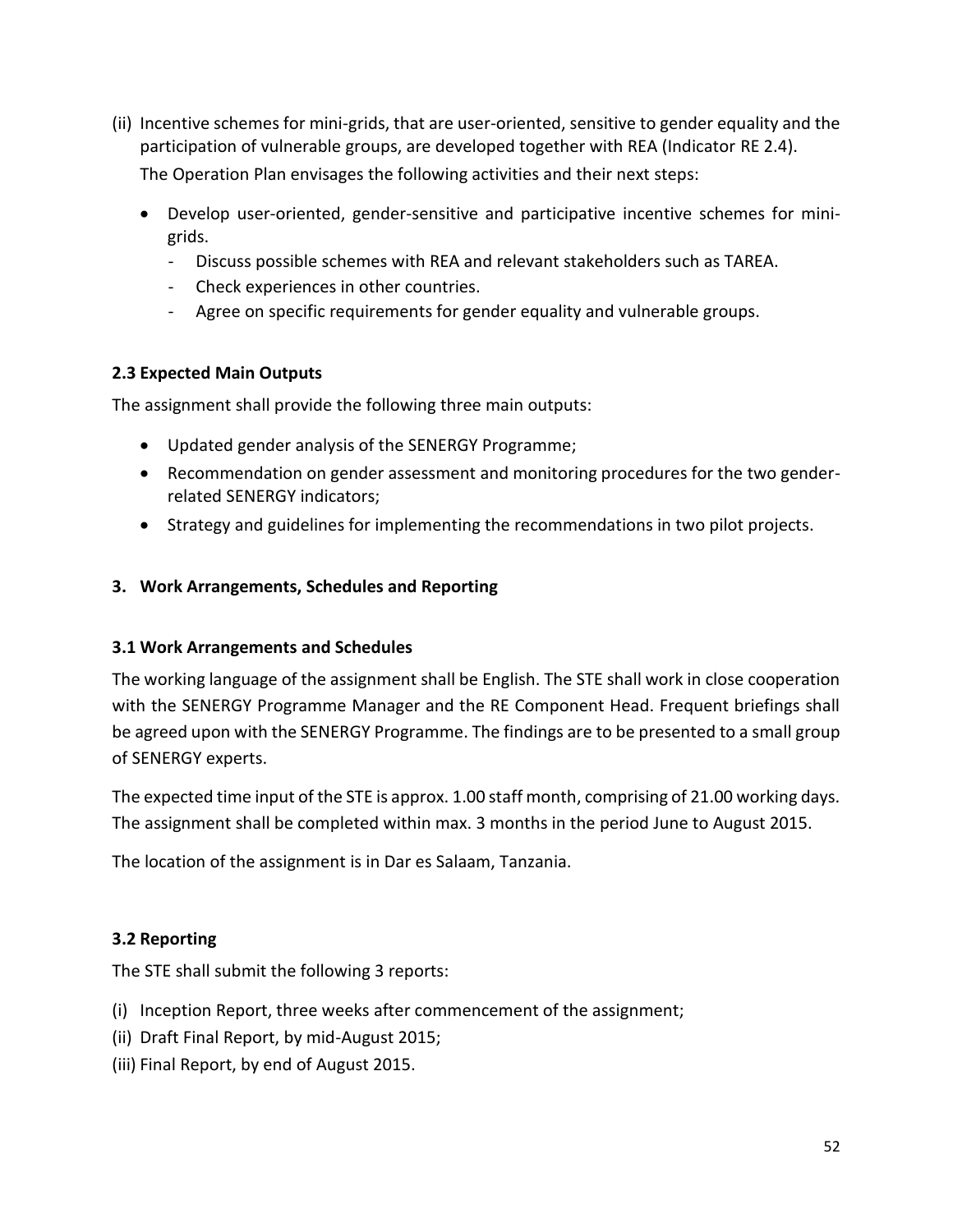The Final Report shall contain an Executive Summary (max. two pages), followed by outlining the methodological approach before describing and analysing the three main outputs stated in Section 2.3 above. Facts, analyses, conclusions and recommendations shall be clearly distinguished. The complete documentation of the updated gender analysis of the SENERGY Programme as well as the strategy and guidelines for implementing the recommendations in two pilot projects should best be documented in separate annexes.

All reports shall be submitted as soft copies to the SENERGY Programme Manager and the expert team as advised. Comments shall be provided within one week after report receipt, giving the STE another week for their consideration and integration.

### **4. Qualification of the Short-Term Expert**

The STE shall have good expertise and at least three years work experience in gender issues, thereof at least two years in gender mainstreaming and integration into energy projects and programmes, with a good track record on undertaking related assignments in gender and sustainable energy studies. He/she shall be knowledgeable in and show a good understanding about Tanzania's social environment and major gender-related aspects. Very good language knowledge in English and Kiswahili is essential.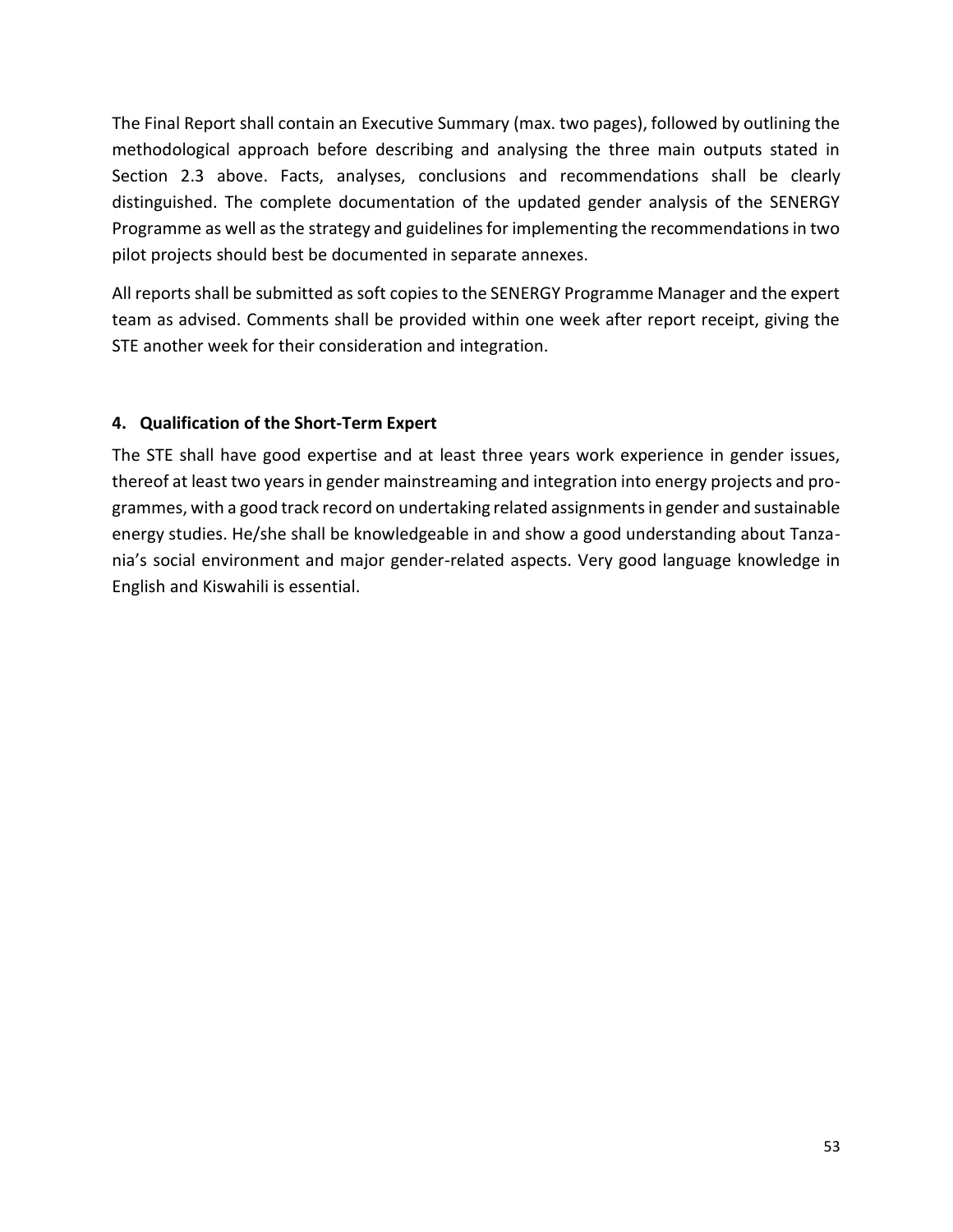# <span id="page-53-0"></span>**Annex 2**: The Inception Report For Gender Mainstreaming in The Renewable Energy Project (SENERGY)

### **1.0: Introduction**

The presented detailed inception report below is responding to the terms of reference (TOR) offered by GIZ to a team of two national consultants for carrying out a "… gender analysis – GIZ Sustainable Energy in Tanzania so as to be able to propose a gender mainstreaming and implementation strategy for SENERGY programme…". See attached copy of the TOR provided. The understanding is that the team will be able to deliver the required gender analysis of the SENERGY and its gender strategy and guidelines as stipulated in the TOR and the approved work plan. This inception report forms part of the agreed deliverables which as was provided upon accepting of the assignment by the team. To be able to deliver the required gender analysis the team will use the mainstreaming gender in energy projects tool which has been developed and approved by ENERGIA International Network on Gender and Sustainable Energy. As the ENERGIA handbook on mainstreaming gender in energy projects seeks to provide guidance, practical tools and examples for energy projects that show how to undertake gender mainstreaming systematically.

### **1.1: Rationale and Background information:**

Mainstreaming gender concerns in energy projects makes the gender dimension explicit in all phases of the project cycle. As a gender mainstreaming approach does not look at women in isolation, but looks at women and men together both as actors in the energy sector, and as its beneficiaries. From the provided TOR and the available information of the projects being implemented by GIZ, it is clear that GIZ promotes gender equality in all its projects in Tanzania. Also gender equality has been a fundamental principle of German development policy for many years as it is noted in the statement from the GIZ Africa Department that "…. *We want gender equality to become an absolutely standard part of work in our department…*" The understanding is that the GIZ has a gender mainstreaming guidelines which it uses in all its projects and programmes to ensure that there is gender equality in implementation of these programmes.

In Tanzania where the assignment is based, GIZ provides support to the *Sustainable Energy Programme* (SENERGY) which covers three components. The assignment however will cover only one component which is the **Renewable Energy (RE)**: aimed at supporting **REA** on adapting and implementing its strategic plans and targets with focus on investments in RE-based off-grid electrification. In the support provided to the RE Component GIZ has also assisted two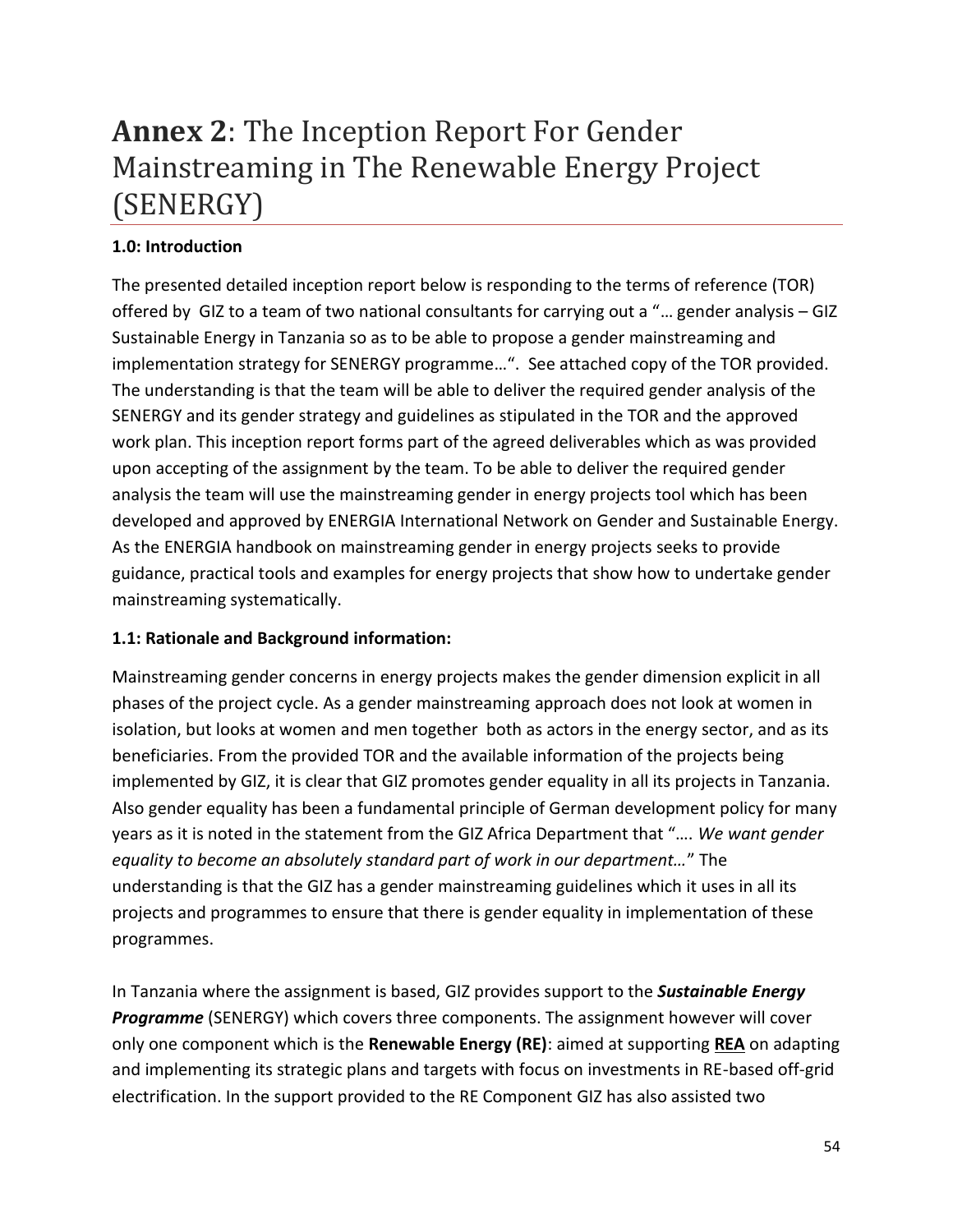companies in developing business models for energy services in rural markets. These two companies form pilot projects in Mwanza and Arusha respectively. A pilot project with a containerised solar/battery power plant electrifying a small village in Northern Tanzania was installed in December 2014. In addition, GIZ also advises private companies on the development of a large pipeline of solar PV off-grid projects. The start-up project comprises of solar mini-grids for 16 villages and rural growth centres in North-western Tanzania with a total population of 82,000.

#### **1.2: The scope of the assignment:**

The assignment will process a gender review and analysis of the RE component in Tanzania and the two companies to ensure that its activities are gender responsive using the ENERGIA tool. The team understands that energy and gender issues differ by country, region, and local context. Systematic gender-sensitive analysis invariably reveals gender-differentiated energy needs and priorities, as well as gender inequalities in terms of opportunities and outcomes. Mainstreaming gender concerns in energy projects seeks to identify and redress these gender issues within the context of project goals. Mainstreaming gender also involves examining the organisational, institutional, and corporate environment in which energy projects are situated, developing a strategy to assess and build organisational capacity for addressing gender concerns, and undertaking a participatory process to create consensus among stakeholders and partners on a Gender Action Plan.

#### **1.3 Objectives**

The **overall objective** of the assignment is to review existing gender approaches and to propose a gender mainstreaming and implementation strategy for SENERGY.

#### **1.3.2: The specific objectives** of the assignment are to:

a) Carry out a gender analysis of the RE SENERGY project. This will involve analysing the country gender context. As this is an important starting point for gender mainstreaming in an energy project. Before developing any gender strategy or guideline, an overview of key gender issues in the country and in the specific energy sub-sector in this case the RE project have to be identified, which will seek to answer the following questions: whether the project is addressing any gender issues, or if it could engage with any gender concerns and issues. What is the context (national policy/organisational policy) that the project is operating within? What are the key country-level gender and energy issues that the project must be aware of, and could possibly deal with? Who are the current and potential stakeholders that the project can partner with on gender issues? What resources exist that can be used for gender mainstreaming? What are the existing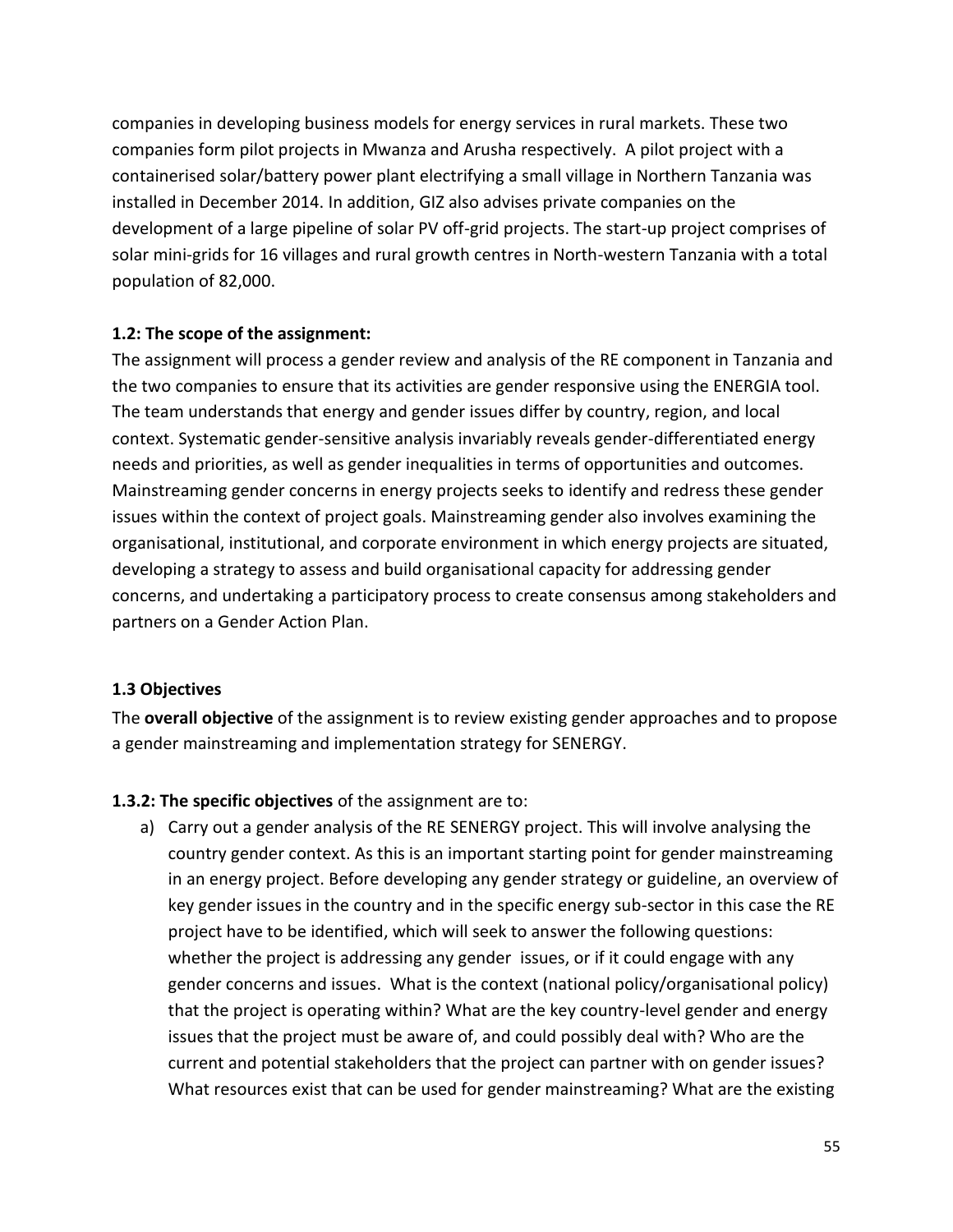experiences and opportunities for gender mainstreaming in the energy sub-sector, What are the baseline monitoring indicators?

Develop a gender implementation strategy for two indicators of the SENERGY Programme with focus on off-grid electrification. After establishing the country context, the gender gaps will be seen and it will be easier to see how the two indicators of the SENERGY fit into the country context. This will form possible ideas and views which will be used to develop the Gender Strategy, guidelines and gender disaggregated monitoring indicators for implementation.

### **2.0 Methodology:**

a) Literature review of the relevant RE documents:

The gender analysis of the RE project is taking place after the project has begun and the two companies to be reviewed also are implementing the planned activities. It is therefore crucial that the project documents are reviewed to see whether gender issues and concerns are included. These documents will be the project document, logical framework and annual plans or any reports available.

There already exists a gender group of the GIZ projects in Tanzania, which includes the water and health sectors, plus GIZ gender guidelines in these sectors and the Gender mainstreaming framework of the REA project. The review of the RE documents will take into account these documents too so as to avoid duplication of efforts and to ensure that the RE is in line with other projects gender documents.

The selection of the documents to be reviewed will be decided in consultation with the RE project coordinator. This is crucial as the Project Coordinator will be in a position to advise which documents are most important to review and to ensure their availability.

To be able to review the RE project documents, a checklist will be developed which will show what the document state and what are the gender indicators if any. See attached checklist which will be used adapted from the Mainstreaming Gender in Energy Projects: A practical Handbook page 22-23.

### b) Organizational assessment:

This will include assessing the capacity of the RE project to mainstream gender by Identifying existing gender awareness and capacity of the organisation and the project staffs. Showing what are the existing gaps that can be drawn on, as these gaps will be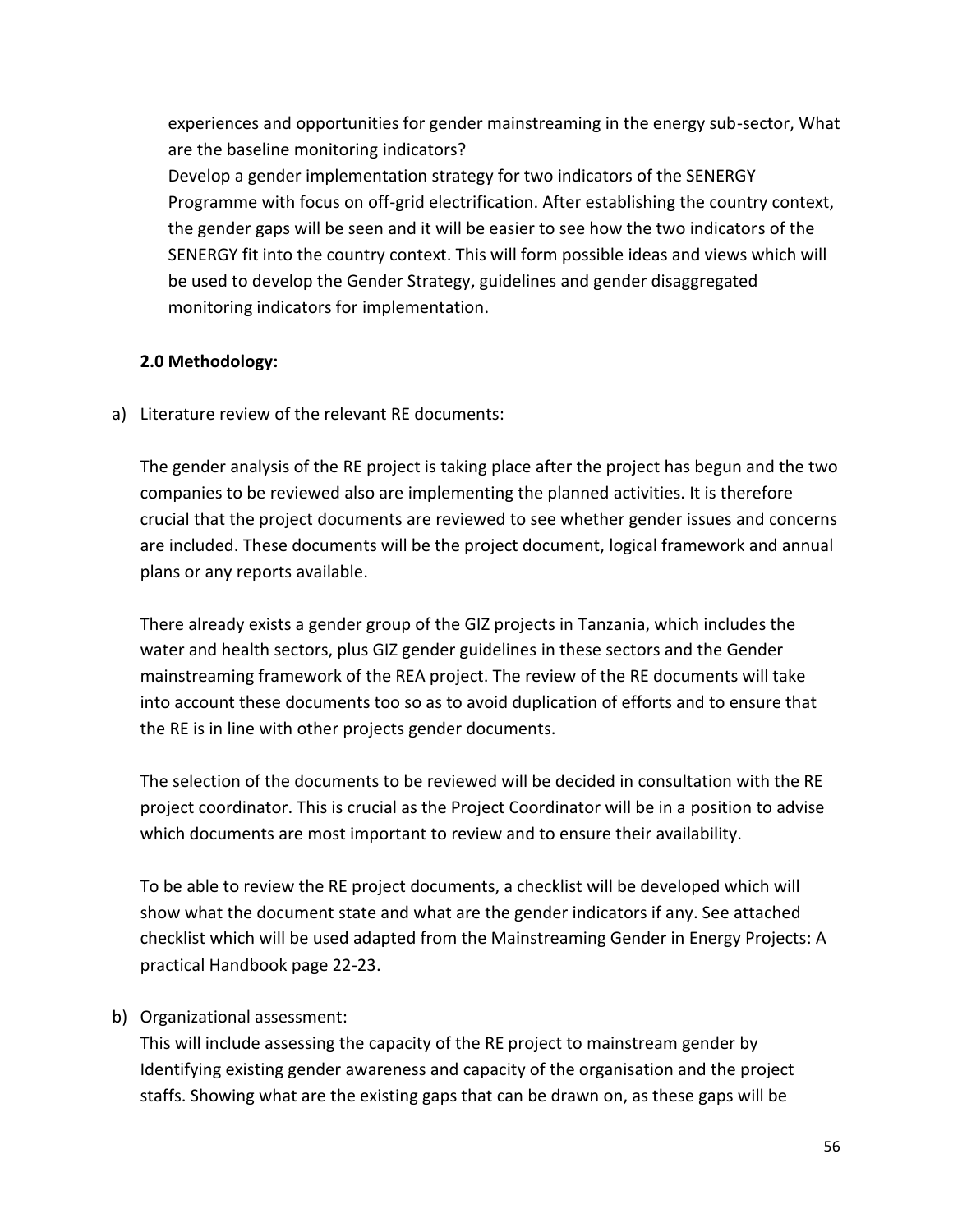needed to be addressed in the development of the gender strategy and the implementation plan. .As the gaps will also provide an empirical baseline that will be used to set disaggregated monitoring indicators for measuring progress on the institutionalisation of gender mainstreaming.

c) Key Individual Interviews (KII).

In order to set out these gaps the process will involve interviews with key individual informants (KII) of the RE project and the two companies which are implementing the activities.

These will include the gender coordinators for the GIZ, REA, water and health projects where applicable, the coordinators of the RE, UMEME and AON companies which are implementing the RE activities.

The consultations will enable the team to understand the gender and energy situation in the field. The KII questionnaire will be used. See the attached copy of the KII questionnaire.

d) Development of the gender strategy, guidelines and implementation plan: Development of the gender strategy will take into account all the gender activities for the project, based on review of the documents and the interviews of the key individual informants (KII) as indicated above.

It will articulate what the RE project will need so as to be able to achieve from a gender standpoint, what activities it will undertake towards this and how it will monitor its progress.

### **3.0 Work plan:**

The attached below work plan is what the team envisage to finalize the assignment in the given 21 days.

| Date/time                     | <b>Activity</b>      | Output          | <b>Comments/suggestions</b> |
|-------------------------------|----------------------|-----------------|-----------------------------|
| Monday $20^{th}$ –            | Literature review    | Gender analysis | This will depend on the     |
| Thursday 23rd                 |                      | of the          | availability of the         |
| Jul 2015.                     |                      | documents       | documents                   |
| Friday 24 <sup>th</sup> July, | Key Individual       | KII interviews  | Appointments to be          |
| Monday 27 <sup>th</sup>       | Informants interview | conducted for   | made for the gender         |
| <b>July 2015</b>              | (KII)                | at least one    | coordinators, the two       |
|                               |                      | hour            | projects coordinators       |
|                               |                      |                 | and the RE                  |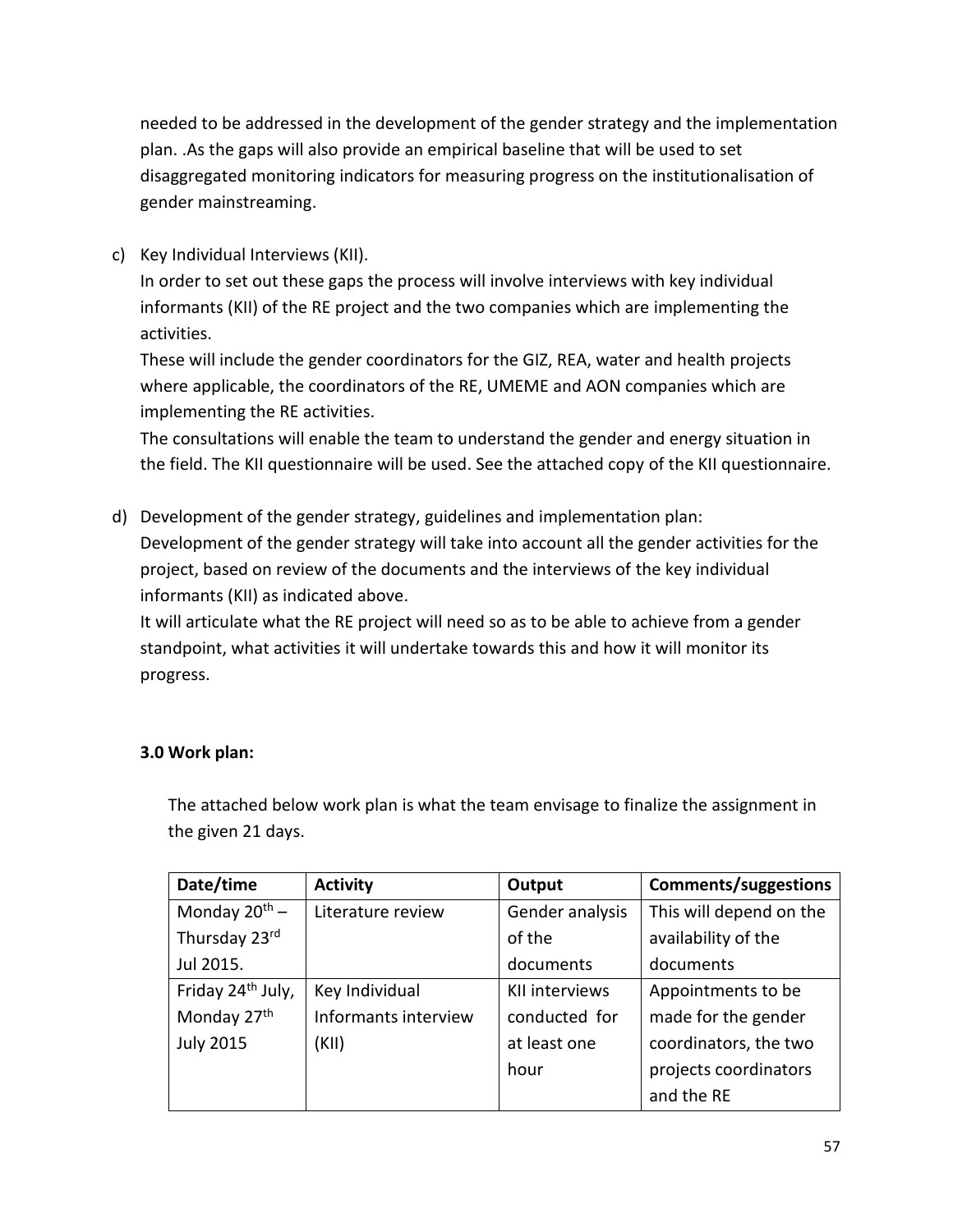|                              |                         |                  | coordinators. See              |
|------------------------------|-------------------------|------------------|--------------------------------|
|                              |                         |                  | attached details of the        |
|                              |                         |                  | schedules of                   |
|                              |                         |                  | appointment and                |
|                              |                         |                  | meetings.                      |
| Tuesday 28 <sup>th</sup> -   | Analysis of the data    | Draft report     | Draft report to ready          |
| Friday 31 <sup>st</sup> July | collected and           | produced.        | for submission.                |
| 2015                         | producing of the draft  |                  |                                |
|                              | report                  |                  |                                |
| Monday 3rd                   | Submission of the       | Draft report     | GIZ to comment/                |
| August 2015                  | Draft report to GIZ     | submitted        | suggest on the draft           |
|                              |                         |                  | report for 3 days up           |
|                              |                         |                  | until Thursday 6 <sup>th</sup> |
|                              |                         |                  | August 2015.                   |
| Friday 7 <sup>th</sup>       | Finalizing the report   | Final draft      | <b>Final Draft submitted</b>   |
| August $-$                   | taking into account GIZ | report ready for | by Thursday 13 <sup>th</sup>   |
| Tuesday 11 <sup>th</sup>     | comments/suggestions    | submission       | August 2015.                   |
| August 2015                  |                         |                  |                                |
| Monday August                | All contractual         | Contractual      | End of the assignment          |
| 30 <sup>th</sup> , 2015      | obligations and         | obligations      | and remaining                  |
|                              | payments honored        | honored          | payments disbursed.            |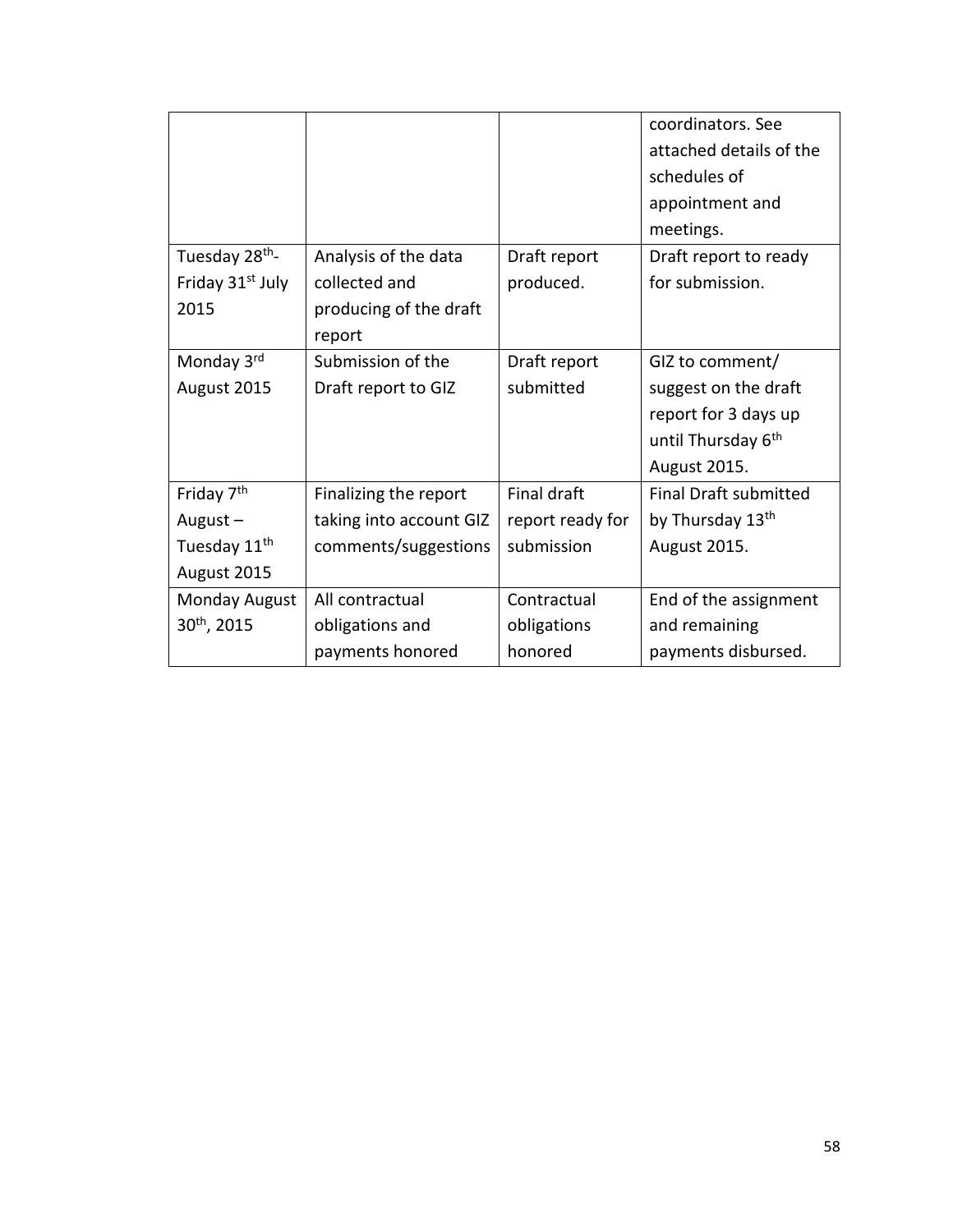| No.            | <b>NAME</b>              | <b>POSITION</b>                   | <b>ORGANISATION</b>      |
|----------------|--------------------------|-----------------------------------|--------------------------|
| 1              | Sebastian Rieger         | <b>Finance Director</b>           | <b>EOGS</b>              |
| $\overline{2}$ | Linda Engel              | <b>Gender Focal Person</b>        | <b>Water Programme</b>   |
| 3              | Anna                     | <b>Gender Focal Person</b>        | <b>Health Programme</b>  |
| 4              | <b>Stefanie Preusser</b> | <b>Gender Focal Person</b>        | <b>Natural Resources</b> |
| 5              | Dr. Safari               | Programme Manager                 | <b>JUMEME</b>            |
| 6              | Sven Ernedal             | Programme Manager                 | GIZ                      |
| 7              | Jesper Vauvert           | <b>Energy Efficiency</b>          | GIZ                      |
| 8              | Dr. GERD-Henning Vogel   | Team Leader, Renewable            | GIZ                      |
|                |                          | <b>Advisor to REA</b>             |                          |
| 9              | Finnias Bryceson Magessa | Renewable Energy Expert           | GIZ                      |
| 10             | Leonard Pesambili        | <b>National Energy Efficiency</b> | GIZ                      |
|                |                          | Expert                            |                          |
| 11             | Justina Uisso            | Project Appraisal Manager         | <b>REA</b>               |

# <span id="page-58-0"></span>**Annex 3**: List of Interviews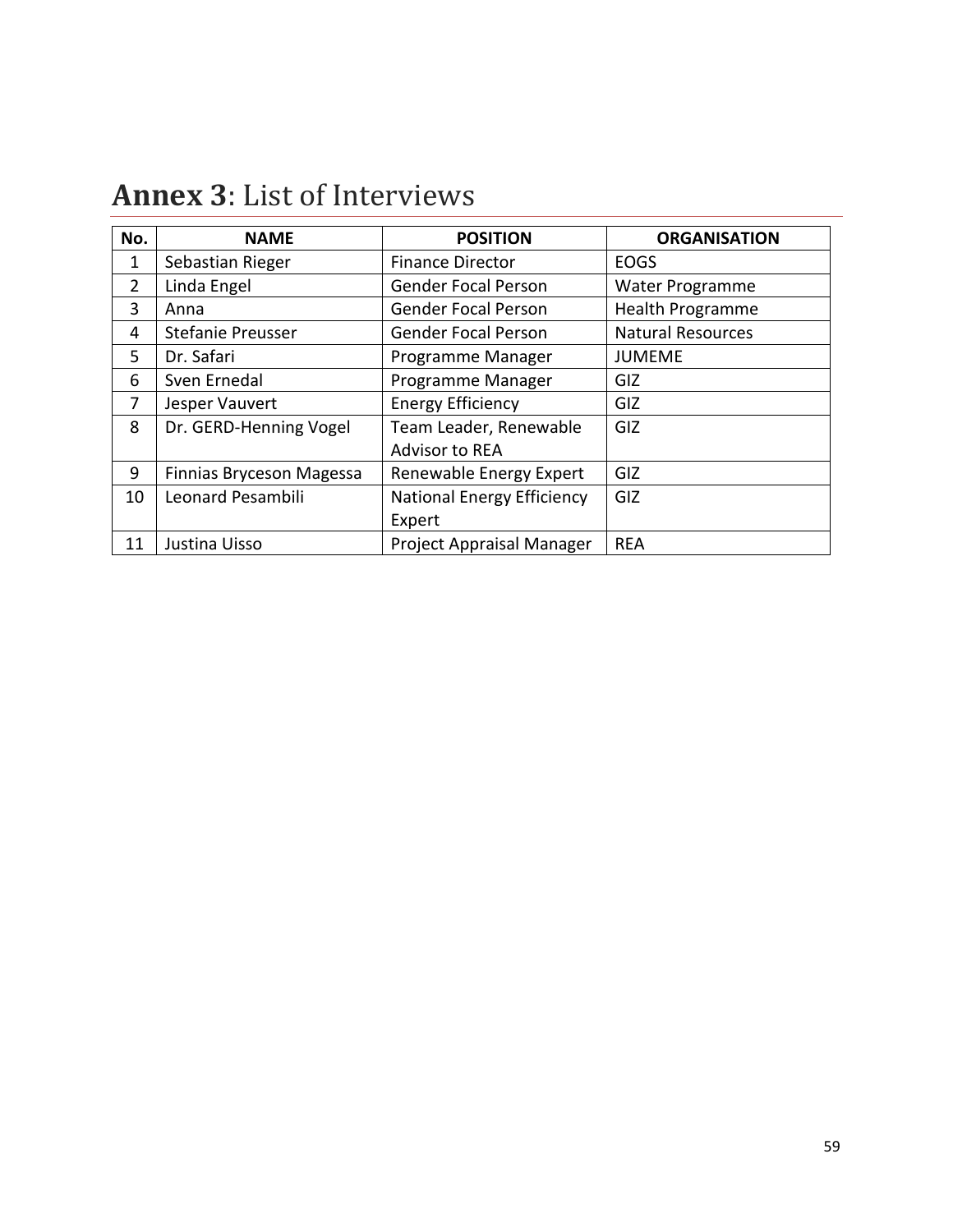# <span id="page-59-0"></span>**Annex 4**: Key Informant Interviews (KII)

#### **How to introduce yourself to the respondent**

#### **Guide on how to identify and inform the purpose of the interview**

- o Greet the interviewee.
- o My name is **and I am a consultant for carrying a gender analysis of the RE projects and** developing a gender strategy and implementation plan. As a member of the GIZ team and one of its staffs working in the areas of the provided TOR, I wish to discuss with yourself some few issues pertaining to your work.
- o Your involvement is voluntary and information that you will provide is confidential. Such information will be used to prepare the report and your name or those of others shall not be mentioned our report.
- o Please also note that your personal information will not be used to review your work performance in your organization/institution.
- o I am kindly requesting for about 60 minutes of your time so that we can do the interview.
- o Once again, thank you very much for accepting to participate in the interview.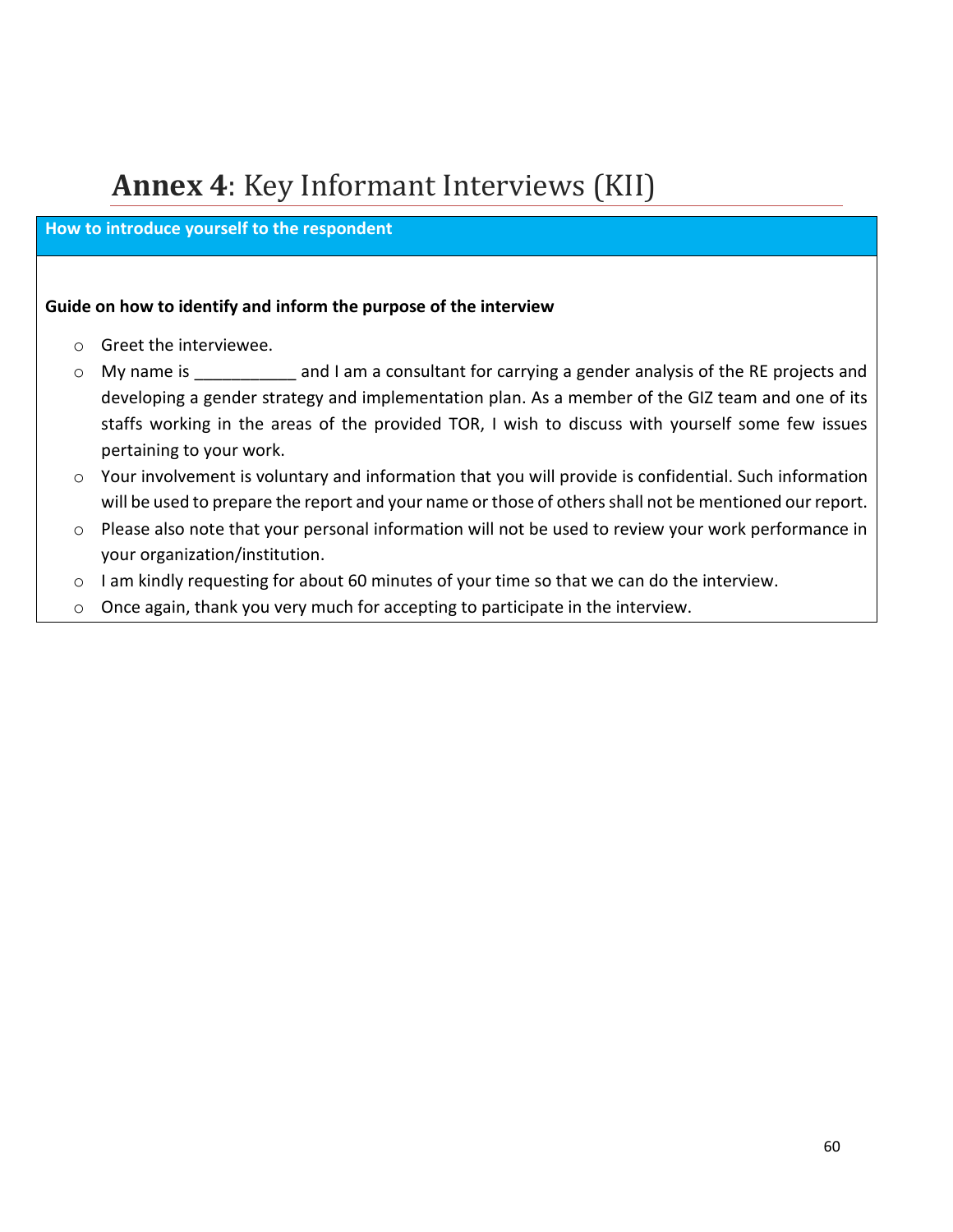### **Complete this section once for each respondent**

|              | Section A: Personal History                          |                        |
|--------------|------------------------------------------------------|------------------------|
| <b>KII01</b> | Date of Interview                                    |                        |
| <b>KII02</b> | Name of Interviewer                                  |                        |
| <b>KII03</b> | Time/duration of interview                           |                        |
| <b>KII04</b> | Sex                                                  |                        |
| <b>KII05</b> | Name of institution/organization/programme           |                        |
| <b>KII06</b> | Job Title                                            |                        |
| <b>KII07</b> | Duration<br>in<br>institution/organization/programme |                        |
| <b>KII08</b> | Duration in position                                 |                        |
| <b>KII09</b> | Level of Participation/Responsibility                |                        |
| KII09a       |                                                      | Secondary              |
| KII09b       |                                                      | Vocational training    |
| KII09c       |                                                      | Post- Graduate Diploma |
| KII09d       | Level of Education                                   | Diploma                |
| KII09e       |                                                      | <b>Bachelors</b>       |
| KII09f       |                                                      | <b>Masters</b>         |
| KII09G       |                                                      | <b>PHD</b>             |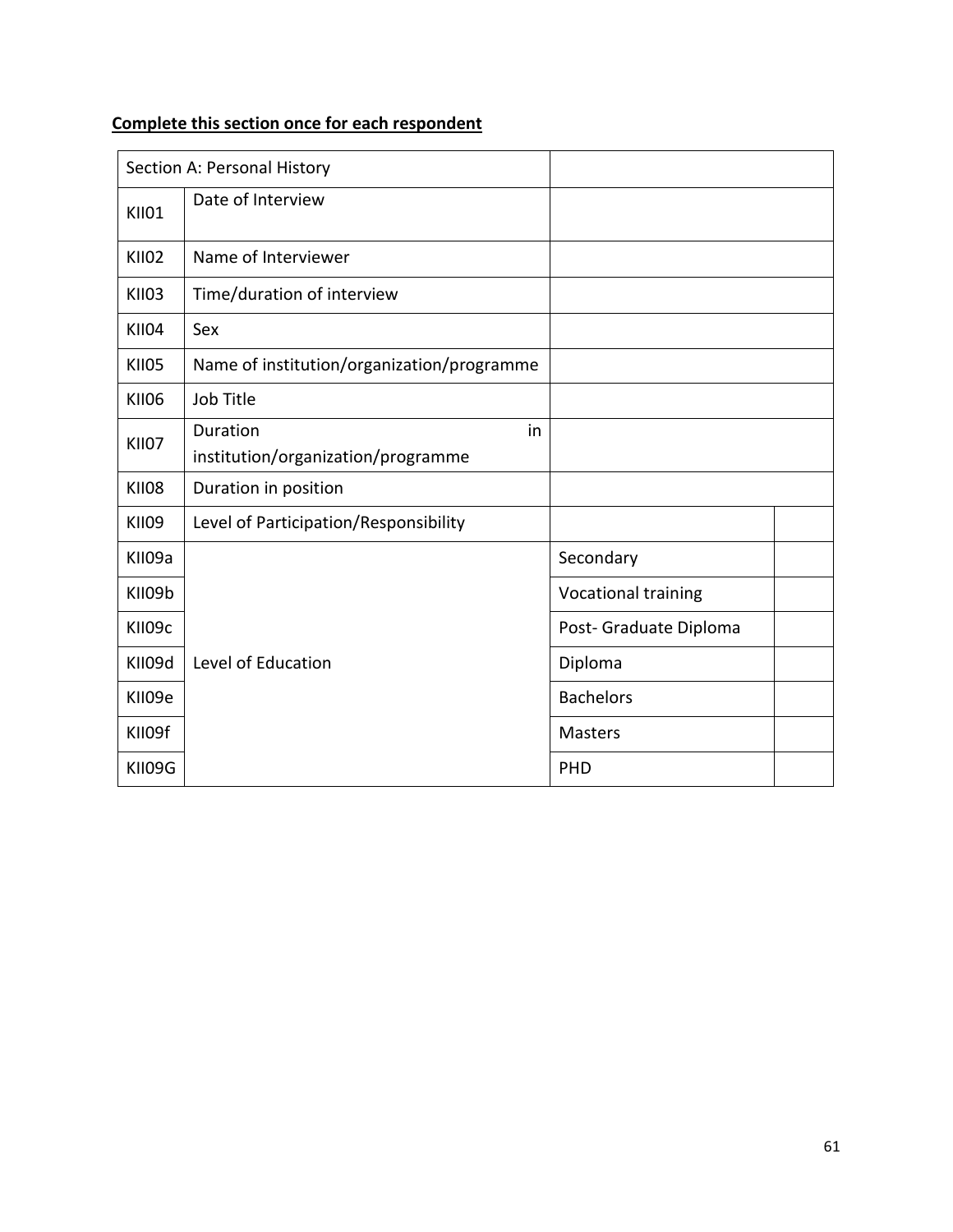**Knowledge of the gender programme within GIZ and Partner Institutions (REA, the two companies) in Tanzania:**

#### **1. Do you work with any gender programme?**

- **2. What do you do and with who and how?**
- **3. What is your understanding of the following Gender Concepts?**
	- Gender:
		- I. Never heard it…
		- II. Heard it before….
		- III. Have used the concept before…….
		- IV. If yes example of how have used it....
	- Sex:
		- I. Never heard it…
		- II. Heard it before...
		- III. Have used the concept before…….
		- IV. If yes example of how have used it…..
	- Gender mainstreaming:
		- I. Never heard it…
		- II. Heard it before..
		- III. Have used the concept before…….
		- IV. If yes example of how have used it…..
	- Gender desegregated data:
		- I. Never heard it…
		- II. Heard it before.
		- III. Have used the concept before……
		- IV. If yes example of how have used it.....

#### **Mainstreaming Gender in the GIZ programme in Tanzania**

- 1. Is there a gender desk or GFP in your project?
	- Yes/No
	- If yes in which section/department is it placed?
- 2. If a GFP /gender is in place is it fulltime?
	- Yes/No
	- Are there TORs for the projects?
	- Yes/NO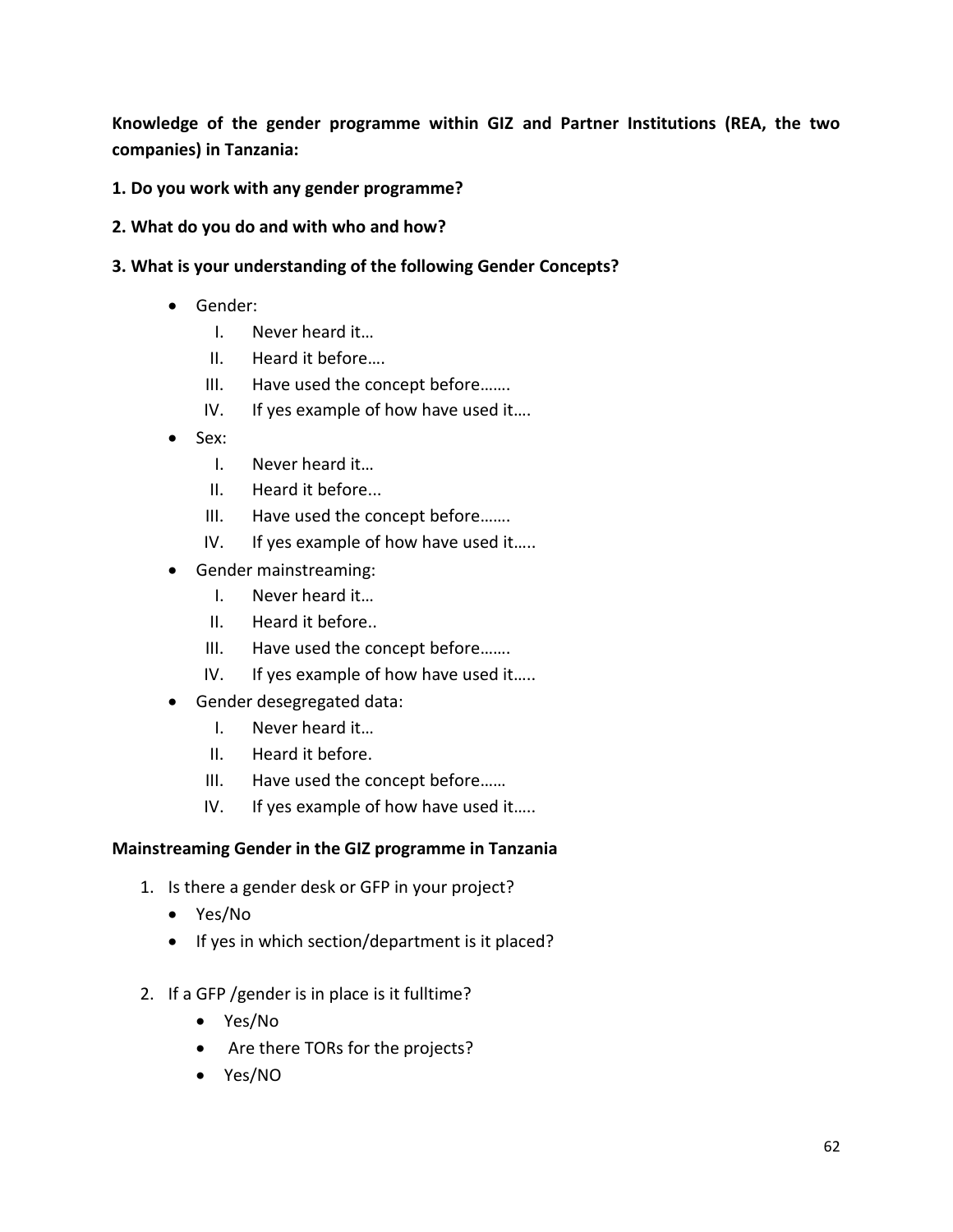- 3. Tell us three most important activities in your project which should be considered to be gender responsive and has taken gender into their concerns.
- 4. Have you ever developed a programme document or be part of programme development which included gender?
- 5. If yes which role did you play/ what gender expertise did you play??
- 6. In your programme of institution can you tell us the gender composition of the staff and where are they placed in the organization
- 7. Should the GIZ set a gender coordination mechanism for energy sector in Tanzania?
	- Yes/NO
	- If Not why not?
- 8. Do you think the GIZ in Tanzania process effectively addresses issues of gender and human rights?
	- Yes/No
	- Explain
- 9. Do you think gender should be made an issue in your workplace when implementing activities

### **Mainstreaming Gender in the REA Project Appraisal Guidelines in Tanzania**

- 10. Are there gender guidelines for appraising RE projects?
- Yes/No
- Explain

11. Have you used such guideline?

- Yes/No
- Explain

### 12. Are the gender guidelines helping you?

- Yes/No
- Explain
- 13. Are the gender guidelines helping you to collect gender disaggregated data?
- Yes/No
- Explain
- 14. Do you think should be improved?
- Yes/No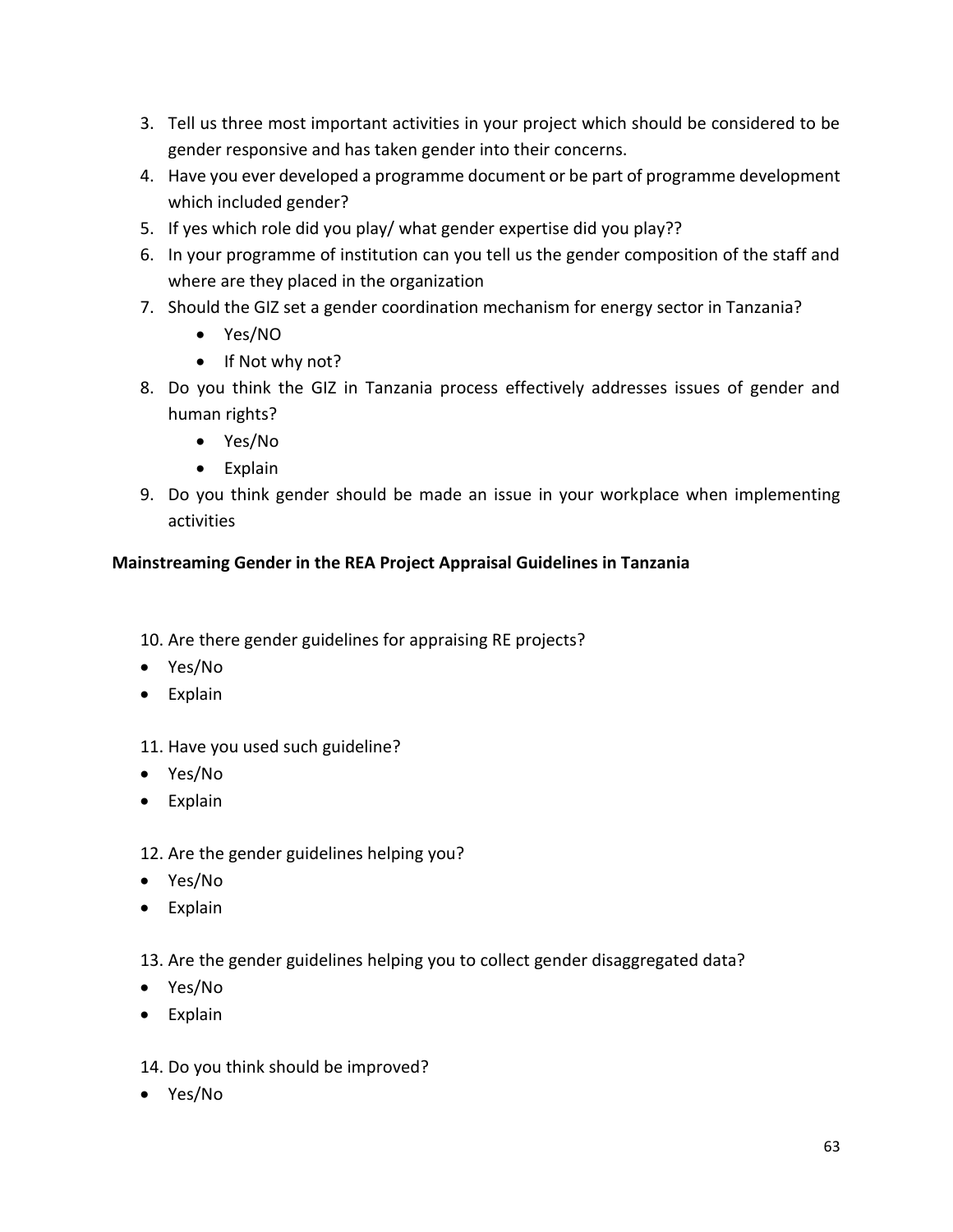• Explain

#### **Gender Desegregated Data**

- 15. Do you desegregate data by gender?
	- In which aspect do you desegregate data by gender
- 16. Name three types of data that your project is collecting which that is gender desegregated.
- 17. What modalities do your programme use collect/get/access gender desegregated data?
	- Reports….
	- Field visits…………..
	- M and E……………
- 18. Give examples of three types of data that your organization is collecting which are not gender-desegregated but should be so.
- 19. When did you start gender desegregation of data in your institution?
- 20. Do you carry out gender desegregated data analysis?
	- Yes/No
	- If yes, how?
- 21. Name three challenges against collecting gender desegregated data
- 22. Give three recommendations on how management of gender desegregation data of the three diseases could be improved
- 23. Where or which organization do you think is effectively placed to coordinate gender in the energy sector in Tanzania?